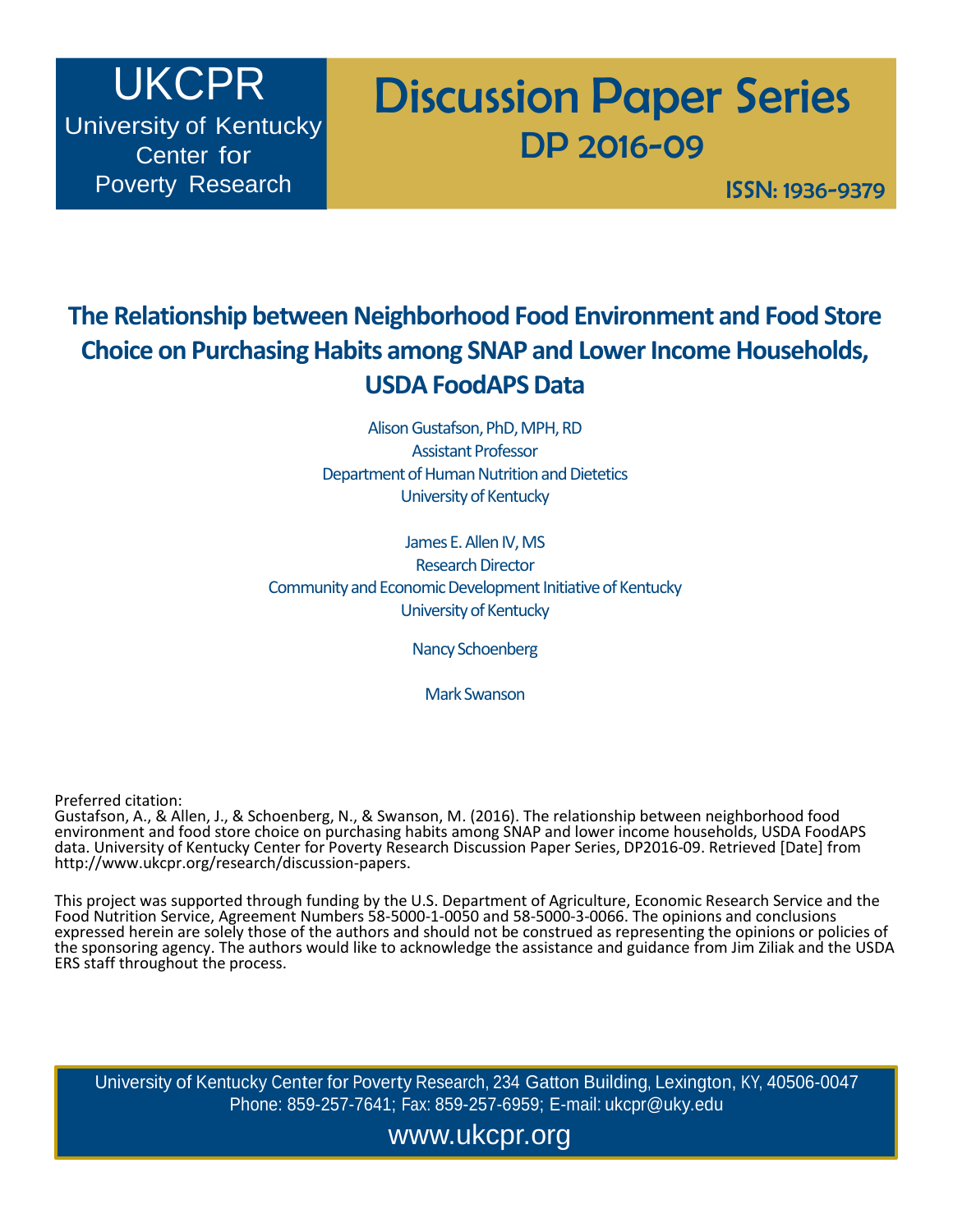# **Abstract**

The objective of the study was to determine relationship between neighborhood food store availability, store choice and food purchasing habits among Supplemental Nutrition Assistance Program (SNAP) participating households. The study sample consisted of SNAP households (n=1581) and low income households participating in the USDA's National Household Food Acquisition and Purchase Survey (FoodAPS) a nationally representative crosssectional survey of American households with household food purchases and acquisitions data. Main Outcomes: 1) Food purchasing choices (sugar-sweetened beverages, fruits and vegetables, snacks, water, and milk) obtained from store receipts over a one-week period; 2) food shopping activities was obtained from a log book of where food was purchased over a one-week period. Key findings indicated those SNAP households within 1 mile of a supermarket had higher odds of shopping at a supermarket (2.05 OR [95% CI 1.34, 3.15]) compared to those without a supermarket. Shopping at a supermarket was associated with greater odds of purchasing water and low-calorie beverages (OR 1.69 [95% CI 1.12, 2.54]) and fruits and vegetables (OR 2.50 (95% CI 1.52, 4.11]) compared to not shopping at supermarket among SNAP households. Additionally, a fractional multinomial logit analysis (n=4,664) similarly found that close proximity to superstores or supermarkets increases the share of weekly food purchases made there, and that car access increases purchases made at restaurants while decreasing purchases made at other food shopping venues. Findings suggest that policies aiming to improve food purchasing habits among SNAP need to consider how to situate stores where SNAP households will choose to shop.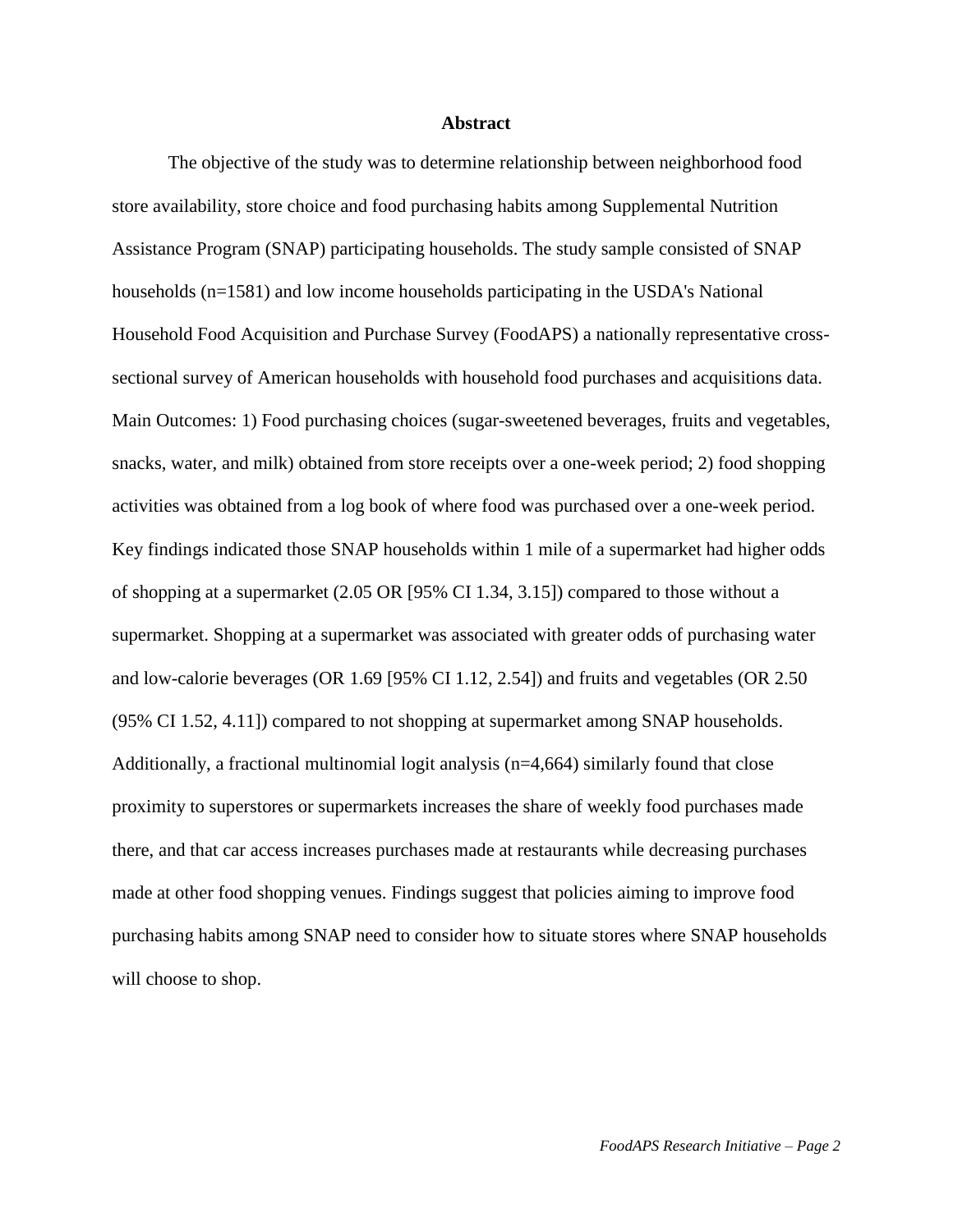#### **Executive summary**

Over the past several years, research has begun to examine various factors that may influence rates of obesity and dietary intake, especially among lower income households and those households participating in the Supplemental Nutrition Assistance Program (SNAP), formerly food stamps. Research has established key constructs related to dietary intake such as access to food stores, transportation, and socio-economic status, among many others. However, there have been mixed reviews with regard to neighborhood environmental factors with a direct correlation to dietary intake. It is not surprising the mix of results given that the construct of neighborhood environment may be a complex factor with several related variables. To these ends this project examined the construct of food store choice as a key factor in food purchases and amount spent at various food venues among SNAP households.

In Chapter 1 of this report, the project focused on the analyzing the relationship between SNAP households, food store choices, and food purchasing habits. The findings indicate that neighborhood availability of stores influences the type of stores where SNAP households choose to shop. The store choice has a subsequent effect on the types of food purchased among SNAP households. Those who live in neighborhoods with close proximity (1 mile) to supercenters or supermarkets tend to shop at those stores. Shopping at these types of stores influences what is purchased. At supermarkets SNAP households tend to purchase lower calorie beverages and fruits and vegetables. Whereas at supercenters SNAP households purchase healthier food items but at the same they purchase sugar-sweetened beverages, snacks, and higher calorie items. The findings suggest that policies aiming to improve the purchasing habits among SNAP households may consider the types of stores that are in close proximity to SNAP households.

In Chapter 2 of this report, the project aimed to identify and measure the relevance of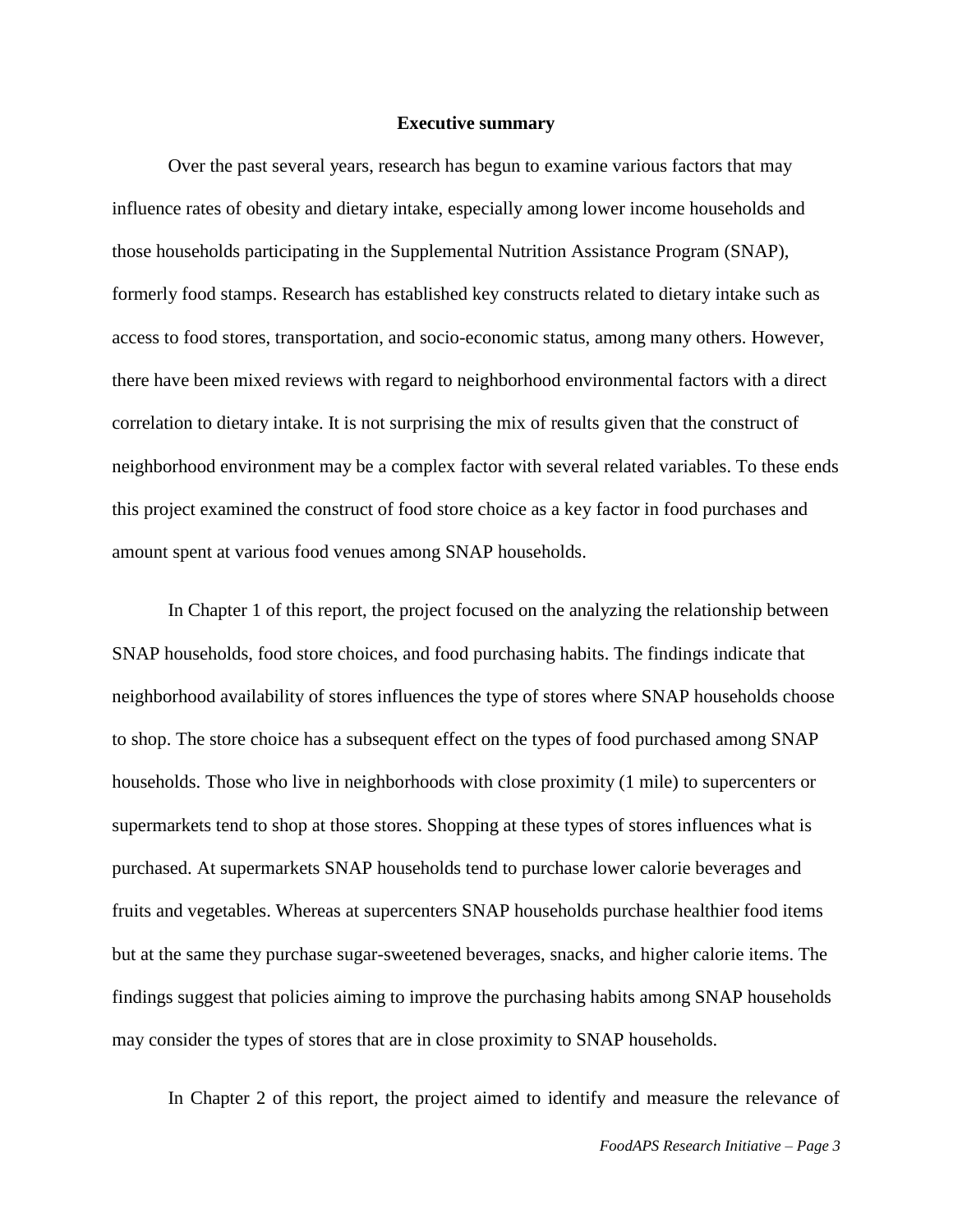consumer determinants of food venue choice using a fractional multinomial logit model. Using the nationally representative cross-sectional data from the USDA's National Household Food Acquisition and Purchase Survey (FoodAPS), we examined neighborhood food environment, household characteristics, and SNAP participation affected the shares of household weekly food expenditures made at different types of food venues—superstores, supermarkets, other FAH food venues, and all FAFH food venues. Using the fractional multinomial logit model enabled the analysis to consider shares of all food venue choices simultaneously and compare their relative importance for food acquisition via purchase shares.

Average marginal effects calculated from the fractional multinomial logit results estimated that close proximity to a superstore or supermarket increased the share of food purchases made at that store type. Car access increases the share of food purchases made at foodaway-from-home (FAFH) venues and decreased the share of purchases made at food-at-home (FAH) venues other than a superstore or supermarket. SNAP participation also played a role, increasing the share of purchases at superstores and decreasing the share spent at FAFH venues, on average. Notably, neither income nor household size significantly impact purchase shares between the food venue categories. These findings suggest that both the neighborhood food environment, including transportation access, play a role in determining food venue choice for enough consumers for it to matter. While several localized studies have also found this to be true, this evidence is based on a nationally representative sample. In addition, SNAP participation affects food venue choice as well, though more research is needed to study the relationship between SNAP, food venue choice, food purchasing decisions and health; it may be that while SNAP participation leads to fewer purchases at FAFH venues, it may also negatively affect food purchasing decisions at FAH venues, and it is unclear whether this trade-off results in better or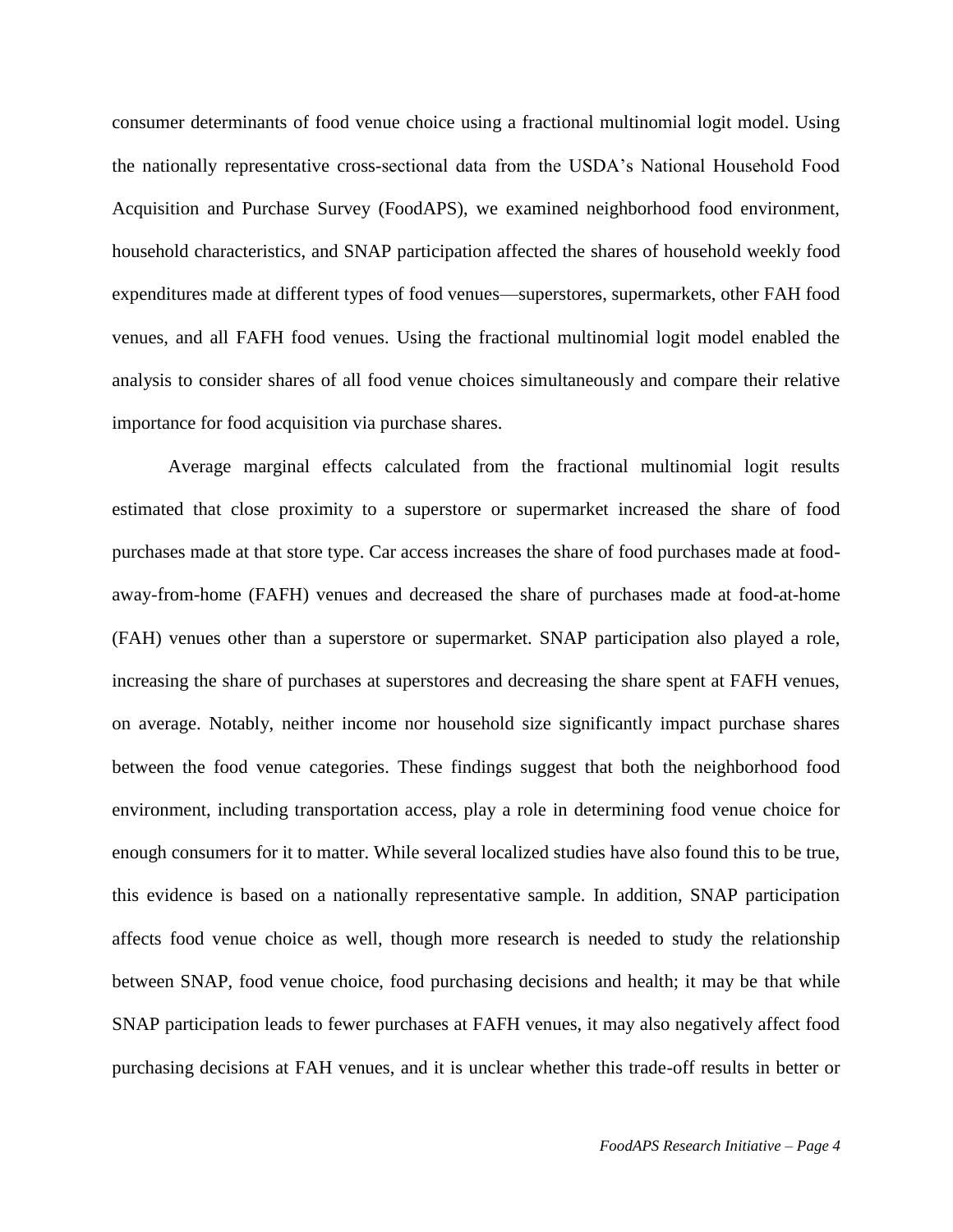worse health outcomes relative to SNAP-eligible-not-receiving households.

# **CHAPTER 1: Logistic Analysis Relating Neighborhood Food Availability to Food Store and Purchasing Choices**

# **Introduction**

In recent years the role of the food environment has been suggested to be a key determinant in diet and obesity rates  $<sup>1</sup>$ [.](#page-17-0) Distal determinants (upstream causes) particularly the</sup> availability of food venues (grocery stores, farmers' markets) surrounding a home <sup>[2-6](#page-17-1)</sup> are thought to play a key role in dietary intake and obesity rates. In part due to the complexity of measuring the neighborhood food environment, studies reveal mixed results regarding the relationship between availability of food venues and diet and obesity status among various sub-populations<sup>[7-](#page-17-2)</sup>  $14$ . One limiting factor of studies exploring availability is the lack of attention to the potentially mediating variable of store choice  $15-17$ . Research has suggested that the type and number of stores in a neighborhood may influence the type of stores residents choose to shop in, which in turn influence what is purchased and consumed  $16,18$  $16,18$ . In a recent study, qualitative findings point to individuals adapting their personal shopping choices to meet financial needs. Shoppers in this urban setting choose stores to avoid violence and crime, while also choosing stores based on convenience [17](#page-18-3)[,19](#page-18-4) and not necessarily closest to home [17](#page-18-3). Additional work has demonstrated that individuals typically choose stores which reflect their racial and economic profile <sup>[19](#page-18-4)</sup>. While these studies provide insight into distinct urban populations, there remains limited understanding of how low income residents across the United States make food shopping choices and food purchases based on their neighborhood.

A sub population most affected by neighborhood access is lower income households are those participating in the Supplemental Nutrition Assistance Program (SNAP, formerly Food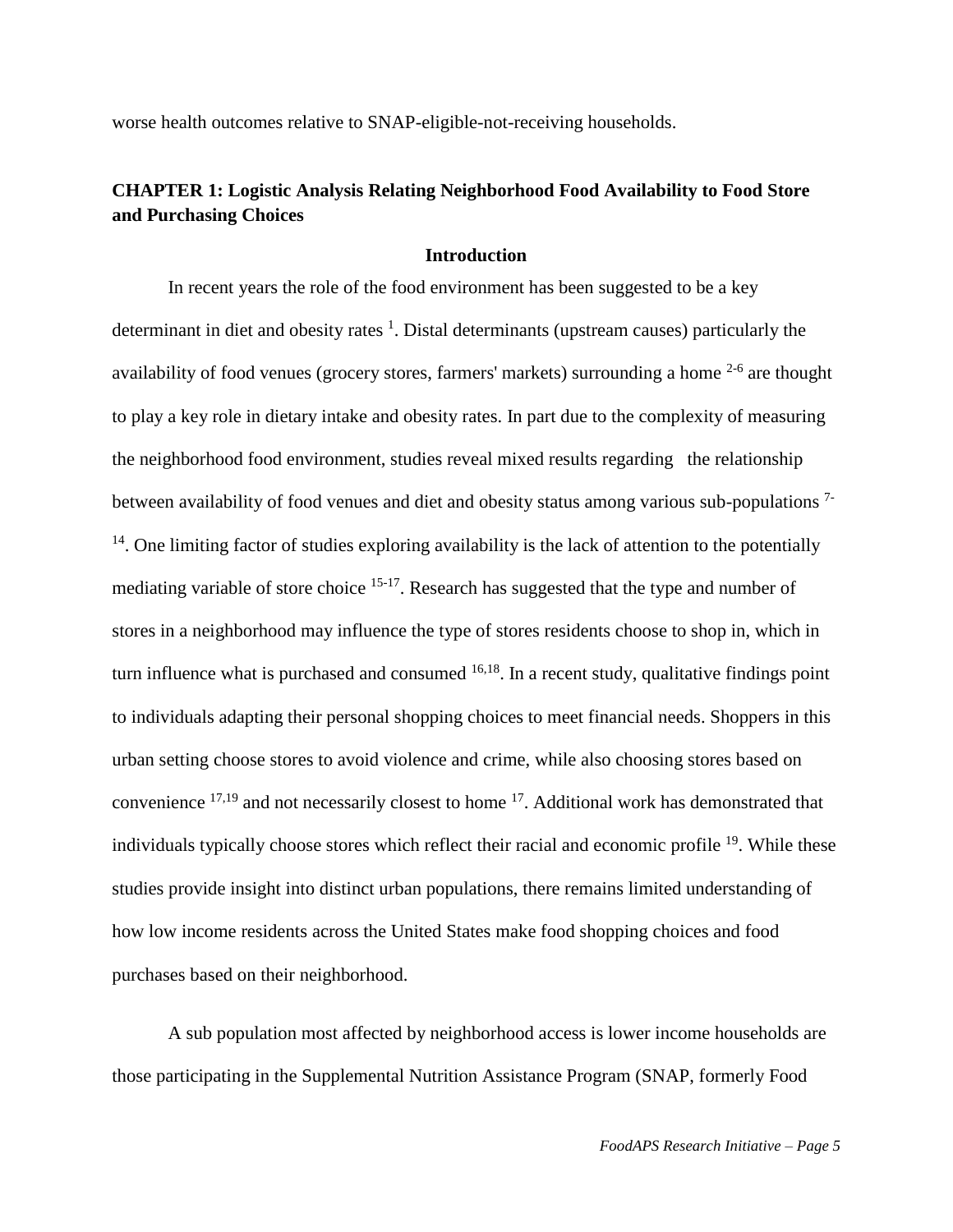Stamps). Households participating in SNAP may be disproportionally impacted by both the neighborhood food environment and factors affecting individual store choice  $20$ . Several studies have reported that low-income households and those participating in SNAP have less access to grocery stores and stores selling healthier food items  $20-22$ . For example, households participating in SNAP often are living in neighborhoods with limited access to stores selling high quality and low priced healthy food items. SNAP households of differing racial and rural composition report residing in areas with limited access to stores accepting SNAP benefits<sup>[23](#page-18-6)</sup>. SNAP households may live in food deserts and those that do have access to grocery stores may still choose to shop in neighborhood other than their own.

Additionally, many SNAP households are faced with challenges such as transportation and traveling to stores which accept EBT cards, posing limitations on store choice and thus purchasing habits. A recent study has pointed to SNAP households in lower income neighborhoods spending a large proportion of their benefits in medium size grocery stores  $^{24}$  $^{24}$  $^{24}$ , but several studies have also suggested that SNAP households shop outside their neighborhood for food a majority of the time [20](#page-18-5)[,24](#page-19-0)[,25](#page-19-1). The type of food venue SNAP households choose to shop in may be a reflection of their neighborhood but also the unique role that the actual SNAP benefits influences on the overall comfort that SNAP household members feel at stores  $26$  and acceptance of electronic benefit transfer (EBT)  $27$ .

Existing research is limited by focusing only on food venue availability within a neighborhood and not expanding on how availability may influence store choice and purchasing habits. This study takes advantage of a unique data set, the FoodAPS data from United States Department of Agriculture(USDA), to examine multiple environmental influences of diet and obesity among SNAP participating households. The aims of the study are to determine the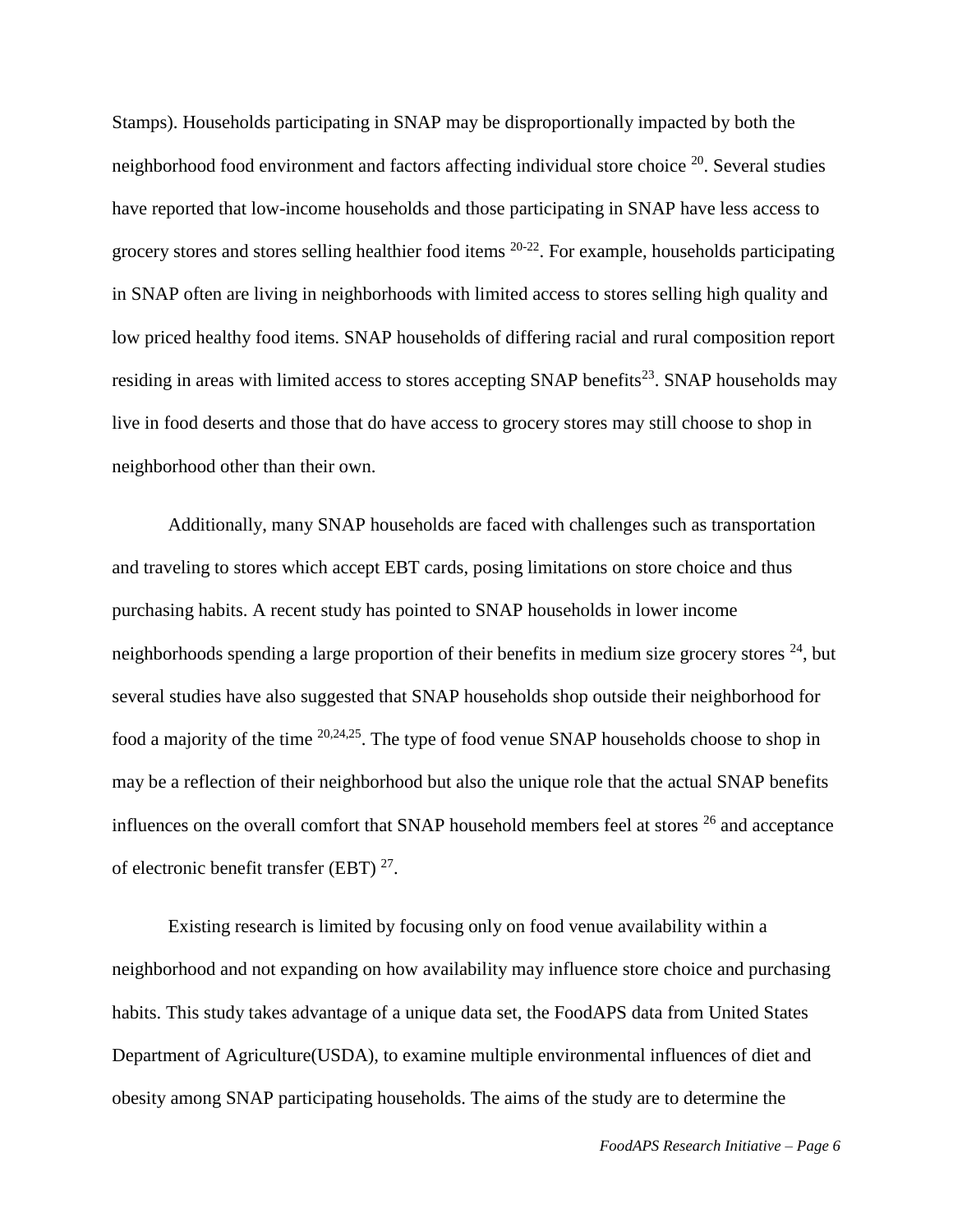association between 1) neighborhood food store availability and the outcome of primary food store choice; 2) neighborhood food store availability and the outcome of types of food purchased; and 3) primary food store choice and the outcome of types of food purchase. For each of these comparisons, we examine SNAP Participating households.

# **Conceptual model**

The figure depicts the relationship between neighborhood food availability, food store shopping choices, and food purchasing choices. Neighborhood food availability both proximally and distally (via food store shopping choices) affects food purchasing choices. The study aims to examine the relationships depicted here as a way to better understand food purchasing choices.

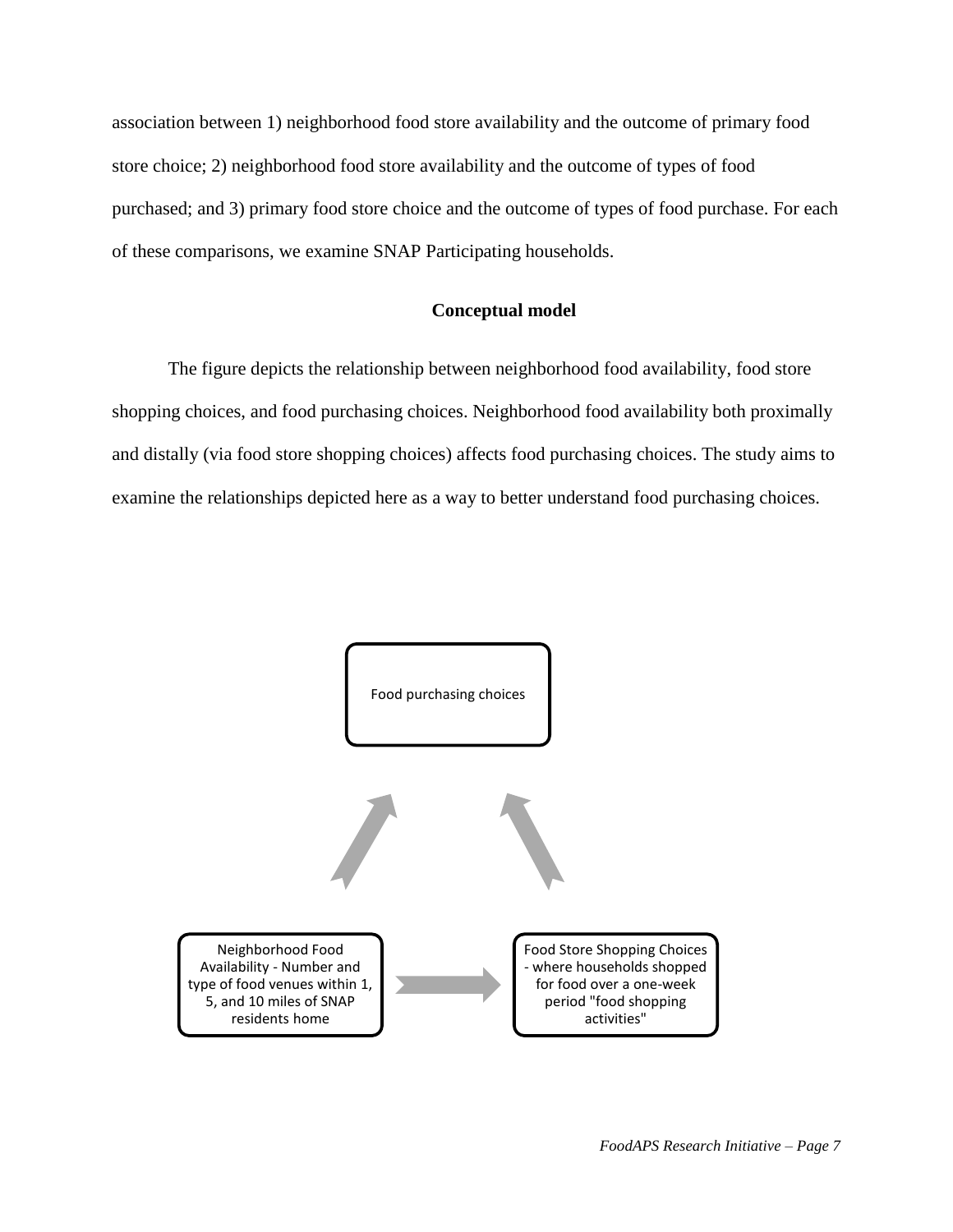### **Data**

*Dataset* - USDA's National Household Food Acquisition and Purchase Survey (FoodAPS) is the first nationally representative survey of American households to collect detailed and comprehensive data about household food purchases and acquisitions. Detailed information was collected about foods purchased or otherwise acquired for consumption at home and away from home. The survey includes nationally representative data from 4,826 households, including Supplemental Nutrition Assistance Program (SNAP) households, low-income households not participating in SNAP, and higher income households.

Survey - The primary respondent (PR) was identified as the primary food shopper for the household. The PR completed 2 in-person interviews and 3 brief telephone interviews. All household members were also asked to track and report food acquisitions during a 1-week period; scan barcodes on food products; save their store receipts; and write information in a food book. For a detailed description of the methods see http://www.ers.usda.gov/dataproducts/foodaps-national-household-food-acquisition-and-purchase-survey/documentation.aspx.

*Sample* - From the survey question asking "Has anyone in your household received SNAP in the past year" the SNAP variable was created with verification of date last received with state-level enrollment files for March through November 2012 ( $n= 1581$ ). There may be endogeniety of those selecting into SNAP being different compared to other eligible households that select to not participate in SNAP which could influence store choice. Therefore, we tested several instrumental variables such as county level poverty index or median household income at the county level and did not find that an IV approach worked for modeling endogeneity. Thus we included covariates that conceptually would be related to selecting into SNAP and be associated with store choice.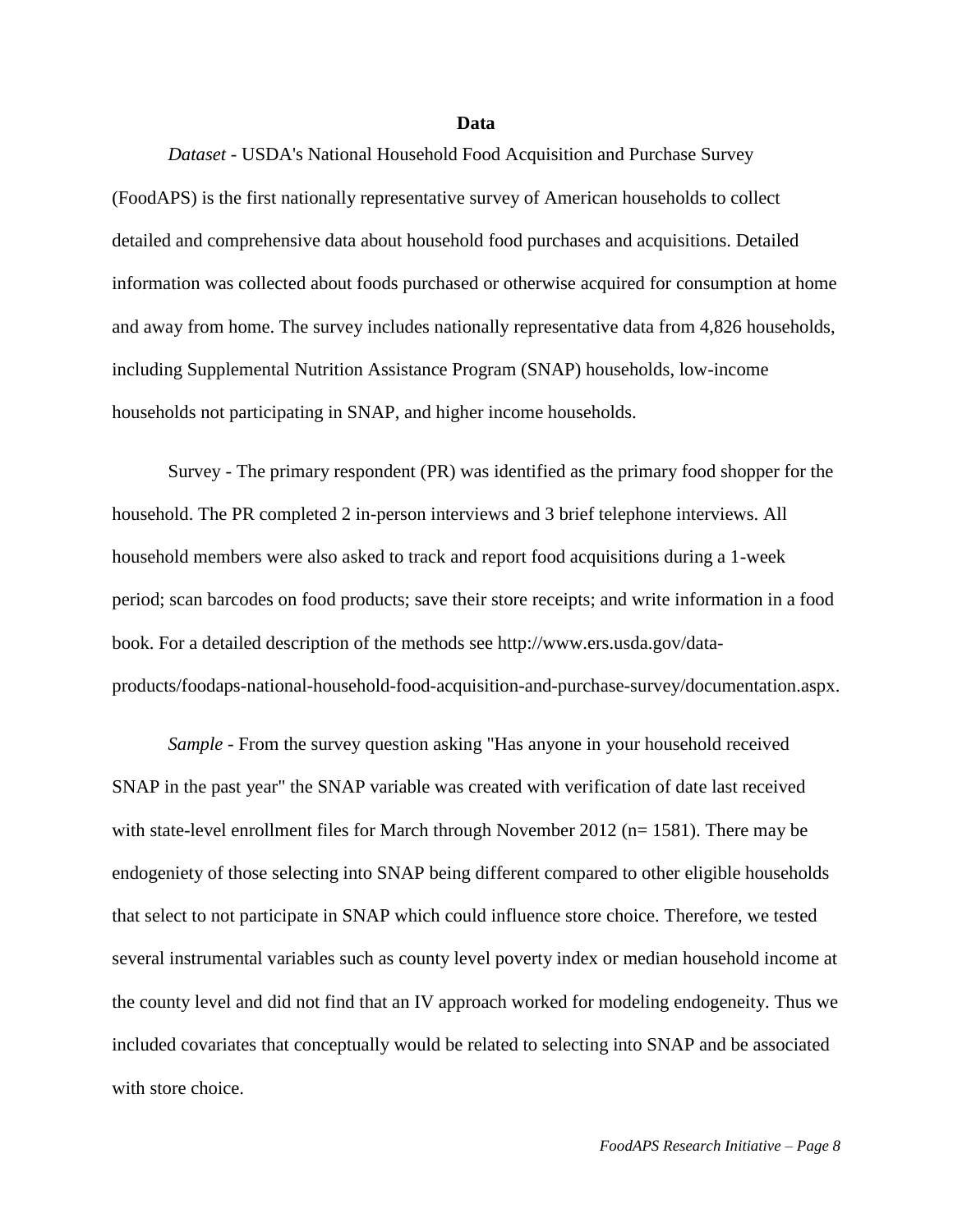# **Methods**

# *Independent variables*

Neighborhood Availability of Food Venues - The first independent variable was availability of food venues within 1 , 2, and 10 miles of the home. These distances were chosen based on the average miles from home SNAP households live from various food venues (see Table 1). This variable was categorized as a binary variable, indicated whether each type of food store was present in the neighborhood surrounding each SNAP household for each mile buffer. The binary variable for each store type was coded as either the household did not have this store type within a 1, 2, and 10-mile radius of their homes (coded as "0") or they did have this store type within a 1,2, or 10-mile radius of their homse (coded as "1"). The following types of food venues were used: 1) supermarkets (greater than 50 employees but sells primarily food); 2) supercenters (greater than 50 employees and sells food plus a significant amount of other items such as clothes, automotive, household, furniture); 3) convenience stores; 4) combination grocery stores (i.e. food is sold as well as prepared food items and household goods); and 5) medium and large grocery stores (less than 50 employees). This information about the presence of each type of store within the geographic radius was derived from several steps, described below. First, each household was geocoded based on the latitude and longitude of FoodAPS households provided by Mathematica Policy Research. Then the USDA Economic Research Service (ERS) created point locations for the households. Block group, tract, county, and state FIPS code identifiers for both the 2000 and 2010 census geographies for the household points were obtained by using point-in-polygon geospatial analysis to identify in which 2000 and 2010 TIGER block group polygons each household was located. Data from the FoodAPS Geography component are based on 2010 census geographies. Second, the categorization of the food stores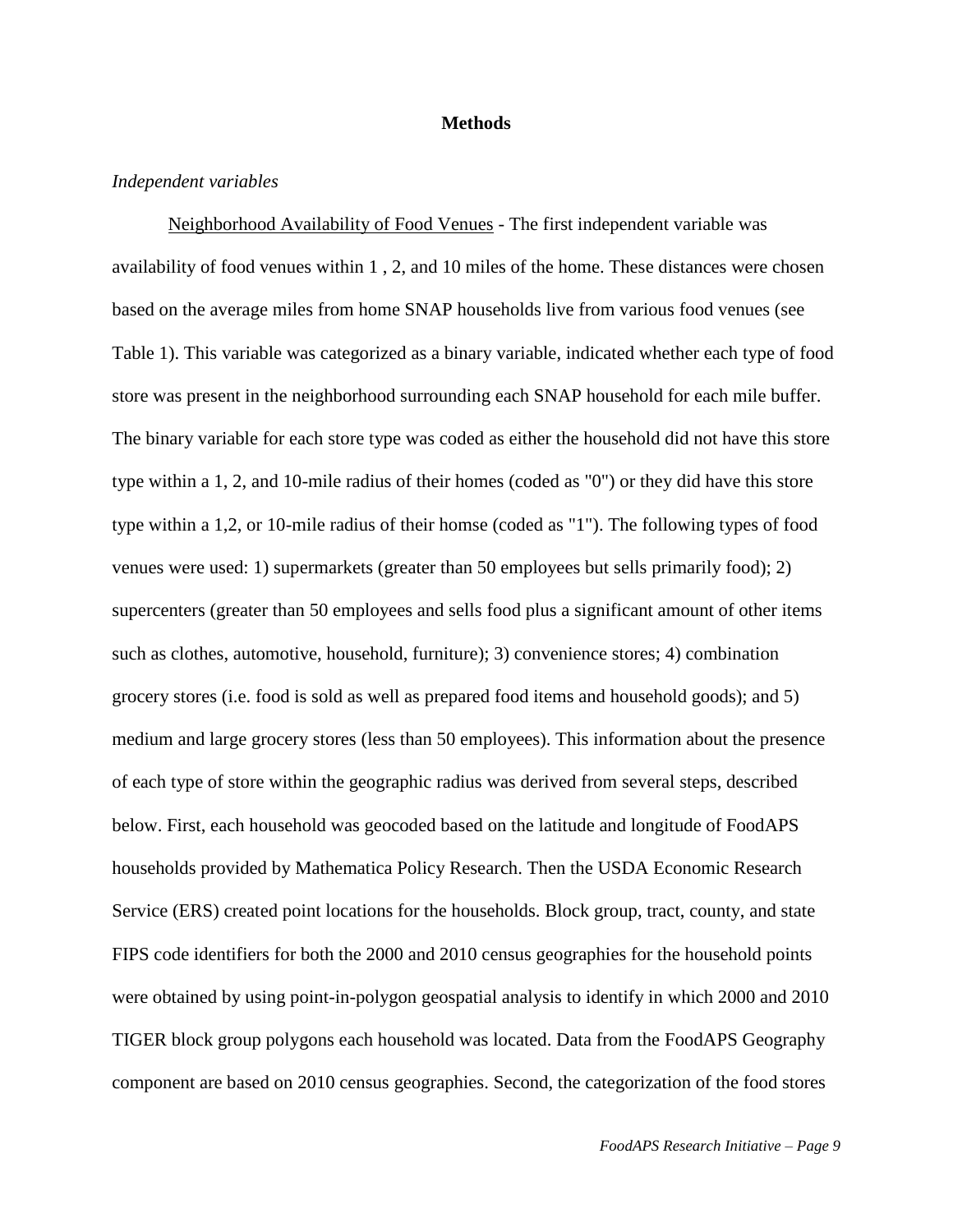used the STARS dataset. The STARS system classifies stores into types. The types of stores are categorized based on industry standards. Place names were standardized through matching to the STARS database and then through a manual review and then a final place category and place type were assigned based on information from STARS, InfoUSA, Google, and keywords in the place names.

# *Dependent variables*

Our first set of models examined the odds of shopping at a particular food venue during the week of data collection "food shopping activity". The second set of models assessed the relationship between neighborhood availability and store choice on foods purchased. These variables are described in detail below.

The variable "Food shopping activity" was derived from participants keeping a log of all the locations they purchased food for the home in one week. The following categories were used for the type of food venues the PR had their food shopping events at during the 1-week period: 1) supermarkets; 2) supercenters; 3) medium/large grocery stores; 4) combination grocery (grocery store plus retail such as clothing); and 5) dollar stores/convenience/gas stations labeled "convenience". These "food shopping activities" were categorized based on the type of food venue the PR purchased food from. There are 5 separate models for each type of food shopping activity. A binary variable was created to indicate if the PR shopped at this type of store (coded as "0" for not shopping at this store type and "1" for shopping at this type of store) over the oneweek recorded period.

Our second set of models examines food purchases as the primary outcome. Food purchases were grouped in to the following categories 1) sugar-sweetened beverages (full calorie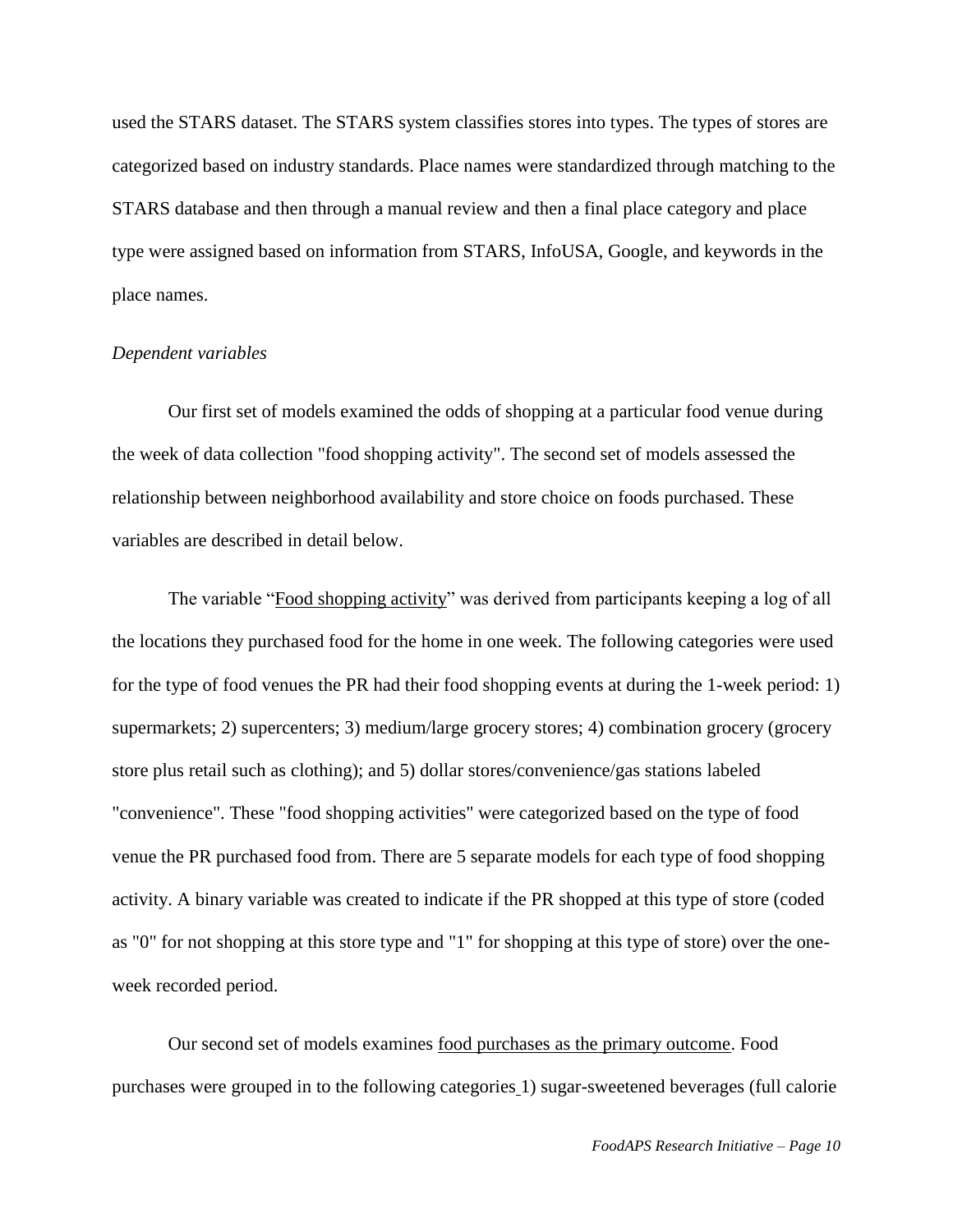soda; sports drinks); 2) milk (including whole, skim, flavored); 3) low-calorie beverages and water; 4) juice including 100% fruit juice; 5) produce (fresh and frozen fruits and vegetables); 6) snacks (chocolate, candy, chips, pretzels). Cereal and breads were omitted since they could not be separated for sugar or fiber content, meats were omitted since they could not be separated for fat content. For each food category a binary variable was created if the household purchased the food category or if they did not purchase the food category during the one-week period (coded as "0" for not purchasing the food category and "1" if they did purchase the food category). These groups are not mutually exclusive, such that a household can purchase snacks and milk in the same one-week period. There are 5 different models assessing the odds of purchasing these food categories. These food purchases for home (FAH) were collected using three methods: 1) survey booklets complemented with telephone calls, 2) hand-held scanners, and 3) post-survey processing of saved receipts. Respondents were asked to record all acquisitions on the Daily List in the Primary Respondent's Book. PRs were asked to fill out a corresponding detailed page for each acquisition on pages which asked for details such as location, date, and payment types. PRs were asked to scan items purchased using the hand-held scanner and record details about items that could not be scanned. They also were asked to attach the receipt. On days 2, 5, and 7 of the reporting week, PRs were asked to report all acquisitions that had been written on the Daily List. For FAH purchases, the telephone interviews collected information on the Daily List as well as supplementary information about any problems respondents had in using the hand-held scanner. At this time, respondents were reminded to save their receipts.

To capture each FAH purchase at the item level there was coalescing of information from the Food Books, telephone interviews, scanners, and receipts by USDA. There was matching to phone reported events through a double entry process, where a second data entry person resolved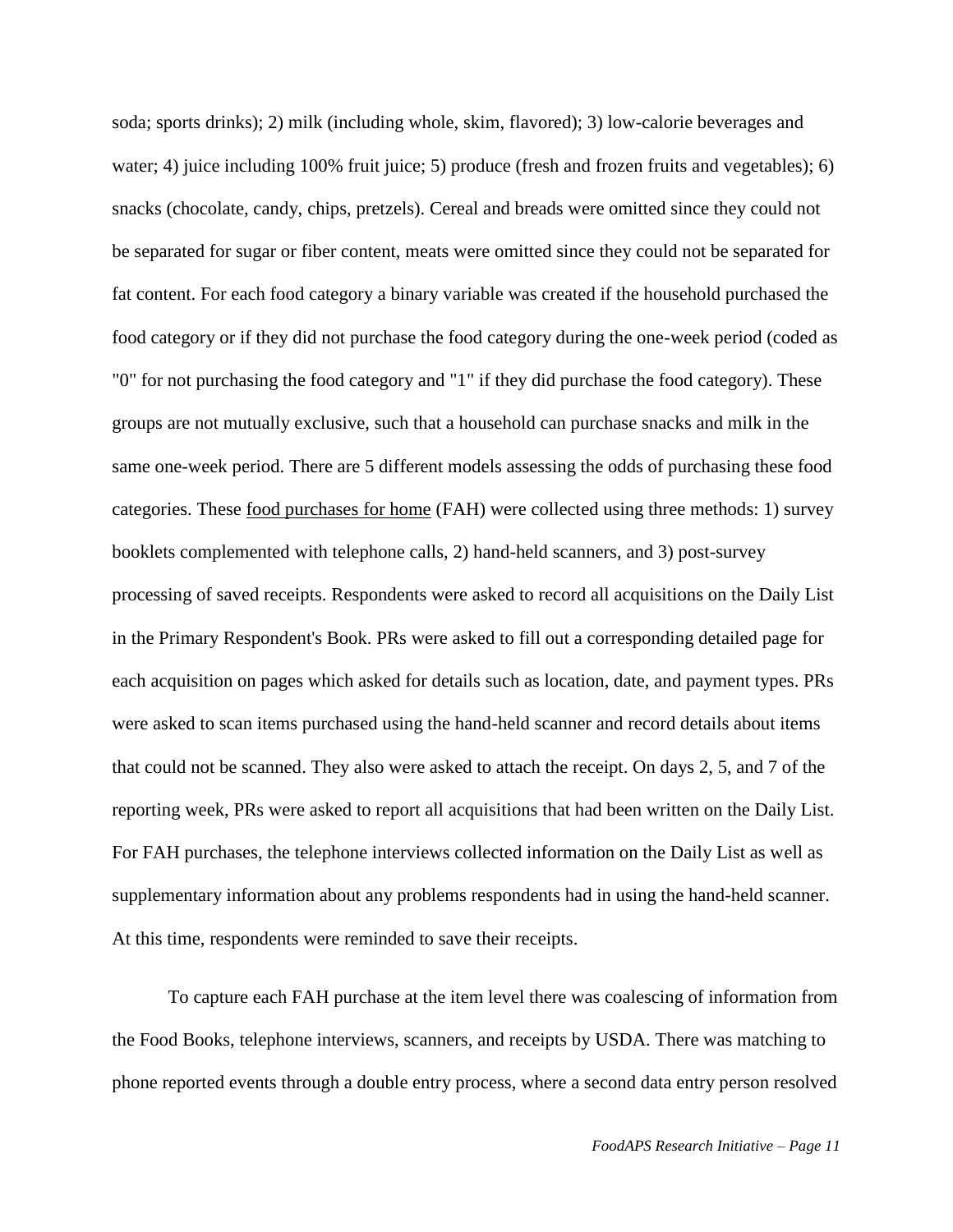any inconsistencies. Items that were scanned or written were matched to receipts, and prices were assigned using the receipts information. In addition, item descriptions were updated using receipt information if the description from the scanned barcode or written information was limited or incomplete. Lastly, the categorization of the food purchases was matched to the isle.

# *Co-variates*

Several key variables were collected to examine food shopping and neighborhood food venue availability. These include car ownership, primary reasons for choosing their primary store (prices of food, quality of food, location to home, good produce), household size, family size (the number of individuals who met the criteria for qualifying as being a legal relationship to the primary respondent), and household income (derived from asking the PR the household income including all assets). Additionally, distance from the respondent's home to each type of food store type (supercenter; supermarket; combination grocery; convenience; medium/large grocery) was used. Distance measures were obtained using Google Maps and the household's and place's geocoded addresses where the respondent acquired food. Lastly, to understand the differences between rural and urban counties interaction terms were tested to see if there was an effect. The interaction term was not significant but was retained in the model as cofounder, labeled as rural for census tract being in a rural area. All these covariates were included in the models below.

# *Analyses*

To examine the association between neighborhood availability and food shopping activities a logistic model was used, controlling for car ownership, household size, distance to store type that corresponded to neighborhood availability of that store (i.e. distance to supercenter in the model examining neighborhood availability of supercenter), rural county designation, and household income. In all other analyses logistic regression was used while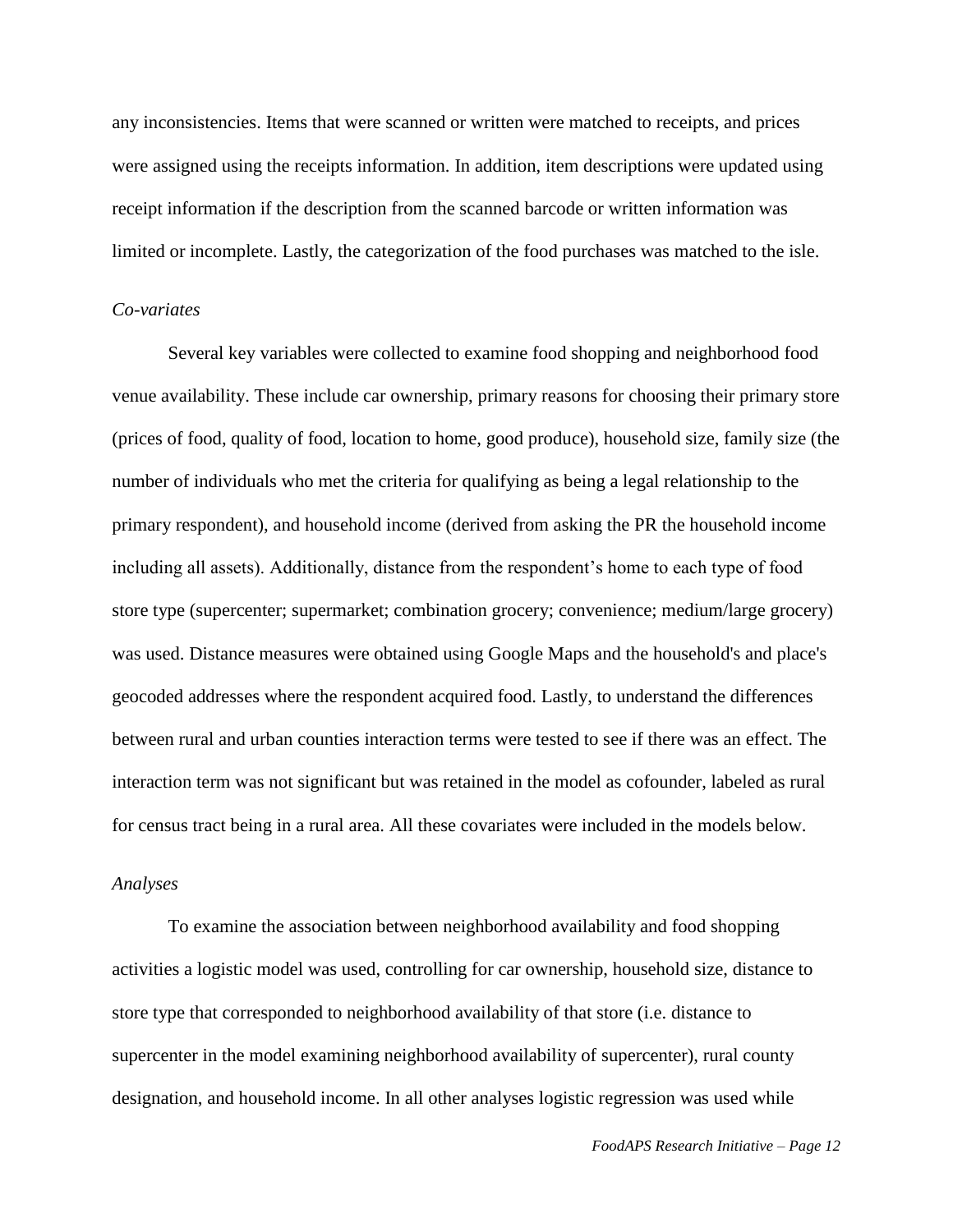controlling for the same covariates in the logistic model. All models used survey commands to account for clustering of households at the neighborhood level using primary sampling units. Taylor estimation was used for robust standard errors. All analyses was done using Stata 14.0<sup>[28](#page-19-4)</sup>.

# **Results**

The demographic characteristics of the SNAP sample are presented in Table 1. SNAP households reported 90% as English being the primary language, 60% owning a car, and 25% living in a rural census tract. SNAP households lived on average 3.2 miles away from a supercenter and 2.65 miles away from a supermarket, with an average travel time of 11.36 minutes to their primary food store. The distribution of stores visited during the week "food shopping activity" by SNAP participants indicates that a high percentage shop at supercenters (37%) followed by supermarkets (32%). Lastly, in regard to purchasing choices among SNAP households during a one-week period 62% bought sugar-sweetened, while 85% purchased fruits and vegetables.

# *Associations between food shopping events and food purchases (Table 4)*

Supercenter Food Shopping - shopping at a supercenter was associated with greater odds of purchasing all food categories from any food venue over a one-week period.

Supermarket Food Shopping - shopping at a supermarket was associated with greater odds of purchasing water and low-calorie beverages (OR 1.69 [95% CI 1.12, 2.54]) and fruits and vegetables (OR 2.50 (95% CI 1.52, 4.11]). There is a similar relationship with medium/large grocery store shopping as well.

Convenience Store Food Shopping - shopping at a convenience store was associated with lower odds of purchasing any fruits and vegetables (.31 OR [95% CI .17-1.76) and water or low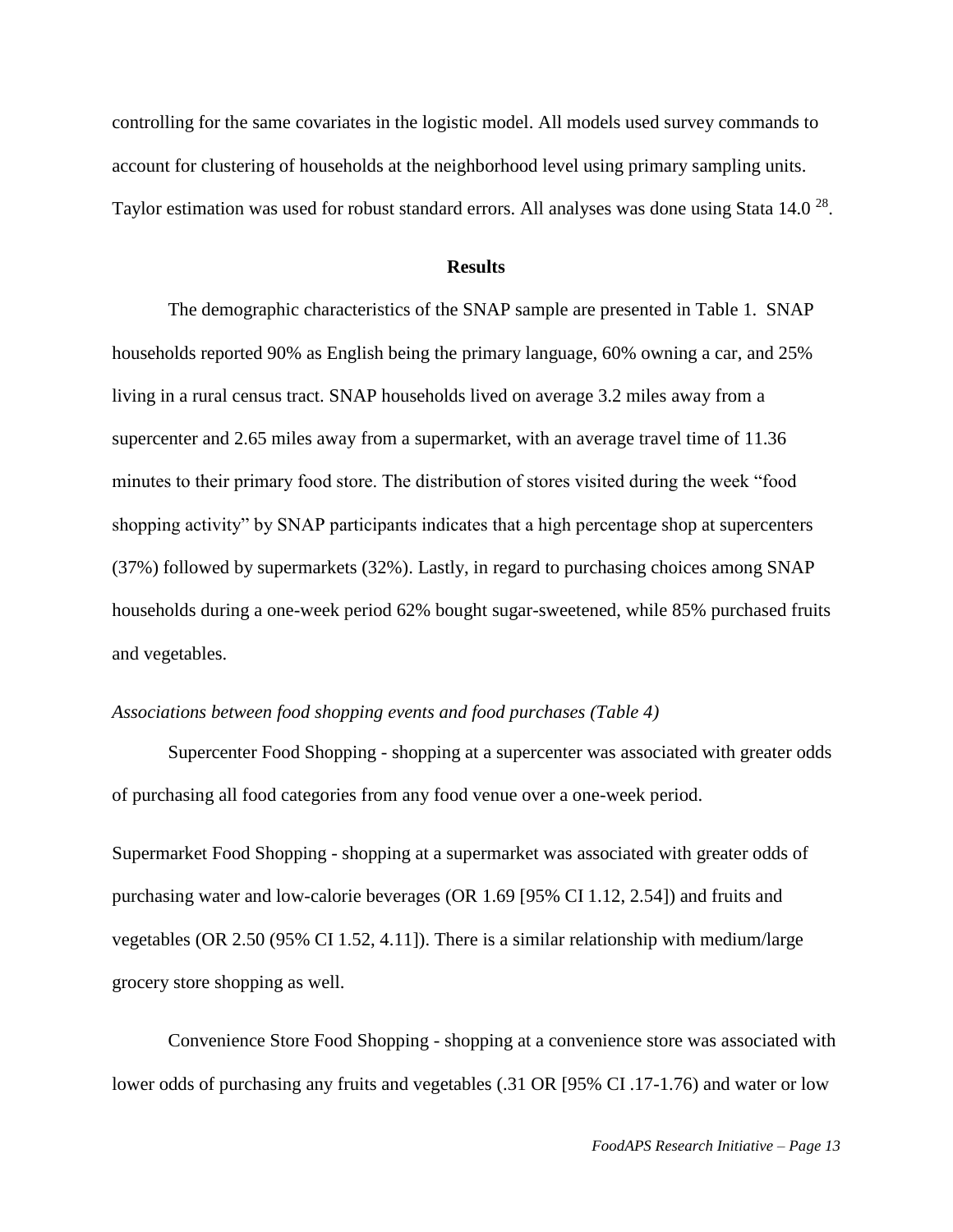calorie beverage (.30 OR [95% CI .11, 1.76]) from any store type over a one-week period compared to those never shopping at a convenience store.

# **Discussion**

This study is one of the first to utilize a comprehensive dataset examining purchasing habits at the individual level, which helps elucidate the relationship between neighborhood food availability, shopping activity, and purchasing habits. The relationships described here are meant to be descriptive only, and do not suggest that SNAP itself is driving these store choice and purchasing decisions. But rather, there are distinct behavioral choices that SNAP households make which may to a greater or lesser degree be influenced by the neighborhoods they reside in.

First, neighborhood availability of stores was associated with the type of stores that SNAP household members choose to shop in over a one-week period. These data demonstrate that neighborhood availability of food stores with a supercenter have higher odds of shopping at a supercenter compared to those without a supercenter within 1 mile of their home and this food store choice is associated with higher odds of purchasing all food types. Although we find that healthy foods are being purchased at these venues, the result suggests that less healthy foods are being purchased at the same time. These results are situated within a growing body of research finding that neighborhoods with high access to supercenters is associated with higher body mass index (BMI)  $^{29,30}$  $^{29,30}$  $^{29,30}$  $^{29,30}$ . There is some suggestion that the behavior of shopping at supercenters is related to shopping once a month among SNAP household and buying foods in bulk that will last  $25,31$  $25,31$ . This type of shopping behavior and choice may lead to lower odds of purchasing healthier items such as milk and instead purchasing more shelf-stable items such as high calorie snack items [32](#page-19-8). The ability to make these links elucidates how neighborhood influences choice and thus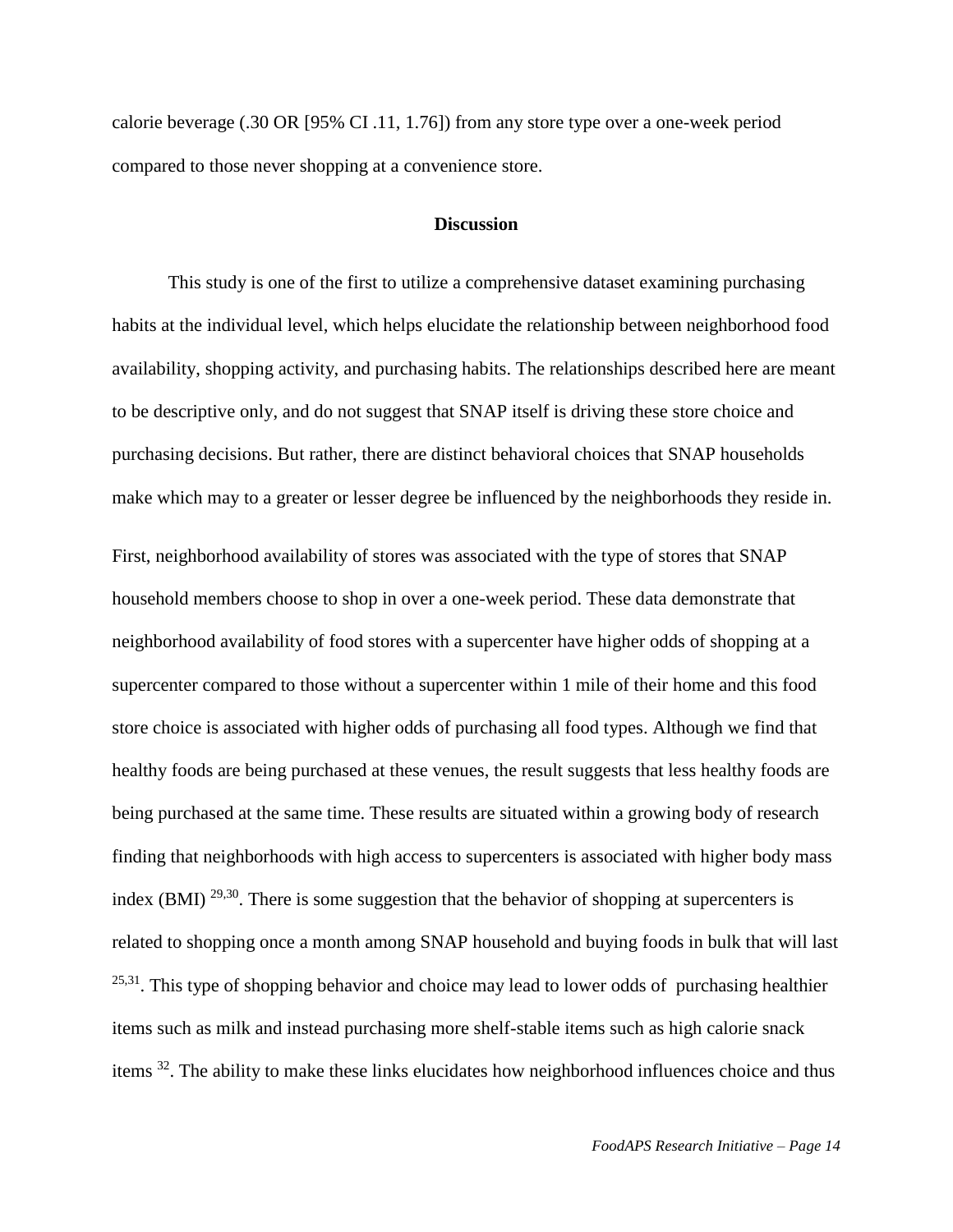what is purchased based on the type of food venue. These results are not suggesting that supercenters cause poor food purchases or obesity, but rather this result is one example of many complicated pathways which helps to explore the role of the food environment among low income and SNAP households.

A second key insight is found in the unique role that supermarket availability and shopping activity at this venue has among SNAP households. Among SNAP households, proximity to a supermarket (living within 1 mile) was associated with choosing to shop at this venue. While, living farther away from a supermarket was associated with choosing to shop at a convenience store or medium/large grocery store. Previous literature has suggested that access to supermarkets may be a piece in improving healthful diet  $33$  and lower odds of obesity  $5,14,34$  $5,14,34$  $5,14,34$ . Given, that although supermarkets carry a variety of unhealthy items they also stock a variety of healthy items at fair prices <sup>[35](#page-19-11)</sup>. Conversely, others have found that the food available in SNAP authorized convenience store retailers carry a low variety of healthy food options <sup>[36](#page-19-12)</sup>. Our results suggest that those choosing to shop at a supermarket or medium/large grocery store purchased fruits and vegetables and water. Since our analyses did adjust for living in a rural community the findings can suggest that regardless of rural or urban neighborhoods living farther away from stores may influence the type of store SNAP households choose to shop in and thus the types of food purchased. We are not suggesting the proximity is the only factor in store choice but rather that when policies are addressing improving food access for vulnerable populations addressing restructuring of the environment (such as moving stores where SNAP residents reside) or providing tax incentives such as transportation vouchers for those living farther away from stores  $37$ , may be an effective strategy for improving diets  $38$ .

Lastly, the lack of a strong direct association between neighborhood availability with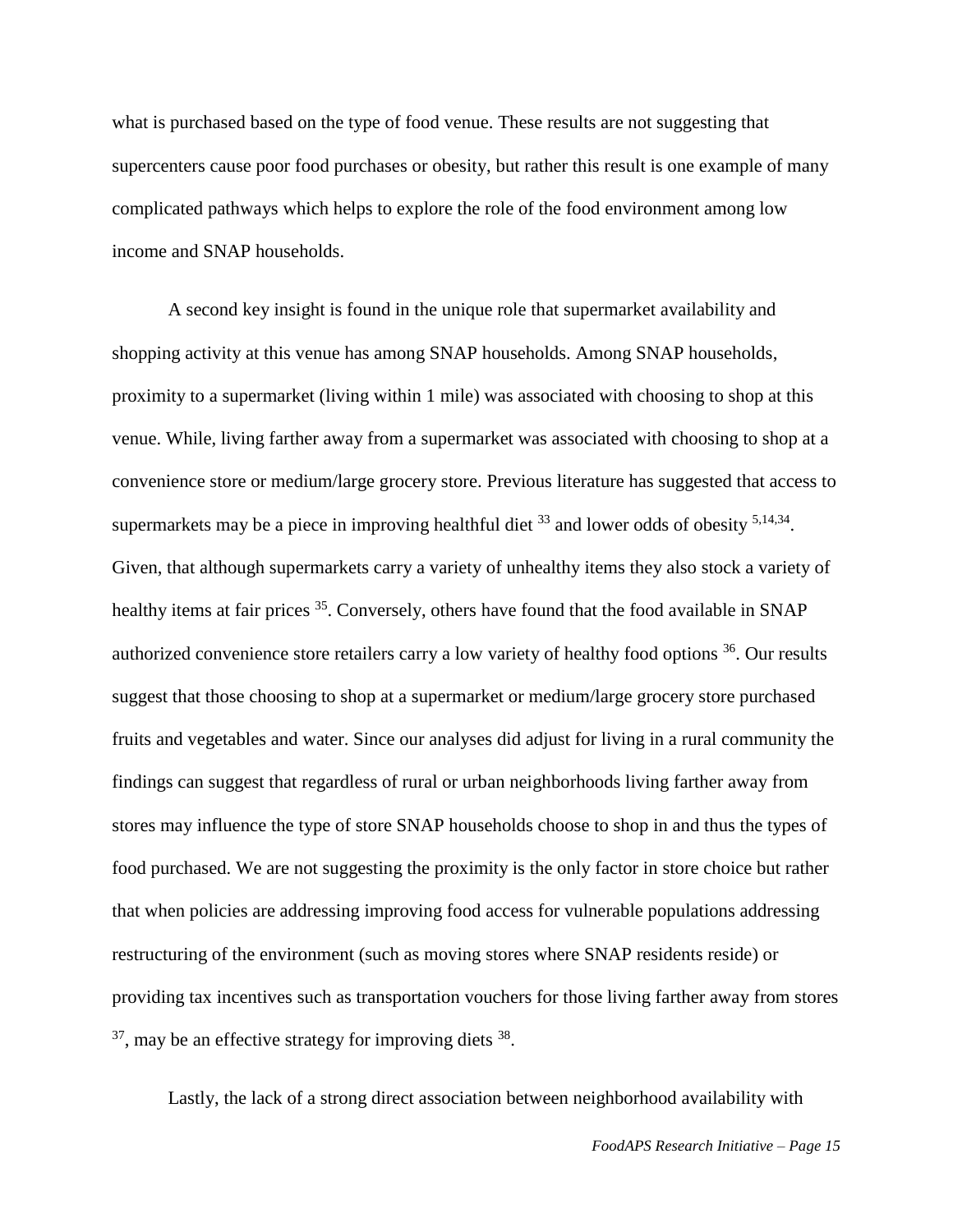food purchases among many of the food categories is similar to findings from previous studies  $39,40$  $39,40$ . This finding is not surprising given the many determinants (social, economic, physiological) along the pathway between neighborhood food store availability and purchasing habits. The lack of findings reinforces previous findings indicating the need for precise and accurate measures of the food environment, such as store choice  $41,42$  $41,42$ .

There are several important limitations of this study that need to be addressed. Although the USDA FoodAPS data is the most extensive collection of food purchasing acquisitions to date, the data collection period was only over a one-week time period. While this one-week period may not reflect all the food purchases in a given month, the highly detailed data provided compensates somewhat for the limited time period covered. Extensive efforts were taken with collection of receipts however it is always possible that some food was not recorded in the food book or through the scanners. As with any self-report survey there can be over or under reporting. The neighborhood boundaries do not necessarily reflect each household's true operational neighborhood and thus these are investigator defined boundaries. While the 1, 5 and 10-mile radius was used, it does not account for ease of transport such as traffic patterns, barriers to walking, and other traffic pattern measures.

The implications of these finding points to the importance of not simply measuring the neighborhood food environment but taking a more nuanced approach to understanding the intricacies between neighborhood availability, store choice, and purchasing habits. Additionally, among lower income households those participating in SNAP may have unobserved characteristics that influence their food shopping and purchasing characteristics. Future studies among SNAP households may want to consider the in store contents of where SNAP households shop as just as vital as improving availability within neighborhoods. Lastly, policies are needed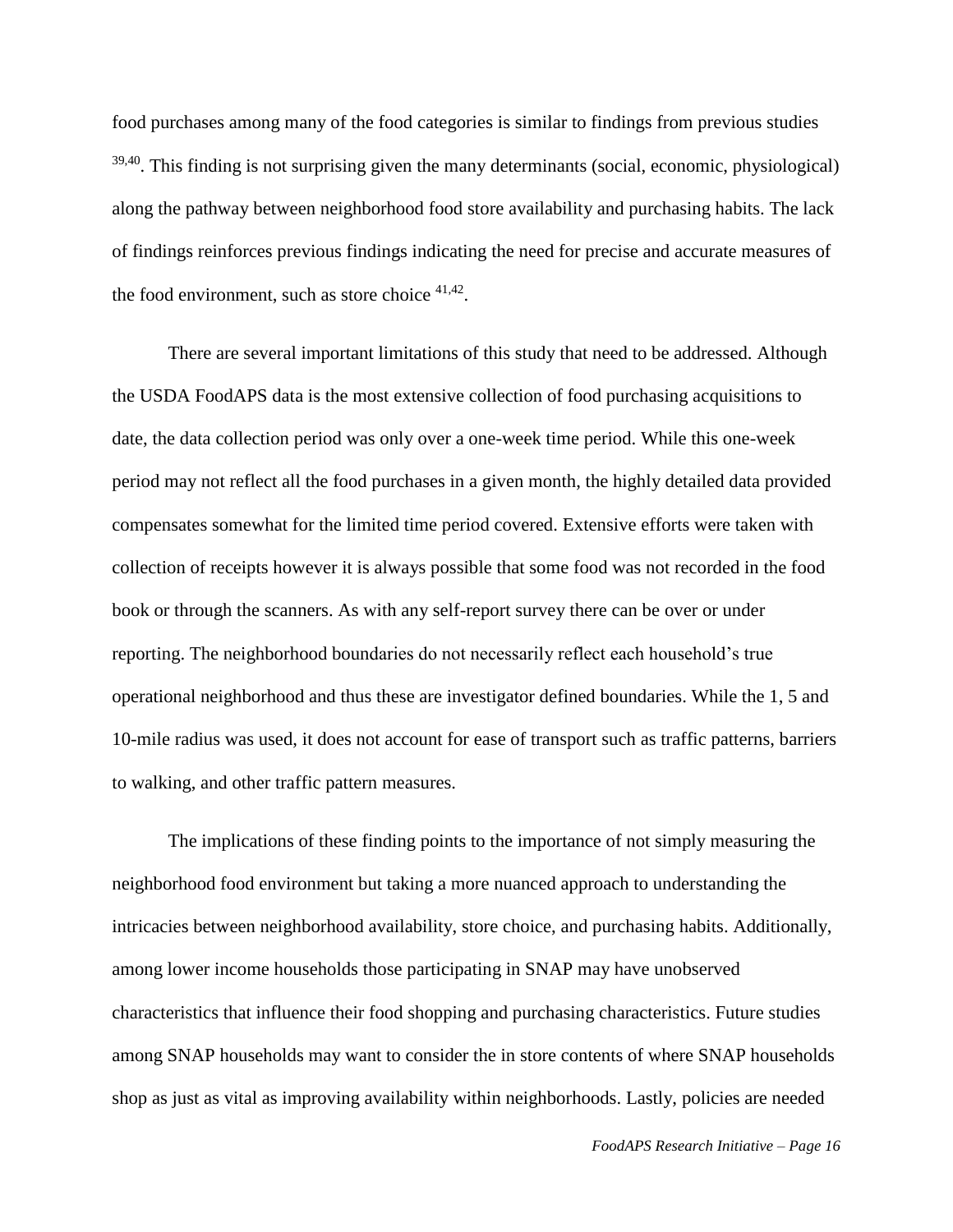which address improving access to different food store types for SNAP households, which may help to improve health outcomes through the role of improved food purchases.

There are several important limitations of this study that need to be addressed. Although the USDA FoodAPS data is the most extensive collection of food purchasing acquisitions to date, the data collection period was only over a one-week time period. While this one-week period may not reflect all the food purchases in a given month, the highly detailed data provided compensates somewhat for the limited time period covered. Extensive efforts were taken with collection of receipts however it is always possible that some food was not recorded in the food book or through the scanners. As with any self-report survey there can be over or under reporting. The neighborhood boundaries do not necessarily reflect each household's true operational neighborhood and thus these are investigator defined boundaries. While the 1-mile radius was used, it does not account for ease of transport such as traffic patterns, barriers to walking, and other traffic pattern measures.

# **Conclusion**

The implications of these finding points to the importance of not simply measuring the neighborhood food environment but taking a more nuanced approach to understanding the intricacies between neighborhood availability, store choice, and purchasing habits. Additionally, among lower income households those participating in SNAP may have unobserved characteristics that influence their food shopping and purchasing characteristics. Future studies among SNAP households may want to consider the in store contents of where SNAP households shop as just as vital as improving availability within neighborhoods.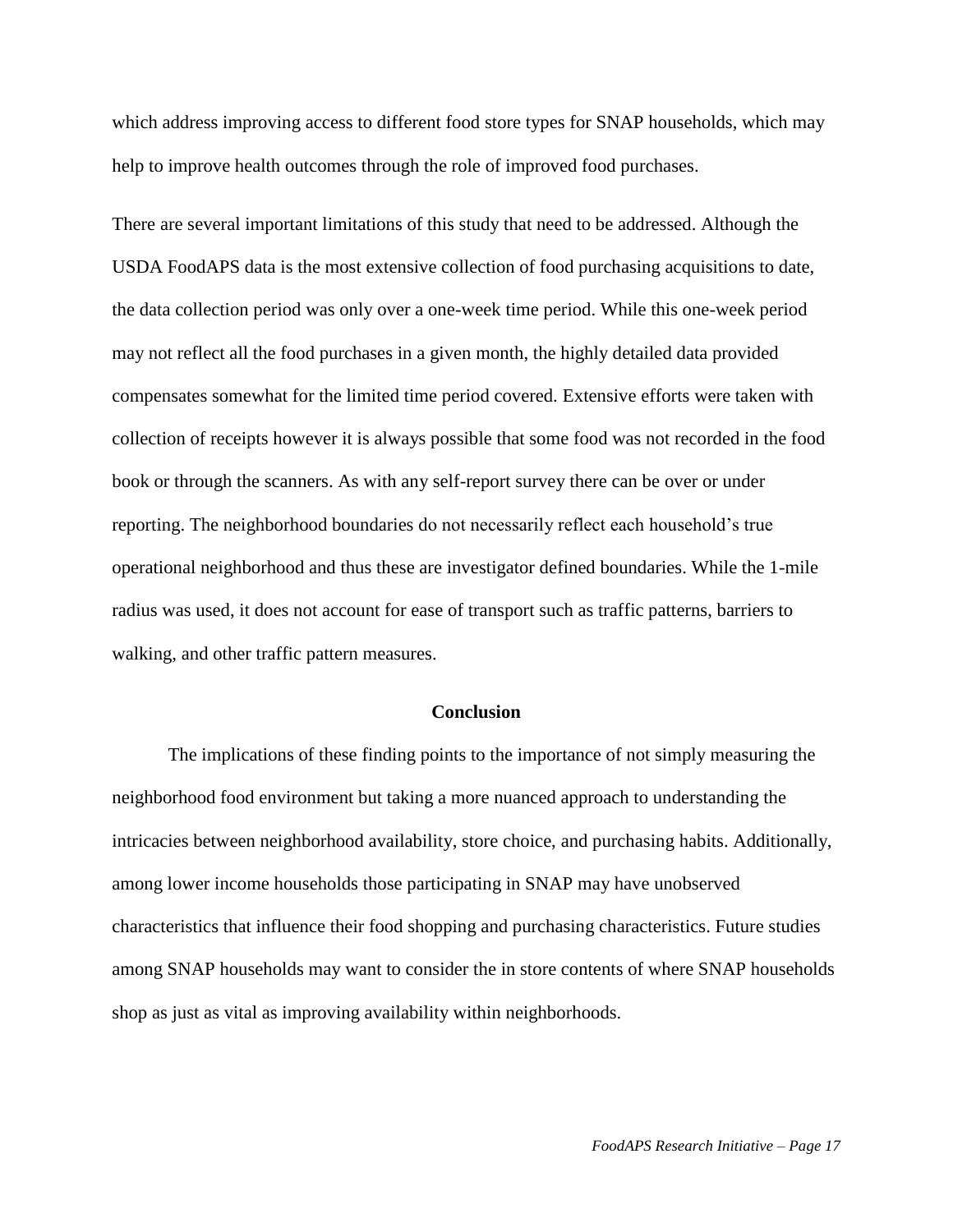# **References**

- <span id="page-17-0"></span>1. Larson NI, Story MT, Nelson MC. Neighborhood environments: disparities in access to healthy foods in the U.S. *American journal of preventive medicine.* Jan 2009;36(1):74-81.
- <span id="page-17-1"></span>2. An R, Sturm R. School and residential neighborhood food environment and diet among California youth. *American journal of preventive medicine.* Feb 2012;42(2):129-135.
- 3. Black JL, Macinko J. Neighborhoods and obesity. *Nutr Rev.* Jan 2008;66(1):2-20.
- 4. Block JP, Christakis NA, O'Malley AJ, Subramanian SV. Proximity to Food Establishments and Body Mass Index in the Framingham Heart Study Offspring Cohort Over 30 Years. *American journal of epidemiology.* Sep 30 2011.
- <span id="page-17-3"></span>5. Bodor JN, Rice JC, Farley TA, Swalm CM, Rose D. The association between obesity and urban food environments. *Journal of urban health : bulletin of the New York Academy of Medicine.* Sep 2010;87(5):771-781.
- 6. Jilcott SB, Keyserling T, Crawford T, McGuirt JT, Ammerman AS. Examining associations among obesity and per capita farmers' markets, grocery stores/supermarkets, and supercenters in US counties. *Journal of the American Dietetic Association.* Apr 2011;111(4):567-572.
- <span id="page-17-2"></span>7. Bader MD, Purciel M, Yousefzadeh P, Neckerman KM. Disparities in neighborhood food environments: implications of measurement strategies. *Economic geography.*  2010;86(4):409-430.
- 8. Babey S DA, Hastert T, Harvey S, Goldstein H, Flourney R, Banthia R, Rubin V, Treuhaft S. Designed for Disease: The link between local food environments and obesity and diabetes. *UCLA Center for Health Policy Research.* 2008.
- 9. Casey AA, Elliott M, Glanz K, et al. Impact of the food environment and physical activity environment on behaviors and weight status in rural U.S. communities. *Preventive medicine.* Dec 2008;47(6):600-604.
- 10. Dean WR, Sharkey JR. Rural and Urban Differences in the Associations between Characteristics of the Community Food Environment and Fruit and Vegetable Intake. *Journal of nutrition education and behavior.* May 25 2011.
- 11. Zenk SN, Lachance LL, Schulz AJ, Mentz G, Kannan S, Ridella W. Neighborhood retail food environment and fruit and vegetable intake in a multiethnic urban population. *American journal of health promotion : AJHP.* Mar-Apr 2009;23(4):255-264.
- 12. Walker RE, Keane CR, Burke JG. Disparities and access to healthy food in the United States: A review of food deserts literature. *Health & place.* Sep 2010;16(5):876-884.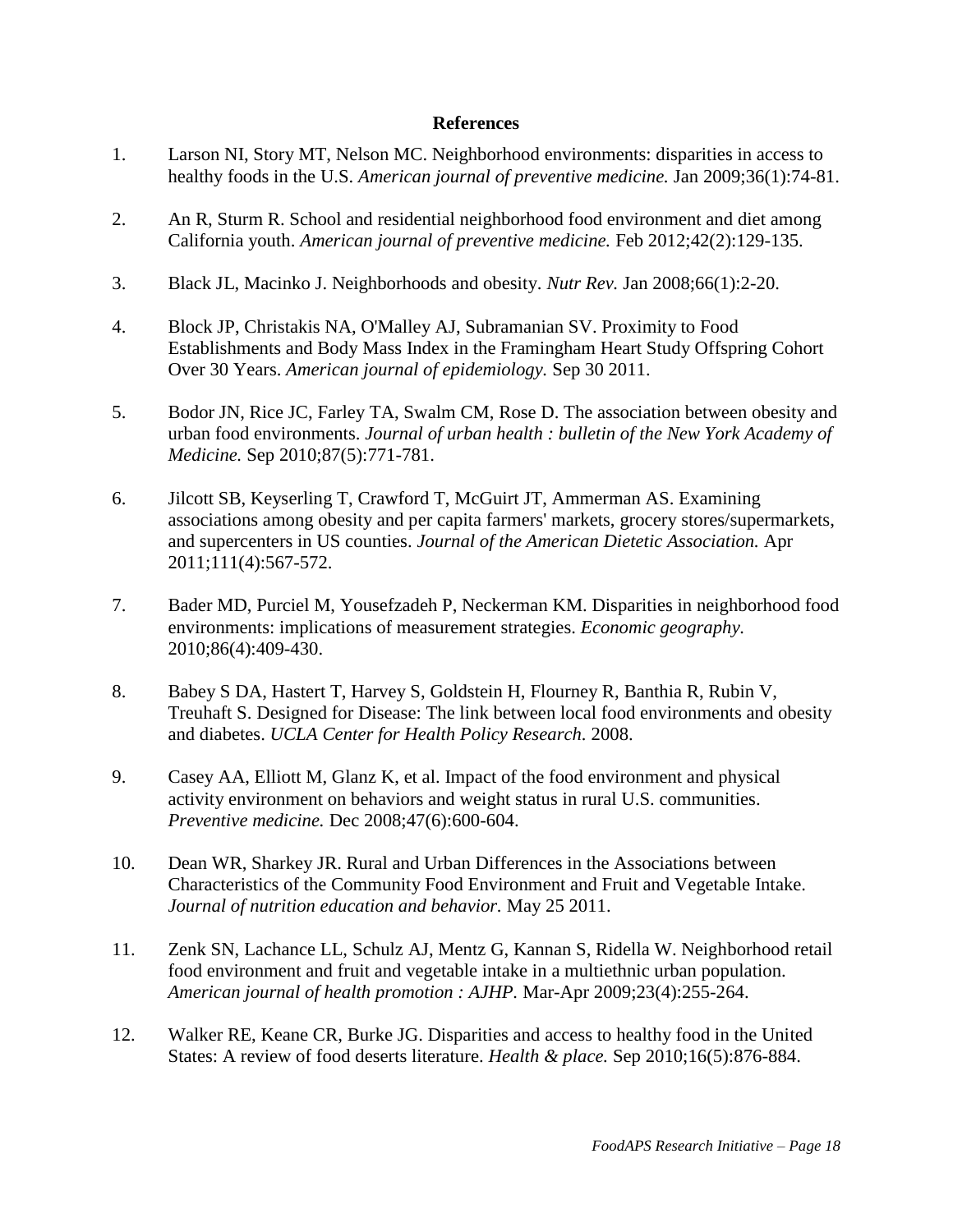- 13. Van Meter E, Lawson AB, Colabianchi N, et al. Spatial Accessibility and Availability Measures and Statistical Properties in the Food Environment. *Spatial and spatiotemporal epidemiology.* Mar 1 2011;2(1):35-47.
- <span id="page-18-7"></span>14. Cobb LK, Appel LJ, Franco M, Jones-Smith JC, Nur A, Anderson CA. The relationship of the local food environment with obesity: A systematic review of methods, study quality, and results. *Obesity.* Jul 2015;23(7):1331-1344.
- <span id="page-18-0"></span>15. Gustafson A, Christian JW, Lewis S, Moore K, Jilcott S. Food venue choice, consumer food environment, but not food venue availability within daily travel patterns are associated with dietary intake among adults, Lexington Kentucky 2011. *Nutrition journal.* 2013;12:17.
- <span id="page-18-1"></span>16. Yoo S, Baranowski T, Missaghian M, et al. Food-purchasing patterns for home: a grocery store-intercept survey. *Public health nutrition.* May 2006;9(3):384-393.
- <span id="page-18-3"></span>17. Cannuscio CC, Tappe K, Hillier A, Buttenheim A, Karpyn A, Glanz K. Urban food environments and residents' shopping behaviors. *American journal of preventive medicine.* Nov 2013;45(5):606-614.
- <span id="page-18-2"></span>18. Krukowski RA, McSweeney J, Sparks C, West DS. Qualitative study of influences on food store choice. *Appetite.* Oct 2012;59(2):510-516.
- <span id="page-18-4"></span>19. Cannuscio CC, Hillier A, Karpyn A, Glanz K. The social dynamics of healthy food shopping and store choice in an urban environment. *Social science & medicine.* Dec 2014;122:13-20.
- <span id="page-18-5"></span>20. McGuirt JT, Ward R, Elliott NM, Bullock SL, Jilcott Pitts SB. Factors influencing local food procurement among women of reproductive age in rural eastern and western North Carolina, USA. *Journal of agriculture, food systems, and community development.*  2014;4(4):143-154.
- 21. Gustafson A, Lewis S, Perkins S, et al. Association Between the Retail Food Environment, Neighborhood Deprivation, and County-Level Dietary Outcomes Among Supplemental Nutrition Assistance Program–Education (SNAP-Ed) Recipients in Kentucky, 2010–2011. *Journal of Hunger & Environmental Nutrition.* 2013/07/03 2013;8(3):362-377.
- 22. Leung CW, Blumenthal SJ, Hoffnagle EE, et al. Associations of food stamp participation with dietary quality and obesity in children. *Pediatrics.* Mar 2013;131(3):463-472.
- <span id="page-18-6"></span>23. Rigby S, Leone AF, Kim H, et al. Food deserts in Leon County, FL: disparate distribution of Supplemental Nutrition Assistance Program-accepting stores by neighborhood characteristics. *Journal of nutrition education and behavior.* Nov-Dec 2012;44(6):539- 547.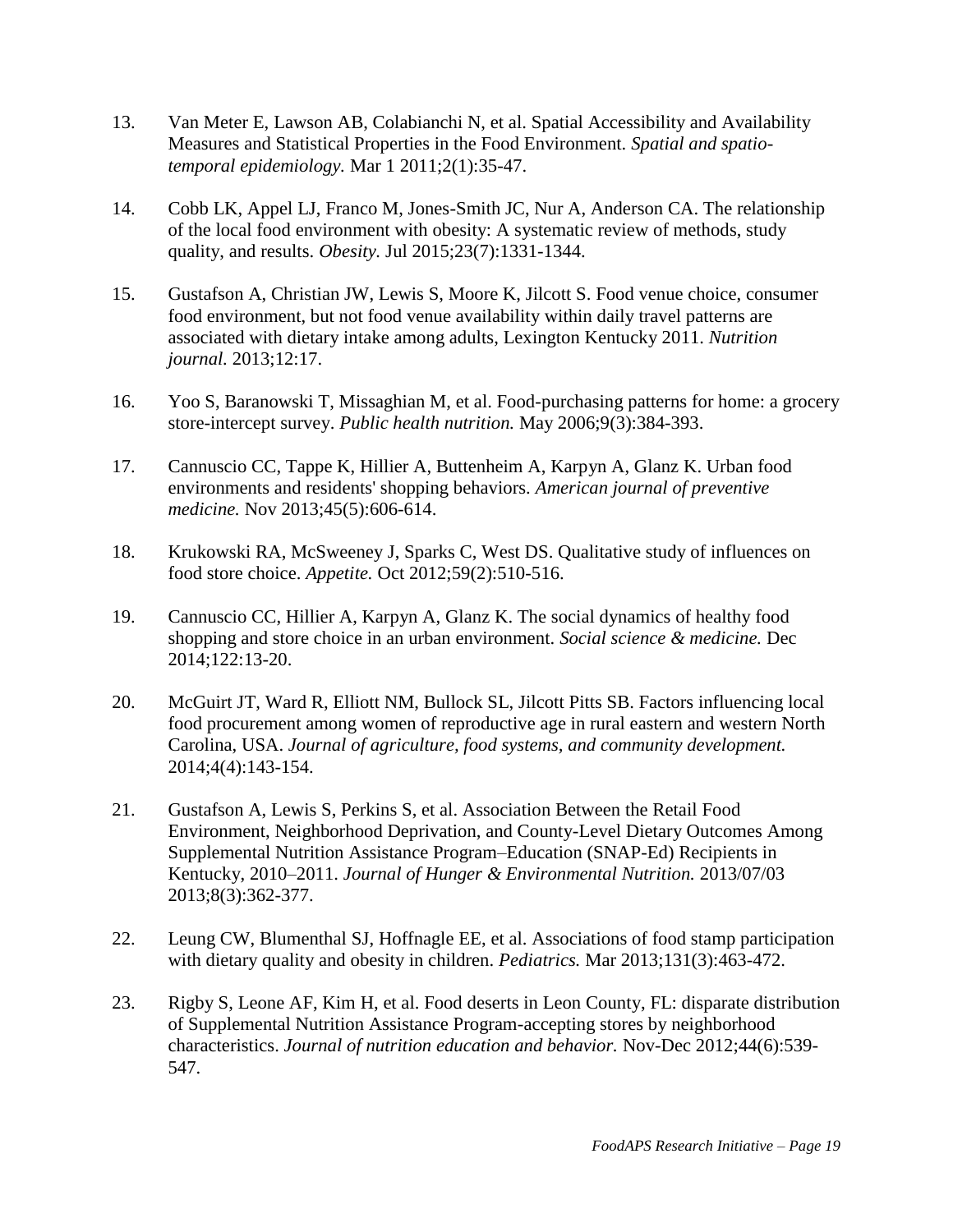- <span id="page-19-0"></span>24. Shannon J. What does SNAP benefit usage tell us about food access in low-income neighborhoods? *Social science & medicine.* Apr 2014;107:89-99.
- <span id="page-19-1"></span>25. Jilcott SB, Moore JB, Wall-Bassett ED, Liu H, Saelens BE. Association between travel times and food procurement practices among female supplemental nutrition assistance program participants in eastern North Carolina. *Journal of nutrition education and behavior.* Sep-Oct 2011;43(5):385-389.
- <span id="page-19-2"></span>26. Edin K BM, Mabli J, Ohls J, Worthington J, Greene S, Redel N, Sridharan S, . SNAP Food Security In-Depth Interview2013, Alexandria, VA.
- <span id="page-19-3"></span>27. Dimitri C. O, L. Potential National Economic Benefits of the Food Insecurity and Nutrition Incentives Program of the U.S. Agricultural Act of 2014. *Journal of agriculture, food systems, and community development.* 2015:49-61.
- <span id="page-19-4"></span>28. . College Station2009.
- <span id="page-19-5"></span>29. Courtemanche C, Carden A. Supersizing Supercenters? The Impact of Wal-Mart Supercenters on Body Mass Index and Obesity. *SSRN eLibrary.* 2010.
- <span id="page-19-6"></span>30. Yan R, Bastian ND, Griffin PM. Association of food environment and food retailers with obesity in US adults. *Health & place.* May 2015;33:19-24.
- <span id="page-19-7"></span>31. Yaktine AL, Caswell JA. SNAP benefits: Can an adequate benefit be defined? *Advances in nutrition.* Jan 2014;5(1):21-26.
- <span id="page-19-8"></span>32. Bleich SN, Vine S, Wolfson JA. American adults eligible for the Supplemental Nutritional Assistance Program consume more sugary beverages than ineligible adults. *Preventive medicine.* Oct 12 2013.
- <span id="page-19-9"></span>33. Pearce J, Hiscock R, Blakely T, Witten K. The contextual effects of neighbourhood access to supermarkets and convenience stores on individual fruit and vegetable consumption. *J Epidemiol Community Health.* Mar 2008;62(3):198-201.
- <span id="page-19-10"></span>34. Chaix B, Bean K, Daniel M, et al. Associations of supermarket characteristics with weight status and body fat: a multilevel analysis of individuals within supermarkets (RECORD study). *PloS one.* 2012;7(4):e32908.
- <span id="page-19-11"></span>35. Liese AD, Weis KE, Pluto D, Smith E, Lawson A. Food store types, availability, and cost of foods in a rural environment. *Journal of the American Dietetic Association.* Nov 2007;107(11):1916-1923.
- <span id="page-19-12"></span>36. Laska MN, Caspi CE, Pelletier JE, Friebur R, Harnack LJ. Lack of Healthy Food in Small-Size to Mid-Size Retailers Participating in the Supplemental Nutrition Assistance Program, Minneapolis-St. Paul, Minnesota, 2014. *Preventing chronic disease.*  2015;12:E135.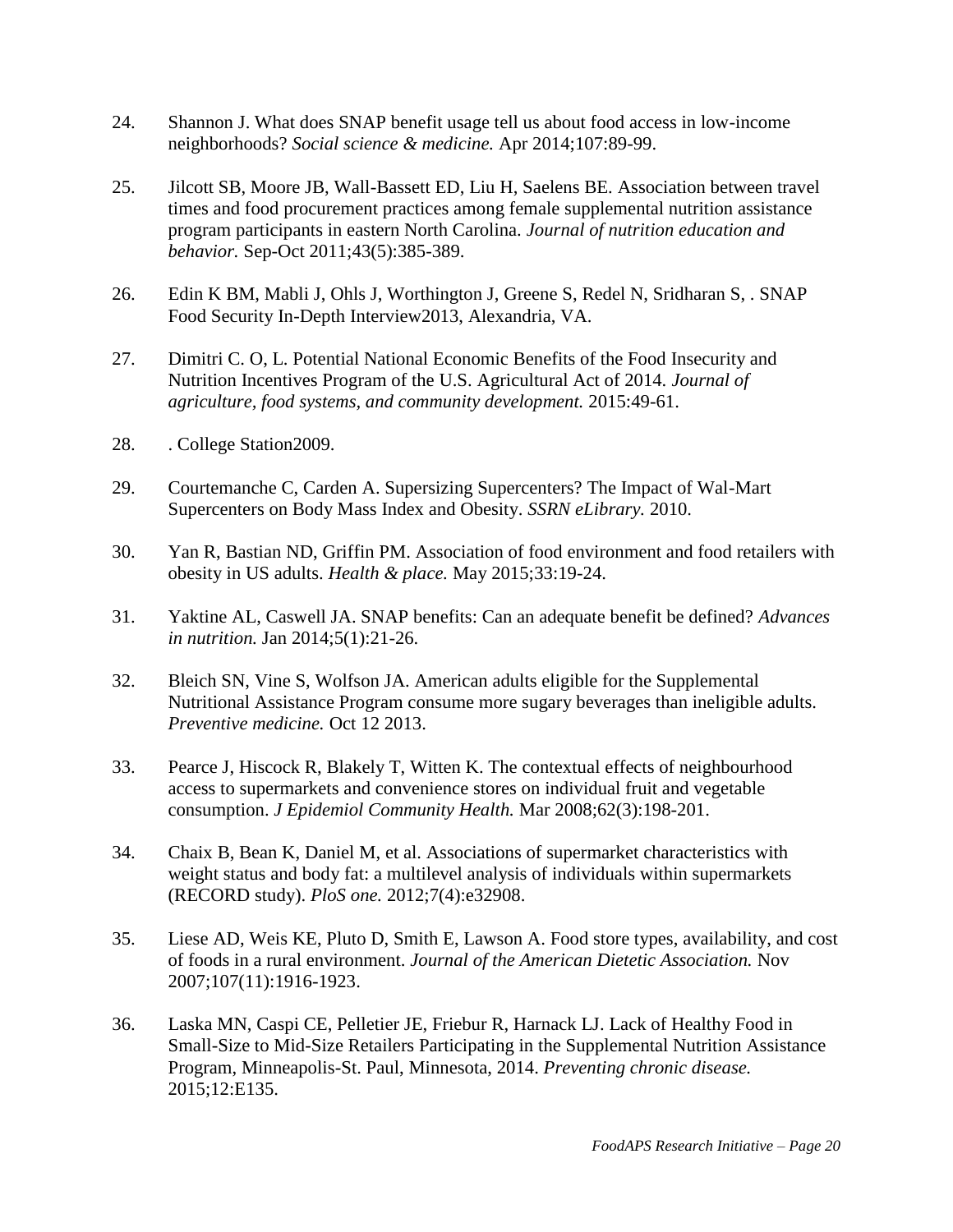- <span id="page-20-0"></span>37. Prevention CfDCa. Recommended Community Strategies and Measurements to Prevent Obesity in the United States. 2009;58:1-32.
- <span id="page-20-1"></span>38. Bowen DJ, Barrington WE, Beresford SA. Identifying the effects of environmental and policy change interventions on healthy eating. *Annual review of public health.* Mar 18 2015;36:289-306.
- <span id="page-20-2"></span>39. Boone-Heinonen J, Gordon-Larsen P, Kiefe CI, Shikany JM, Lewis CE, Popkin BM. Fast Food Restaurants and Food Stores: Longitudinal Associations With Diet in Young to Middle-aged Adults: The CARDIA Study. *Archives of internal medicine.* Jul 11 2011;171(13):1162-1170.
- <span id="page-20-3"></span>40. Berge JM, Wall M, Larson N, Forsyth A, Bauer KW, Neumark-Sztainer D. Youth dietary intake and weight status: Healthful neighborhood food environments enhance the protective role of supportive family home environments. *Health & place.* Mar 2014;26:69-77.
- <span id="page-20-4"></span>41. Lucan SC, Gustafson A, Jilcott Pitts SB. The concept of "rural food deserts" is still meaningful. *Childhood obesity.* Oct 2012;8(5):484-485; author reply 486-487.
- <span id="page-20-5"></span>42. Popkin BM, Duffey K, Gordon-Larsen P. Environmental influences on food choice, physical activity and energy balance. *Physiol Behav.* Dec 15 2005;86(5):603-613.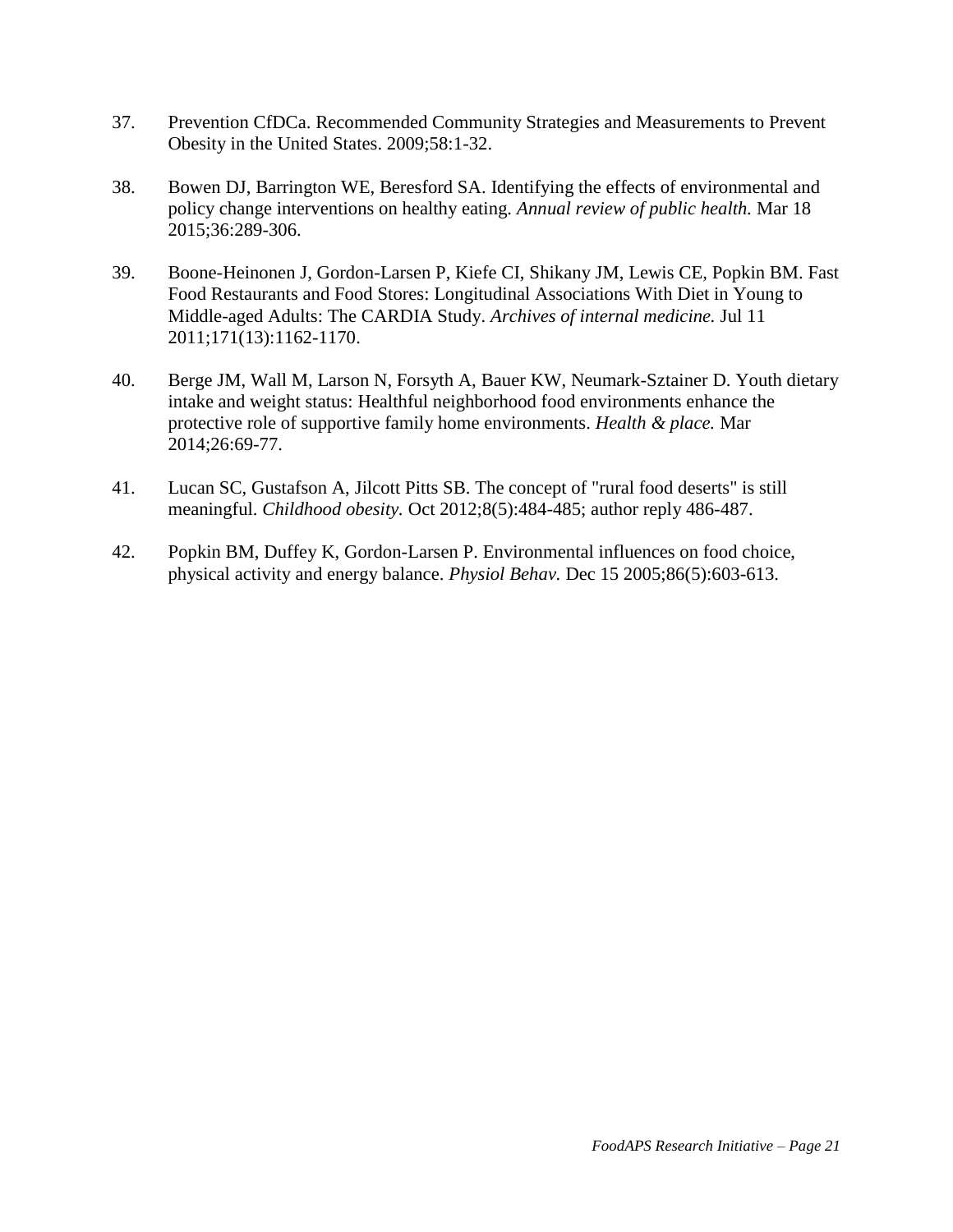# **Table 1. Descriptives of neighborhood, food store choice, and purchasing habits among SNAP households, USDA FoodAps 2012 SNAP (n=1581)**

|                                                  | mean (SE)/percentage |
|--------------------------------------------------|----------------------|
| <b>Family Size</b>                               | 2.78(.09)            |
| Household Size                                   | 3.10(0.09)           |
| English as primary language                      | 90%                  |
| Household Receiving USDA food from local program | 90%                  |
| Car Ownership                                    | 60%                  |
| Residing in rural census tract                   | 25%                  |

| Perception of Household Diet |     |
|------------------------------|-----|
| Excellent                    | 5%  |
| Very Good                    | 18% |
| Good                         | 44% |
| Fair                         | 20% |
| Poor                         | 4%  |

| Reasons for Not Buying Healthy Food (% Agree)    |     |
|--------------------------------------------------|-----|
| Costs too much                                   | 47% |
| Too busy to prepare food                         | 19% |
| Household doesn't think healthy food tastes good | 26% |
| Family is eating enough healthy food             | 37% |

| Primary shopper reports eating right amount of F/V |         |
|----------------------------------------------------|---------|
| Eat right amount                                   | 23%     |
| Eat More                                           | 77%     |
| Eat Less                                           | $< 1\%$ |
|                                                    |         |

| Reads the Nutrition Facts Panel |     |
|---------------------------------|-----|
| Always                          | 12% |
| Most of the time                | 15% |
| Sometimes                       | 30% |
| Rarely                          | 13% |
| <b>Never</b>                    | 28% |
| Never seen panel                | 1%  |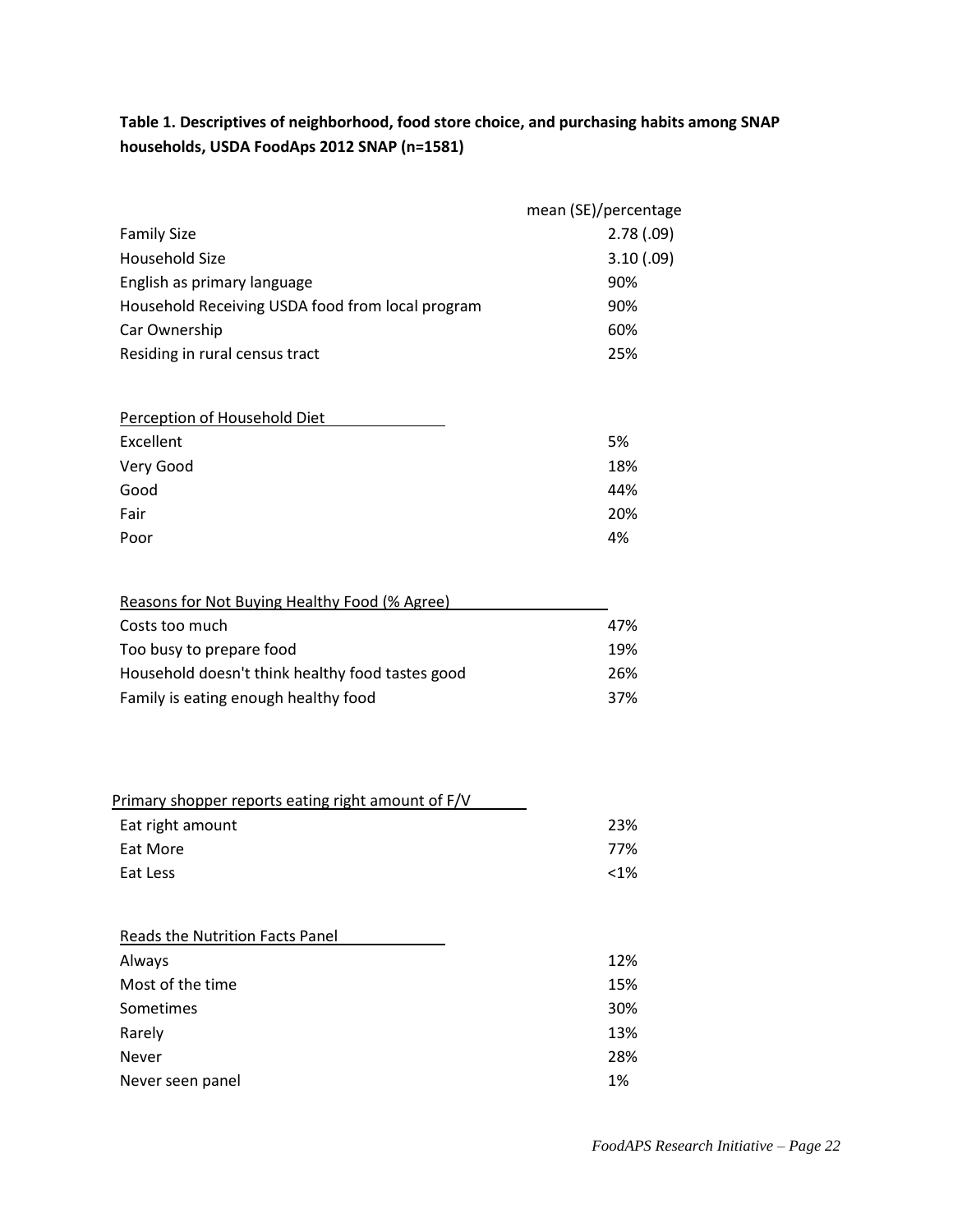| Distance to Food Venues in Neighborhood (miles)       |               |
|-------------------------------------------------------|---------------|
| <b>Super Center</b>                                   | 3.20(.61)     |
| <b>Super Market</b>                                   | 2.65(.67)     |
| <b>Convenience Store</b>                              | 1.14(0.17)    |
| <b>Grocery Store</b>                                  | 3.89(.68)     |
| <b>Shopping Characteristics</b>                       |               |
| Travel Time to primary store self-report (minutes)    | 11.36 minutes |
| Travel Cost to store (self-report)                    | \$2.79        |
| <b>Neighborhood Characteristics</b>                   |               |
| No SNAP retailers in .25 miles                        | 53%           |
| No SNAP retailers in .50 miles                        | 30%           |
| No SNAP retailers in 1 mile                           | 16%           |
| No Super Center in .5 miles                           | 80%           |
| No Super Center in 1 mile                             | 55%           |
| No Super Market in .5 mile                            | 79%           |
| No Super Market in 1 mile                             | 49%           |
| <b>Primary Store (Self-Report)</b>                    |               |
| <b>Super Center</b>                                   | 49%           |
| <b>Super Market</b>                                   | 48%           |
|                                                       |               |
| <b>Reasons for Primary Store</b>                      |               |
| Low Prices                                            | 61%           |
| Good Produce                                          | 12%           |
| <b>Good Quality</b>                                   | 16%           |
| Close to where I live                                 | 47%           |
|                                                       |               |
| Shopping Choices 1-week period<br><b>Super Center</b> | 37%           |
| <b>Super Market</b>                                   | 32%           |
| Convenience                                           | 8%            |
| Grocery                                               | 4%            |
| <b>Farmers Market</b>                                 | 3%            |
| Other (Dollar, Club)                                  | 1%            |
|                                                       |               |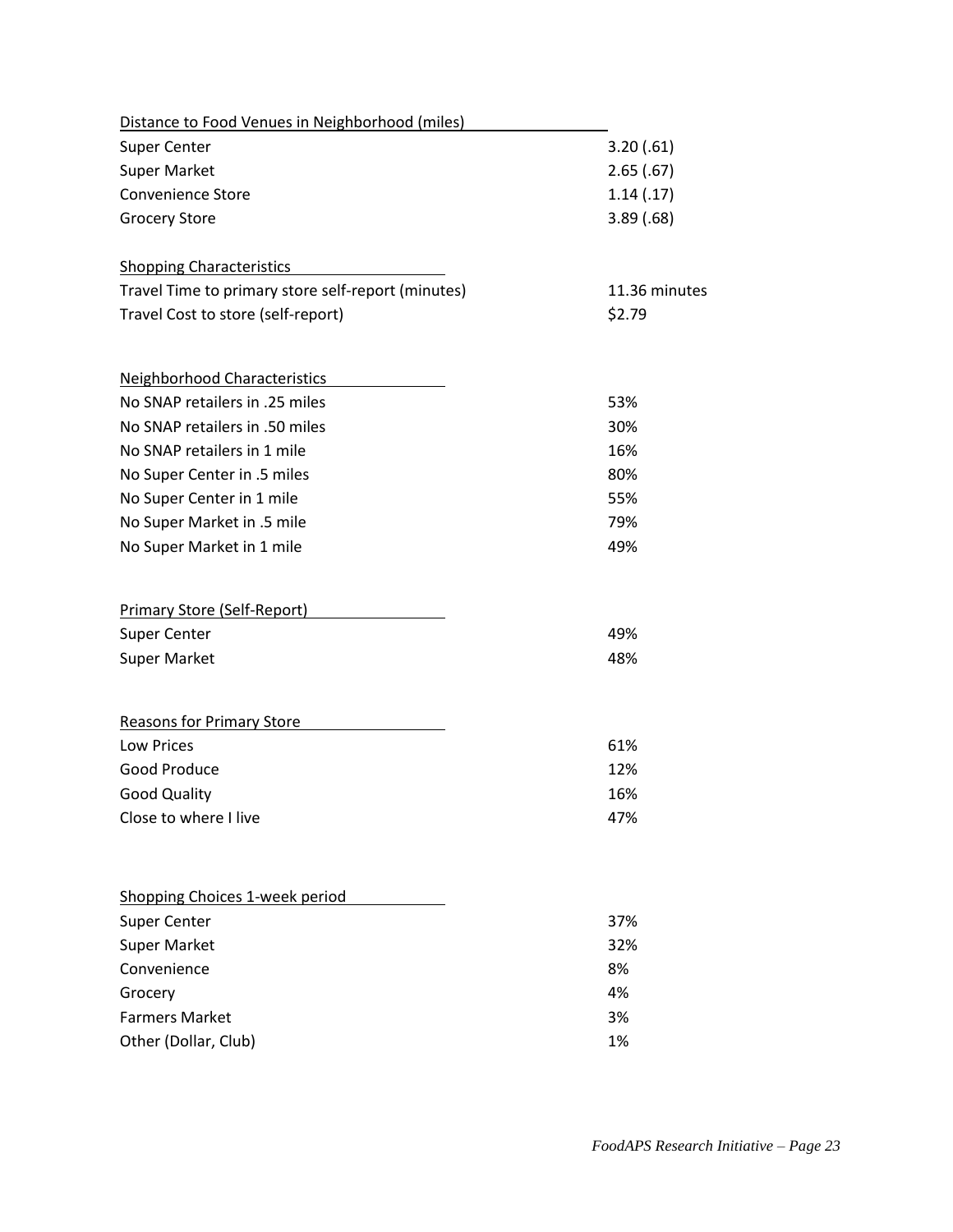| Distance to Shopping Choices (1-week period) |           |
|----------------------------------------------|-----------|
| Place distance                               | 5.25(.61) |
| Location accepted SNAP/EBT                   | 87%       |
|                                              |           |
| Food Buying Choices (1-week period)          |           |
| Sugar-sweetened beverages                    | 62%       |
| Milk                                         | 54%       |
| Water/Low-Calorie Beverages                  | 21%       |
| Juice                                        | 23%       |
| <b>Fruits and Vegetable</b>                  | 85%       |
| <b>Snacks and Candy</b>                      | 73%       |

# **Associations between neighborhood food store availability and food shopping activities (Table 2)**

Supermarket Availability - if a supermarket was within 1 mile of the home there was lower odds of shopping at supercenter (.36 OR [95% CI .22, .60]) compared to not having a supermarket within 1 mile. Those living within 1 mile of a supermarket had higher odds of shopping at a supermarket (2.05 OR [95% CI 1.34, 3.15]) compared to those without a supermarket within 1 mile. Of note, is that as supermarkets are farther away from a SNAP households the odds of shopping at a convenience store or combination grocery store increase. Such that, those with a supermarket 10 miles away report higher odds of shopping at a convenience store during the week (OR 3.57 [95% CI 2.24, 5.25]) and a combination store (OR 1.19 [95% CI 1.82, 2.79]).

Supercenter Availability - if a supercenter was within 1 mile there was higher odds of shopping at this venue (2.61 OR [95% CI 1.41, 4.79]) and less likely to shop at a supermarket (.44 OR [95% CI .26, .72])compared to those without a supercenter within 1 mile of the home. These relationships are not seen as stores are farther away from the SNAP household.

Medium/Large grocery store Availability - if a grocery store is within 5 miles or 10 miles there was higher odds of shopping at this venue (OR 3.97 [95% CI 1.81, 8.67]) and (OR 3.47 [95% CI 1.38, 8.74]). This result highlights the possible link between proximity of stores in a neighborhood and store choice.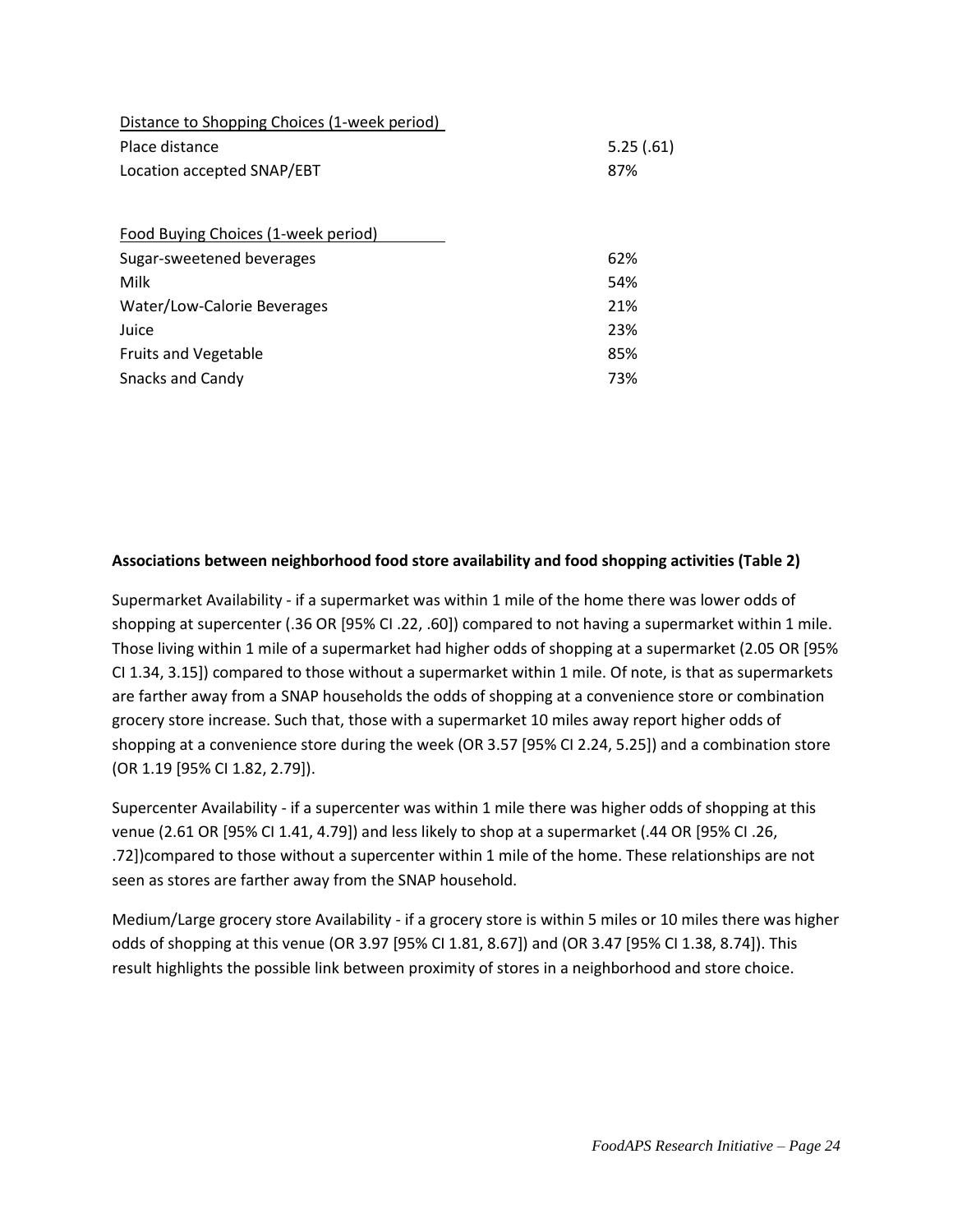**Table 2. Odds Ratio of food shopping activities over one-week in relation to the type of food stores within a 1, 5, and 10 mile buffer of the household among SNAP households, USDA** FoodAps 2012

| Food Venues (1 mile buffer)  | Supercenter           | Supermarket        | Grocery            | Convenience              |
|------------------------------|-----------------------|--------------------|--------------------|--------------------------|
| Supermarkets                 | $.36$ (.22, .60)*     | 2.05 (1.34, 3.15)* | .77 (.50, 1.19)    | 1.45 (.74, 2.84)         |
| <b>Super Centers</b>         | 2.61 (1.41, 4.79)*    | .44 (.26, .72)*    | $1.53$ (.81, 2.91) | .85(.55, 1.31)           |
| <b>Grocery Stores</b>        | $1.14$ (.75, 1.75)    | $.64$ (.42, 1.00)  | $1.83$ (.85, 3.98) | .76(.41, 1.43)           |
| <b>Convenience Stores</b>    | 1.05 (.65, 1.75)      | .86(.52, 1.43)     | .45 (.20, 1.01)    | $1.33$ (.54, 3.28)       |
| <b>Combination Grocery</b>   | $.82$ ( $.50, 1.36$ ) | $1.05$ (.60, 1.87) | $1.54$ (.64, 3.72) | $.93$ ( $.38$ , $2.26$ ) |
| Food Venues (5 mile buffer)  |                       |                    |                    |                          |
| Supermarkets                 | $.67$ $(.36, 1.26)$   | $1.97$ (.96, 4.05) | $.86$ (.37, 1.98)  | $.82$ ( $.35, 1.91$ )    |
| <b>Super Centers</b>         | $1.25$ (.79, 1.92)    | 1.56 (.81, 2.98)   | .90(0.43, 1.87)    | .99 (.44, 2.21)          |
| <b>Grocery Stores</b>        | $1.17$ (.76, 1.81)    | $1.16$ (.71, 1.92) | 3.97 (1.81, 8.67)* | .76(0.47, 1.21)          |
| <b>Convenience Stores</b>    | 1.81(0.62, 5.31)      | $1.03$ (.28, 3.76) | .57 (.15, 2.26)    | 1.74 (.33, 1.92)         |
| <b>Combination Grocery</b>   | $.75$ (.35, 1.61)     | $1.69$ (.76, 3.78) | $1.65$ (.31, 4.36) | 1.02 (.41, 2.58)         |
| Food Venues (10 mile buffer) |                       |                    |                    |                          |
| Supermarkets                 | .58(.19, 1.76)        | 4.30 (.97, 1.91)   | $.62$ (.23, 1.61)  | $1.60$ (.23, 1.32)       |
| <b>Super Centers</b>         | 1.49 (.91, 2.45)      | $2.33$ (.93, 5.82) | $1.01$ (.42, 2.43) | $1.55$ (.47, 5.11)       |
| <b>Grocery Stores</b>        | $1.16$ (.60, 2.22)    | $1.02$ (.57, 1.81) | 3.47 (1.38, 8.74)* | .95 (.51, 1.79)          |
| <b>Convenience Stores</b>    | .25(.02, 3.75)        | 3.57 (2.24, 5.25)* | .46(0.04, 6.17)    | .98 (.45, 1.32)          |
| <b>Combination Grocery</b>   | $.34$ (.05, 2.37)     | 1.19 (1.82, 2.79)* | .97(0.14, 6.66)    | $.63$ $(.08, 5.29)$      |
|                              |                       |                    |                    |                          |

**Food Shopping Activities over a one-week period**

logistic regression model adjusted for household income, distance to store, household size, car ownership, rural census tract designation  $*$  p<.05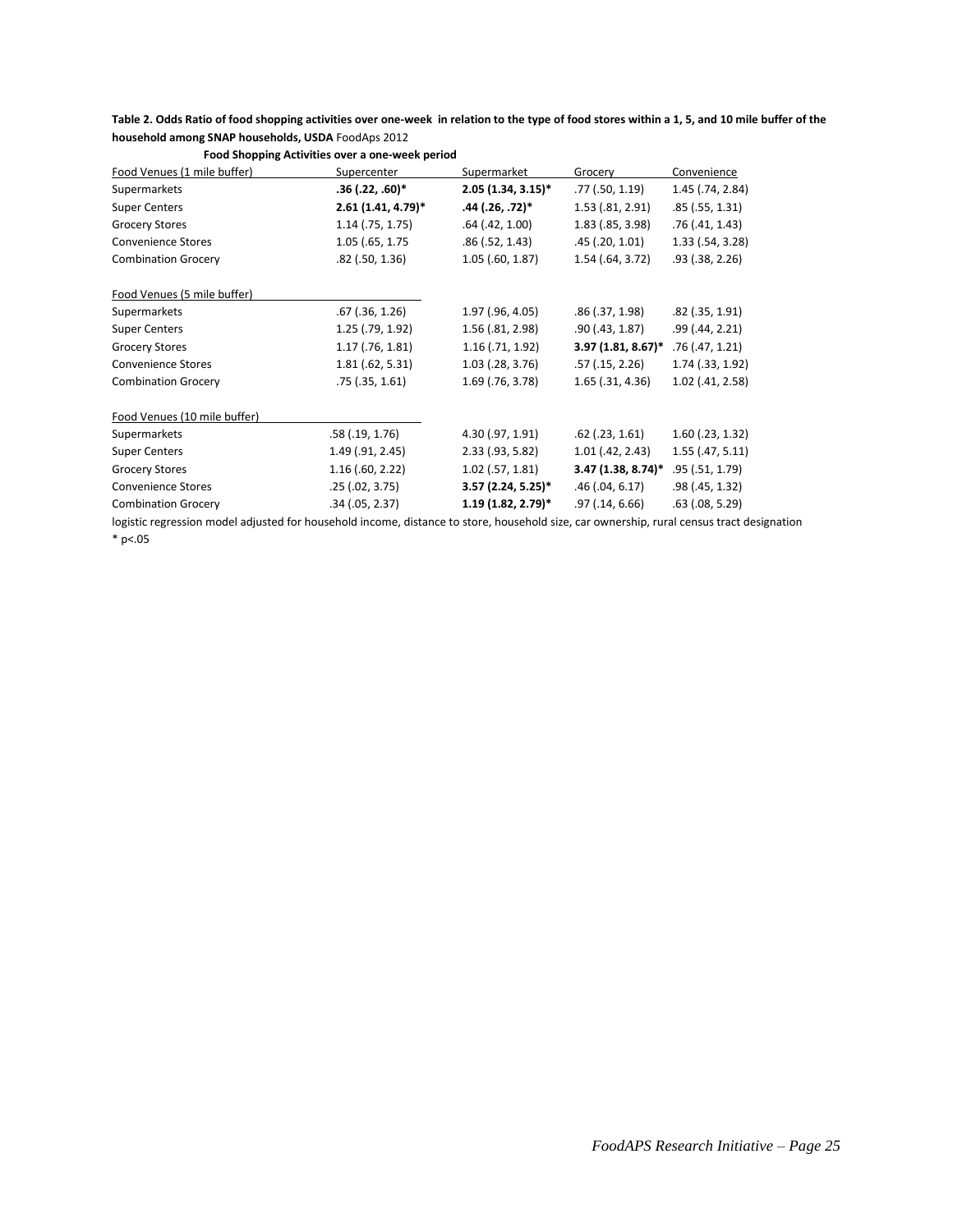#### **Associations between neighborhood food availability and food purchases**

There were no statistically significant food purchasing associations found between neighborhood food store availability and types of food purchased (Table 3).

**Table 3. Odds of purchasing food categories when different types of food venues are within 1 mile of residence among SNAP participating households, USDA FoodAps 2012**

| Food Category Purchases during a one-week period |      |                                                   |                                                  |                 |                                     |                 |
|--------------------------------------------------|------|---------------------------------------------------|--------------------------------------------------|-----------------|-------------------------------------|-----------------|
| Food Venues (1 mile buffer)                      | SSB. | Milk                                              | Water/Low-Calorie                                | Juice           | Fruit/Vegetable Snack               |                 |
| Supermarkets                                     |      | $.99(.66, 1.46)$ $.63(.38, 1.03)$                 | 1.08 (.68, 1.72)                                 |                 | $1.01$ (.65, 1.60) .79 (.50, 1.25)  | .75 (.52, 1.07) |
| <b>Super Centers</b>                             |      |                                                   | .89 (.59, 1.34) .85 (.60, 1.22) 1.19 (.74, 1.92) | .99 (.66. 1.49) | $.76$ (.47, 1.25) $.76$ (.51, 1.13) |                 |
| <b>Grocery Stores</b>                            |      | .92 (.60, 1.42) .95 (.64, 1.42) .72 (.49, 1.07)   |                                                  | .97 (.69, 1.36) | 1.45 (.85, 2.47) .84 (.53, 1.34)    |                 |
| <b>Convenience Stores</b>                        |      |                                                   | .98 (.62, 1.55) .81 (.46, 1.42) 1.53 (.98, 2.36) |                 | $1.09$ (.62, 1.92) .76 (.40, 1.46)  | .77 (.42, 1.41) |
| <b>Combination Grocery</b>                       |      | 1.10 (.66, 1.83) 1.24 (.78, 1.98) .98 (.62, 1.57) |                                                  | .99 (.64, 1.53) | .81 (.45, 1.45)                     | .83 (.53, 1.30) |

logistic model adjusted for household income, household size, car ownership, rural residence 5 separate models predicting how neighborhood availability is associated with food purchase categories

similar results were found for 5 and 10 mile buffer

#### **Table 4. Odds of purchasing certain foods when shopping at various food venues over a 1-week period among SNAP, USDA FoodAps 2012**

#### **SNAP participating Households**

| Food Shopping                                                                                                |                      |                      |                      |                      |                      |                      |
|--------------------------------------------------------------------------------------------------------------|----------------------|----------------------|----------------------|----------------------|----------------------|----------------------|
| Activities 1-week period SSB Milk                                                                            |                      | Water/Low            | Juice                | Fruit/Vegetable      | Snack                |                      |
|                                                                                                              |                      |                      | Calorie Beverages    |                      |                      |                      |
| Super Center                                                                                                 | $1.60(1.06, 2.41)^*$ | $1.92$ (1.36, 2.68)* | $2.01(1.27, 3.16)^*$ | $2.31(1.24, 4.30)^*$ | 2.11 (1.36, 3.28)*   | $2.23(1.55, 3.19)$ * |
| Super Market                                                                                                 | $1.22$ (.82, 1.83)   | $1.30$ (.84, 2.03)   | $1.69(1.12, 2.54)^*$ | $1.12$ (.59, 2.12)   | 2.50 (1.52, 4.11)*   | 1.44 (.94, 2.23)     |
| Convenience                                                                                                  | 1.59 (1.02, 2.49)*   | $.66$ $(.34, 1.27)$  | $1.39$ (.87, 2.22)   | $.57$ $(.31, 1.05)$  | $.57$ (.32, 1.00)*   | $1.04$ (.63, 1.71)   |
| Grocery                                                                                                      | $1.93(1.06, 3.51)^*$ | .71(0.32, 1.60)      | .85(0.48, 1.53)      | $.82$ (.43, 1.60)    | $2.92$ (1.36, 6.31)* | $.77$ (.38, 1.55)    |
| logistic model adjusted for hhsize, income, distance to store, car ownership, rural designation census tract |                      |                      |                      |                      |                      |                      |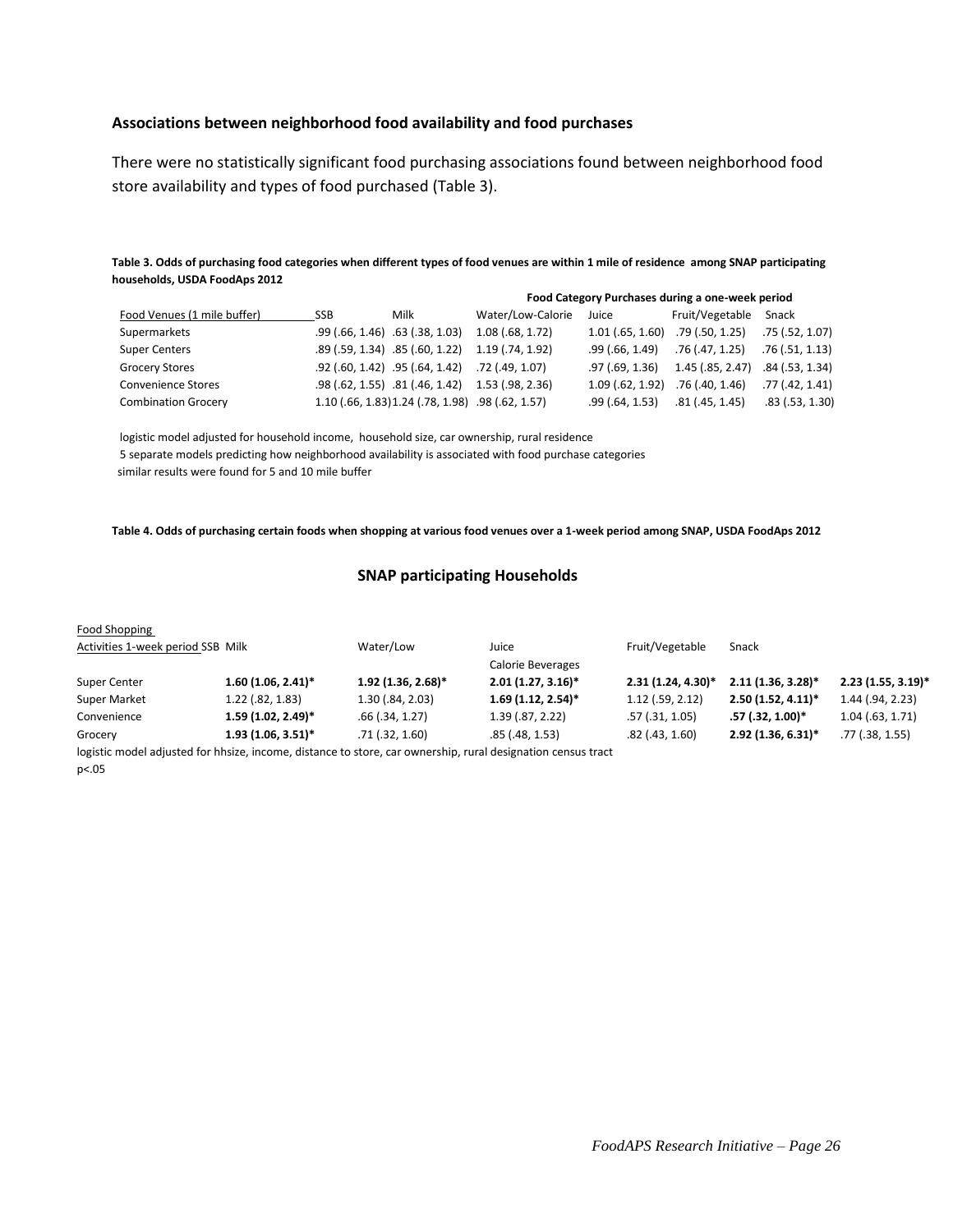# **CHAPTER 2: Fractional Multinomial Logit Analysis on Shares of Household Weekly Food Purchases at Different Food Venues**

# **Introduction**

The Centers for Disease Control and Prevention (CDC) identifies poor nutrition as one of four health risk behaviors that cause much of the illness related to chronic diseases and conditions (e.g., obesity, diabetes, heart disease), which collectively are the leading causes of death and disability in the United States.<sup>[1](file:///C:/Users/AEC%20Guest/Dropbox%20(CEDIK)/FoodAPS%20Manuscript/FoodAPS_GrantFinal.docx%23_ENREF_1)</sup> While unhealthy food consumption may directly lead to adverse health outcomes, a considerable amount of research also looks at how proximal access to food venues (i.e., the neighborhood food environment) affects food consumption, thereby indirectly affecting the impact of chronic diseases and conditions. Such research tends to focus on obesity as the primary adverse health outcome, $2-6$  but findings have been mixed in regards to how the neighborhood food environment affects diet and obesity.[7-13](file:///C:/Users/AEC%20Guest/Dropbox%20(CEDIK)/FoodAPS%20Manuscript/FoodAPS_GrantFinal.docx%23_ENREF_7) In fact, a systematic review of 71 studies in this literature found limited evidence for correlations between local food environments and obesity. $\frac{14}{1}$  $\frac{14}{1}$  $\frac{14}{1}$  Faced with a similar task in a systematic review of local food environment interventions, one recent review starts by asking not simply what works and what does not, but rather *for whom* and *under what circumstances* does a change in food availability influence diet.<sup>[15](file:///C:/Users/AEC%20Guest/Dropbox%20(CEDIK)/FoodAPS%20Manuscript/FoodAPS_GrantFinal.docx%23_ENREF_15)</sup> This framework accepts that because the role of a food environment in determining food intake is circumstantial, there may be a more generalized model to food acquisition behavior.

Taking a step back, some studies have examined the determinants and impact of food venue choice (i.e., where does a consumer choose to acquire food).  $16-18$  For example, a 2011 study of Kentucky adults found that food venue choice was significantly correlated with dietary intake relative to food venue availability. This paper also acknowledges that while understanding food venue exposure along regular travel patterns is important, we must also understand if and how food venue choice influences travel patterns, and moreover, if decisions to shop in a disadvantaged neighborhood may be more a function of socio-economic status and transportation than the neighborhood food environment per se.<sup>[19](file:///C:/Users/AEC%20Guest/Dropbox%20(CEDIK)/FoodAPS%20Manuscript/FoodAPS_GrantFinal.docx%23_ENREF_19)</sup>

*FoodAPS Research Initiative – Page 27*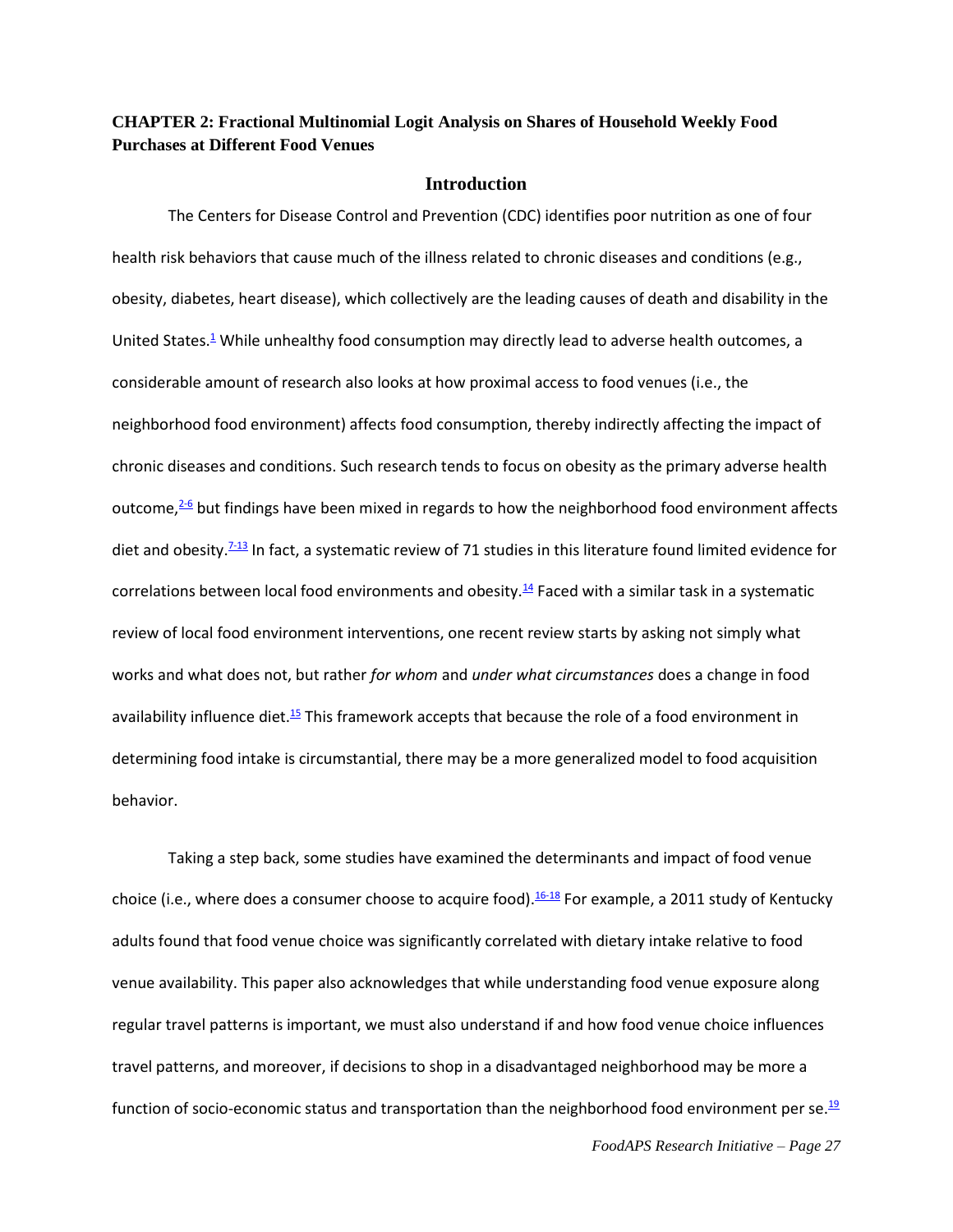This and related studies research neighborhood food environments by asking the broader questions: What factors affects food venue choice? And then, how does food venue choice affect dietary intake and health outcomes?

The present research objective addresses the former question by studying the determinants of food venue choice using robust data from the United States Department of Agriculture's (USDA) National Household Food Acquisition and Purchase Survey (FoodAPS), a nationally representative survey of 4,826 American households containing detailed information on household food purchases and acquisitions. Based on a review of the literature, our conceptual model hypothesizes that food venue choice is associated with SNAP participation and eligibility, neighborhood environment, and household socioeconomic characteristics.

The challenge in modeling food venue choice is that consumers often choose more than one food venue from which to acquire their food. For example, within any given week, a household may choose to purchase half of its food from a grocery store, a quarter from a convenience store, and another quarter from fast food restaurants. Therefore, our analysis will use a fractional multinomial logit econometric model to estimate the effect of explanatory variables on shares of weekly food purchases made at several types of stores simultaneously. By modeling shares of food purchases made at store types as outcome variables, we avoid the risk of a simultaneity bias associated with including store choice as an explanatory variable. Thus, the estimates will contribute to the literature on store choice where the analytical focus on a single store type in an environment with several types of stores oversimplifies the household's food purchasing decisions. Using the coefficients generated from the fractional multinomial logit, we will calculate average marginal effects to present how the explanatory variables affect store choices within a household.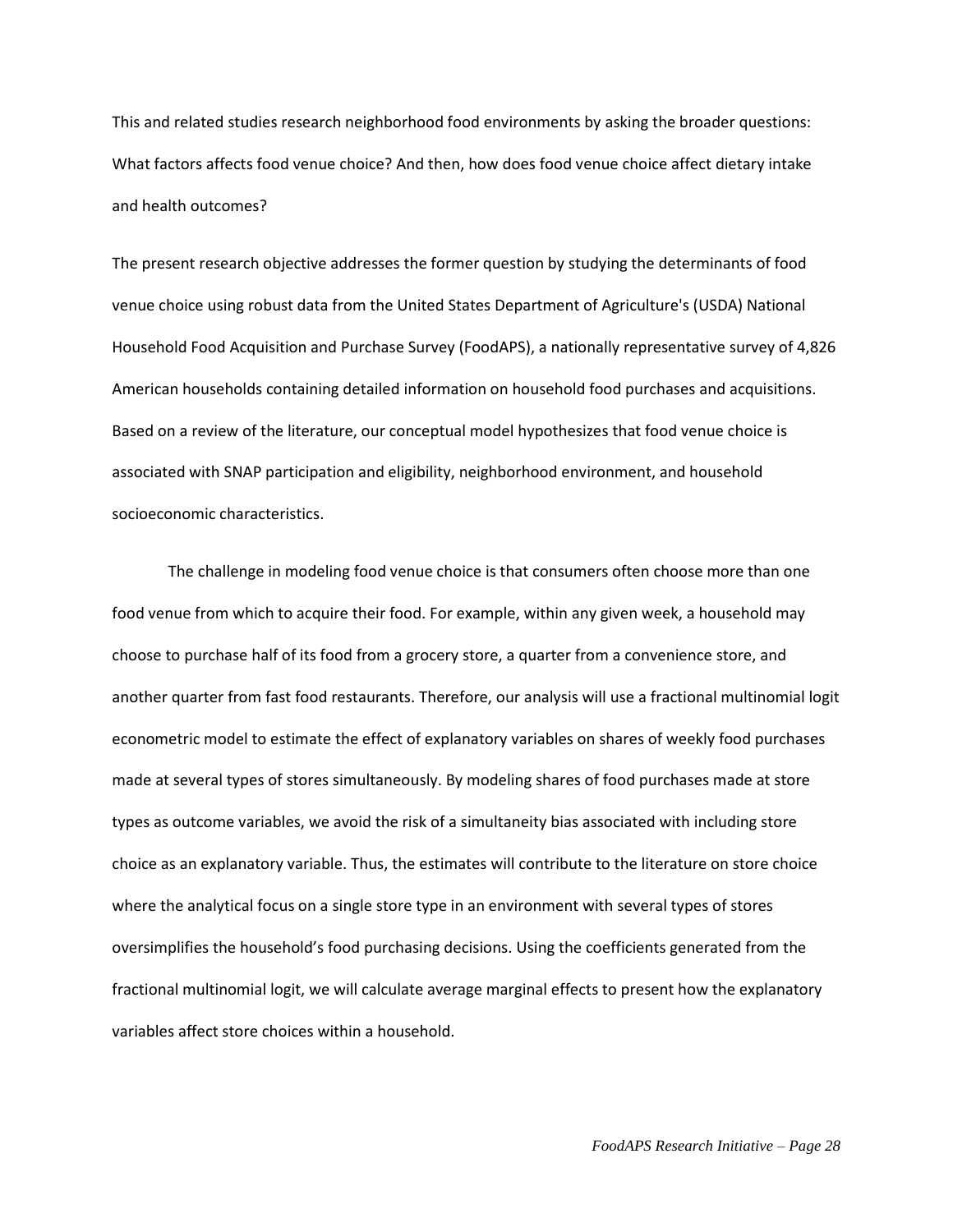#### *Literature review*

Where we acquire our food affects which foods we acquire; this food acquisition closely relates to which foods we consume; and food consumption impacts human health. What remains undecided is: how do consumers decide where to acquire their food? A qualitative analysis of interviews of primary household food shoppers identified four main factors: proximity to home and work, financial considerations, produce and meat availability and quality, and store characteristics.<sup>[17](file:///C:/Users/AEC%20Guest/Dropbox%20(CEDIK)/FoodAPS%20Manuscript/FoodAPS_GrantFinal.docx%23_ENREF_17)</sup> The literature informs a conceptual framework used to model food venue choice.

First, as discussed in the introduction, a model of food venue choice must consider the consumer's neighborhood food environment. However, the assumption that consumers shop near their residence (i.e., their neighborhood food environment) is increasing questioned.<sup>[16](file:///C:/Users/AEC%20Guest/Dropbox%20(CEDIK)/FoodAPS%20Manuscript/FoodAPS_GrantFinal.docx%23_ENREF_16)</sup> For example, a study of two low-income urban food deserts found little correlation between the nearest supermarkets and the type of store where residents chose to do their shopping. However, store choice was correlated with BMI, supporting that there is a link between store choice and human health.<sup>[20](file:///C:/Users/AEC%20Guest/Dropbox%20(CEDIK)/FoodAPS%20Manuscript/FoodAPS_GrantFinal.docx%23_ENREF_20)</sup> While a model should allow for travel patterns to be influenced by food venue choice, it is also true that research on food venue exposure along normal travel routes is needed.<sup>[19](file:///C:/Users/AEC%20Guest/Dropbox%20(CEDIK)/FoodAPS%20Manuscript/FoodAPS_GrantFinal.docx%23_ENREF_19)</sup> Due to these dissenting viewpoints, our model conceptualizes the neighborhood food environment via two of its components—proximity to store and access to transportation—recognizing this as a reduced characterization.

There is also a growing body of research that finds that it is not the absolute number, but the relative density (proportion) of certain food venue types in the neighborhood food environment that affects food venue choice. $21-25$  For example, one study that a higher ratio of grocery stores and produce vendors relative to fast-food restaurants and convenience stores decreases the odds of obesity. $22$ Additionally, a more recent study found that proximity to a high volume of fast-food restaurants had a much larger effect on body weight if they were the predominant restaurant type in the area, suggesting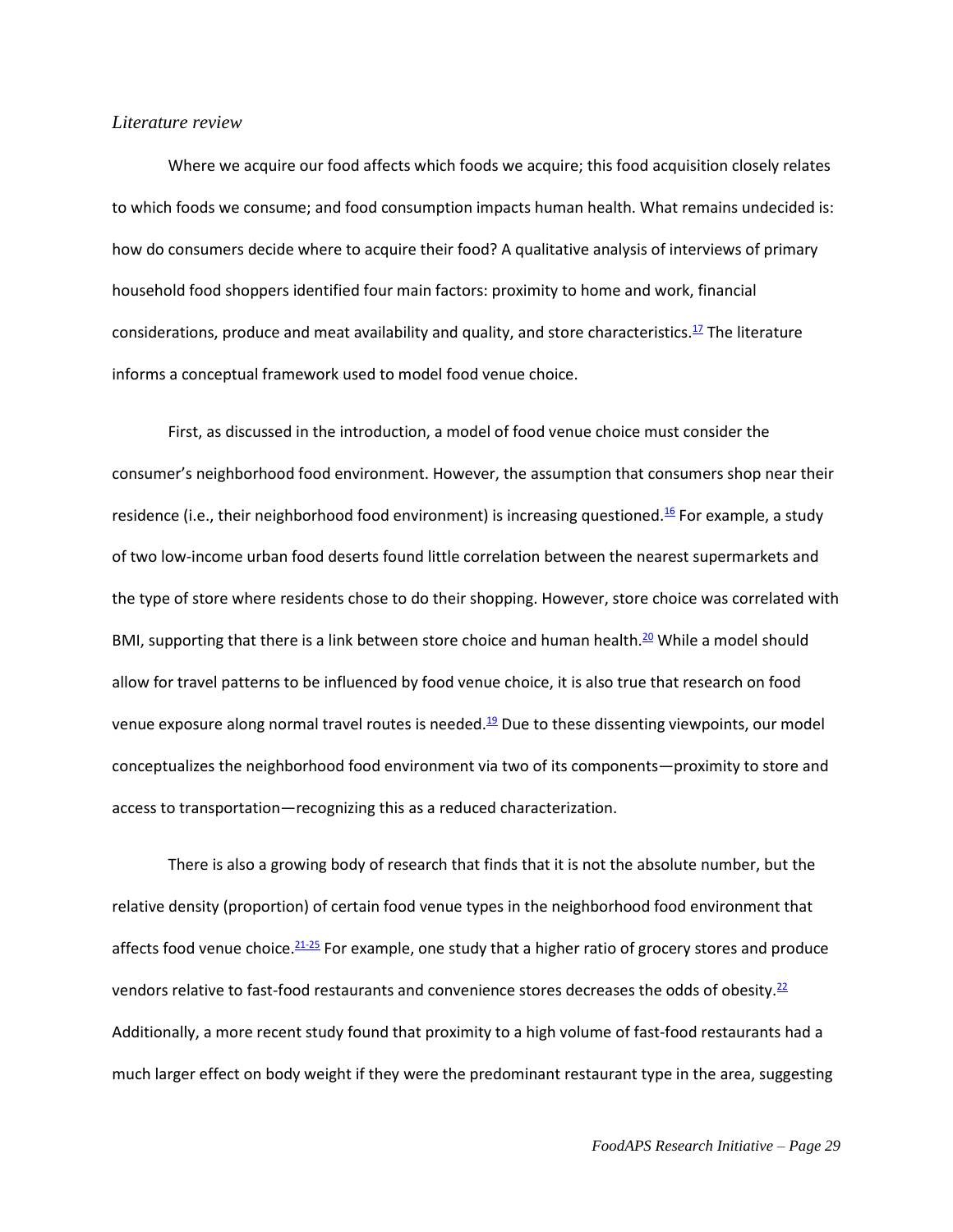that consumers were impacted not so much by the absolute number of fast-food restaurants but more by the lack of alternative dining options. $^{21}$  $^{21}$  $^{21}$  The same may be true for food-at-home venues.

Secondly, evidence suggests that store choice is likely influenced by household characteristics, including members' income and education and overall household size and transportation options. For example, a study of rural households found that those with a grade-school education reported relatively limited access to produce and acquiring food at convenience stores and buffets more frequently, perhaps as a result of a lower income. $9$  Other studies have found correlations between store choice and education $18$  and income. Another study found that while distance travelled to a household's preferred food shopping venue did not significantly vary by race or socioeconomic status, socioeconomic differences did affect the mode of transportation. $\frac{16}{16}$  $\frac{16}{16}$  $\frac{16}{16}$ 

Third, SNAP participation may affect food venue choice. Already, evidence suggests that SNAP and non-SNAP households of similar economic backgrounds have dissimilar dietary intake; SNAP recipients are more likely to consume sugar-sweetened beverages, red meat, potatoes and less likely to consume whole grains $\frac{26-29}{2}$  $\frac{26-29}{2}$  $\frac{26-29}{2}$ . One way SNAP participation may affect food venue choice stems from the fact that SNAP benefits can only be used to purchase specific items, which may be more or less available at venues. Households with time constraints may prefer larger stores where they can conveniently use all of their SNAP benefits in one trip. Additionally, SNAP-recipient consumers may prefer food venues where electronic benefit transfer (EBT) is accepted and use of SNAP is not shunned.<sup>[30](file:///C:/Users/AEC%20Guest/Dropbox%20(CEDIK)/FoodAPS%20Manuscript/FoodAPS_GrantFinal.docx%23_ENREF_30)</sup> However, there is also a possible confounding relationship between SNAP participation and the neighborhood food environment regarding their effect on food venue choice.<sup>[26](file:///C:/Users/AEC%20Guest/Dropbox%20(CEDIK)/FoodAPS%20Manuscript/FoodAPS_GrantFinal.docx%23_ENREF_26)</sup> Thus, it is critical that both factors are controlled for in our analysis to tease out the different effect on food venue choice.

# *Conceptual Model*

Based on the literature review, we hypothesize that food venue choice is a determinant of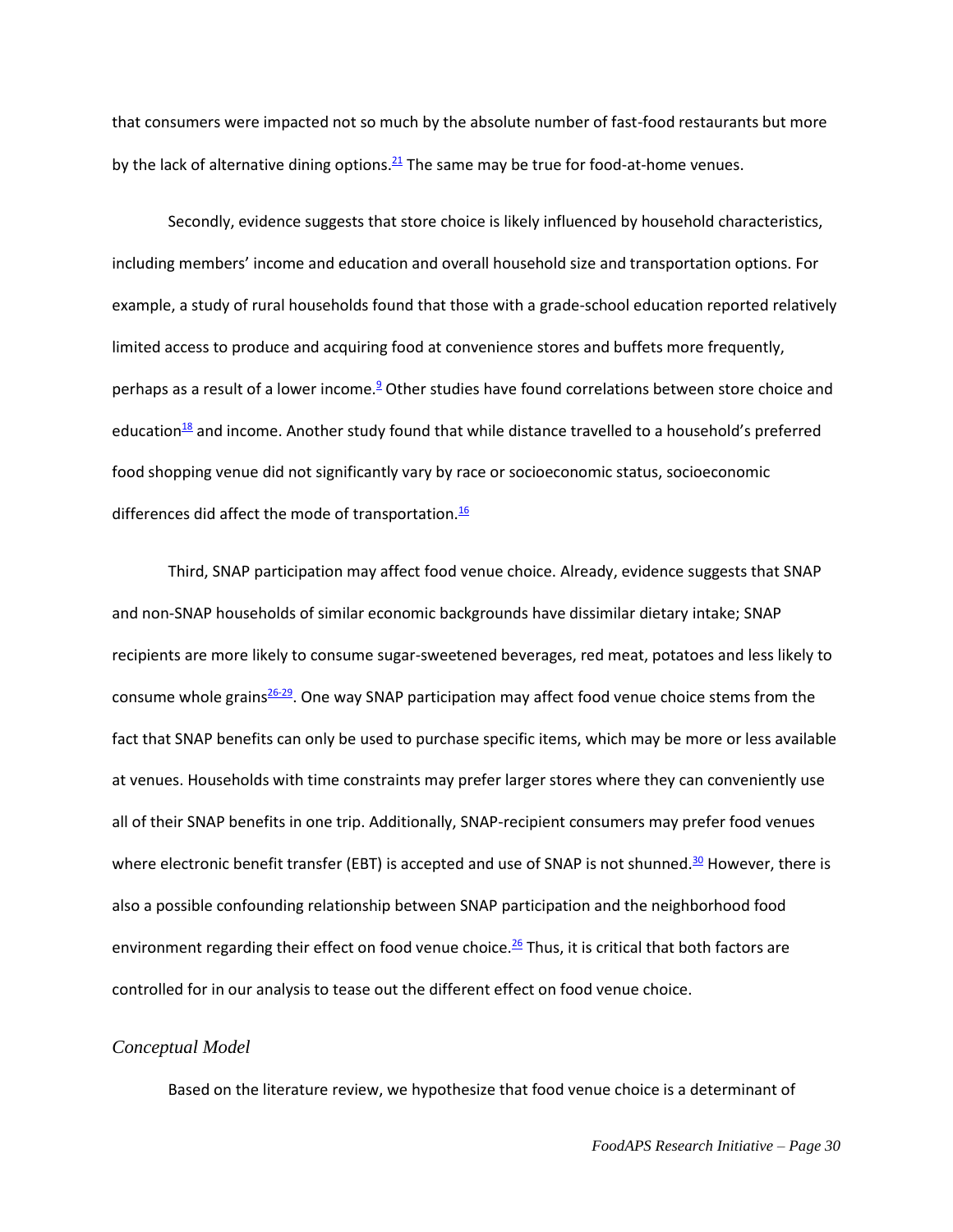neighborhood environment, household socioeconomic characteristics, and SNAP participation,

recognizing that these factors are not necessarily independent from each other.



# **Figure 1: Consumer Determinants of Food Venue Choice**

Figure 1 depicts a rudimentary illustration of the model. For any given household, the neighborhood food environment and household characteristics are related. Moreover, both factors may affect SNAP participation; certain household characteristics are required to be SNAP eligible and the neighborhood food environment (e.g., proximity to stores accepting EBT) will affect the decision to participate. All three factors help determine food venue choice. The final arrow reminds that food venue choice itself determines food acquisition and, by extension, food consumption and health outcomes, though testing this part of the theory is beyond the scope of this study.

Two factors absent from Figure 1 are those producer determinants of food venue choice. Of the four main factors identified by primary food shoppers, two were consumer determinants (proximity to home and work and financial considerations), and two were producer determinants (produce and meat availability and quality, and store characteristics).<sup>[17](file:///C:/Users/AEC%20Guest/Dropbox%20(CEDIK)/FoodAPS%20Manuscript/FoodAPS_GrantFinal.docx%23_ENREF_17)</sup> Please note that our model and subsequent analysis focus on consumer determinants due to limitations posed by the econometric methodology.

*Data*

The data come from USDA's National Household Food Acquisition and Purchase Survey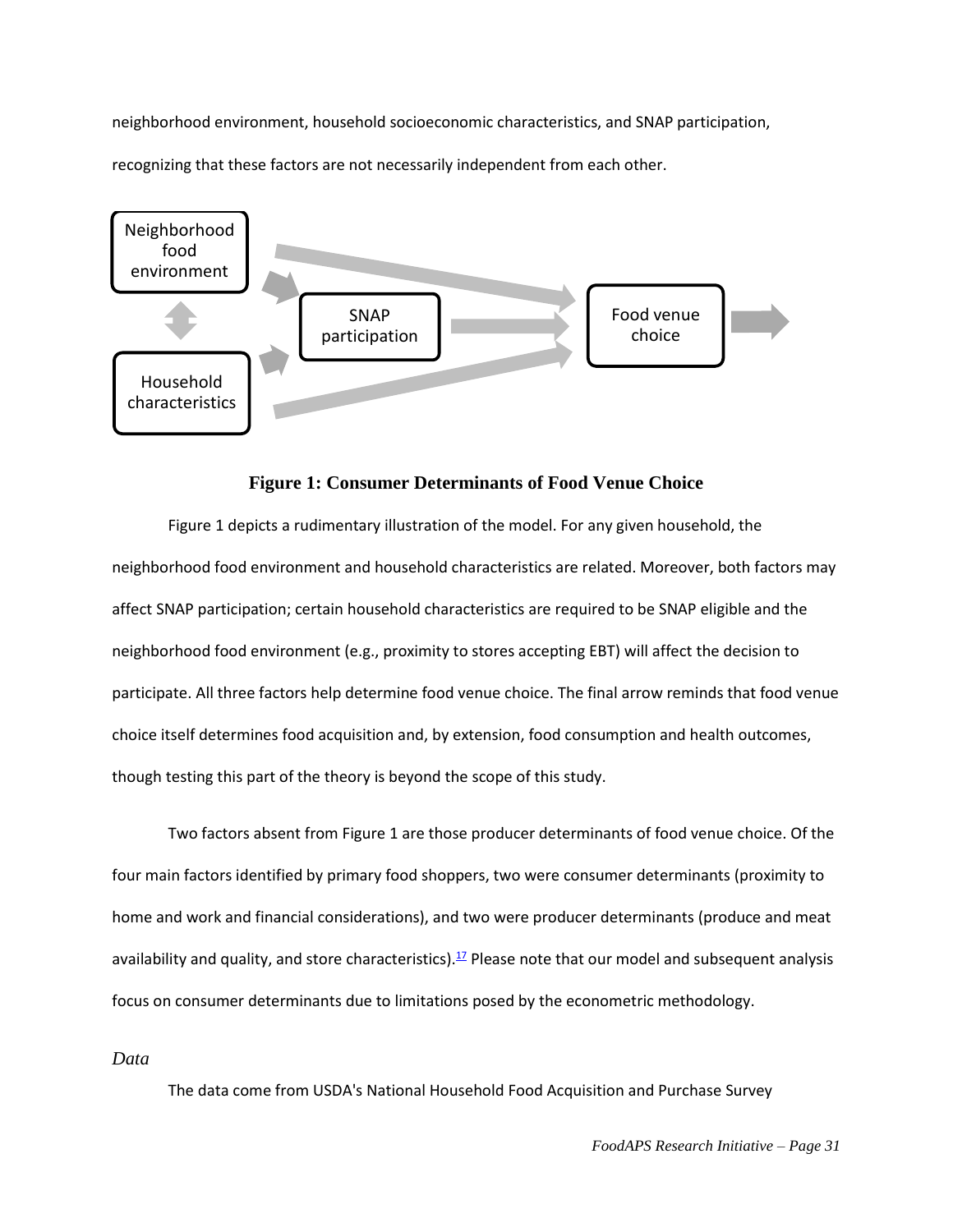(FoodAPS), a survey of 4,826 American households containing detailed information on household food acquisitions. The stratified random sampling strategy used for FoodAPS was designed to be nationally representative for SNAP households, low-income households not participating in SNAP, and higher income households, making it ideal for exploring the relationship between SNAP participation, the neighborhood food environment and store choice.

Within each household, data were collected for foods purchased or otherwise acquired for consumption at home and away from home, including foods acquired through assistance programs. Specifically, members of participating households were asked to keep daily records of food acquisitions over a one-week period using barcodes and store receipts. For each food acquisition event, participants were asked to report where the food was purchased and the total amount paid, among other things. To improve reliability, acquisition and purchase data was relayed over the phone by the primary food shopper and then later checked using the records contained in each member's food book. Additionally, the household's primary food shopper completed two in-person interviews and three brief telephone interviews to gather information about household characteristics. For a more detailed description of the methods, or to learn more about other data collected, see information on USDA's FoodAPS website.<sup>[31](file:///C:/Users/AEC%20Guest/Dropbox%20(CEDIK)/FoodAPS%20Manuscript/FoodAPS_GrantFinal.docx%23_ENREF_31)</sup>

#### **Methods**

### *Fractional Multinomial Logit Model*

The fractional multinomial logit was developed in 2002, $\frac{32}{2}$  $\frac{32}{2}$  $\frac{32}{2}$  and has been described and applied by a few others.<sup>[33-35](file:///C:/Users/AEC%20Guest/Dropbox%20(CEDIK)/FoodAPS%20Manuscript/FoodAPS_GrantFinal.docx%23_ENREF_33)</sup> The technique combines two variations on the standard logit model: the fractional logit and the multinomial logit. The consequence is a model where the explained variable y is able to represent the different shares of various types of y, all of which sum to one, much like the various categories in a pie chart. For this reason, the model is in the family of multivariate fractional logit models, because it is measuring the changes in shares of multiple variables simultaneously as a result of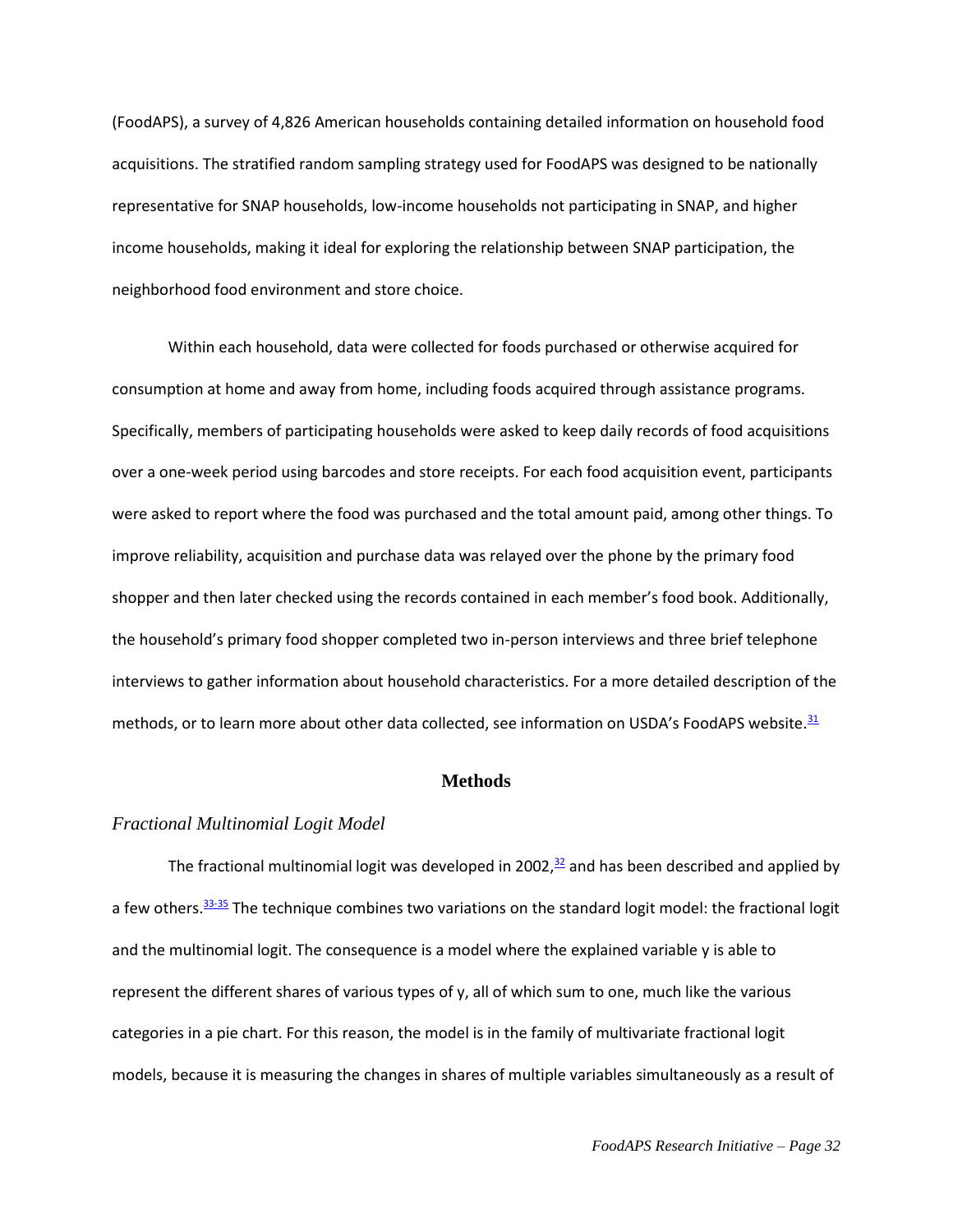some explanatory variables. $36$  In other words, it allows one to ask how the slices of a pie chart change between observations as a result of differences in a certain set of related factors. In this analysis, the whole pie chart is a household's total weekly food expenditures, meaning that the fractional multinomial logit model can help to see how changes in household characteristics affect the share of weekly expenditures spent at different types of stores and locations.

Combining some main elements of the fractional logit and the multinomial logit models to come up with the fractional multinomial logit model is fairly straightforward. The fractional logit model differs from the standard logit model as it treats the dependent variable as an expected value defined by an interval rather than a response probability. $37$  Similarly, the fractional multinomial logit model must ensure that the expected share of any outcome j lies between parameters A and B and that the sum of shares for all outcomes sums to unity. Mathematically,

$$
A \le E(S_j|x) \le B, \qquad j = 0, 1, 2, ..., J, \text{ where } A = 0 \text{ and } B = 1. \tag{1}
$$

$$
\sum_{j=0}^{J} E(S_j|x) = 1
$$
 (2)

This technique permits the evaluation of shares of an outcome rather than the probability of whether or not the outcome occurred.

The multinomial logit describes a technique for comparing the response probabilities for several categorical variables through use of a pivot outcome, which is the difference between one and the sum of expected shares for all other outcomes. Likewise, the fractional multinomial logit model defines a pivot outcome as well, but again, its dependent variables are fractional outcomes, not response probabilities. Defining  $j = 0$  as the pivot outcome, the fractional multinomial model also must establish expressions for every outcome within the logit framework.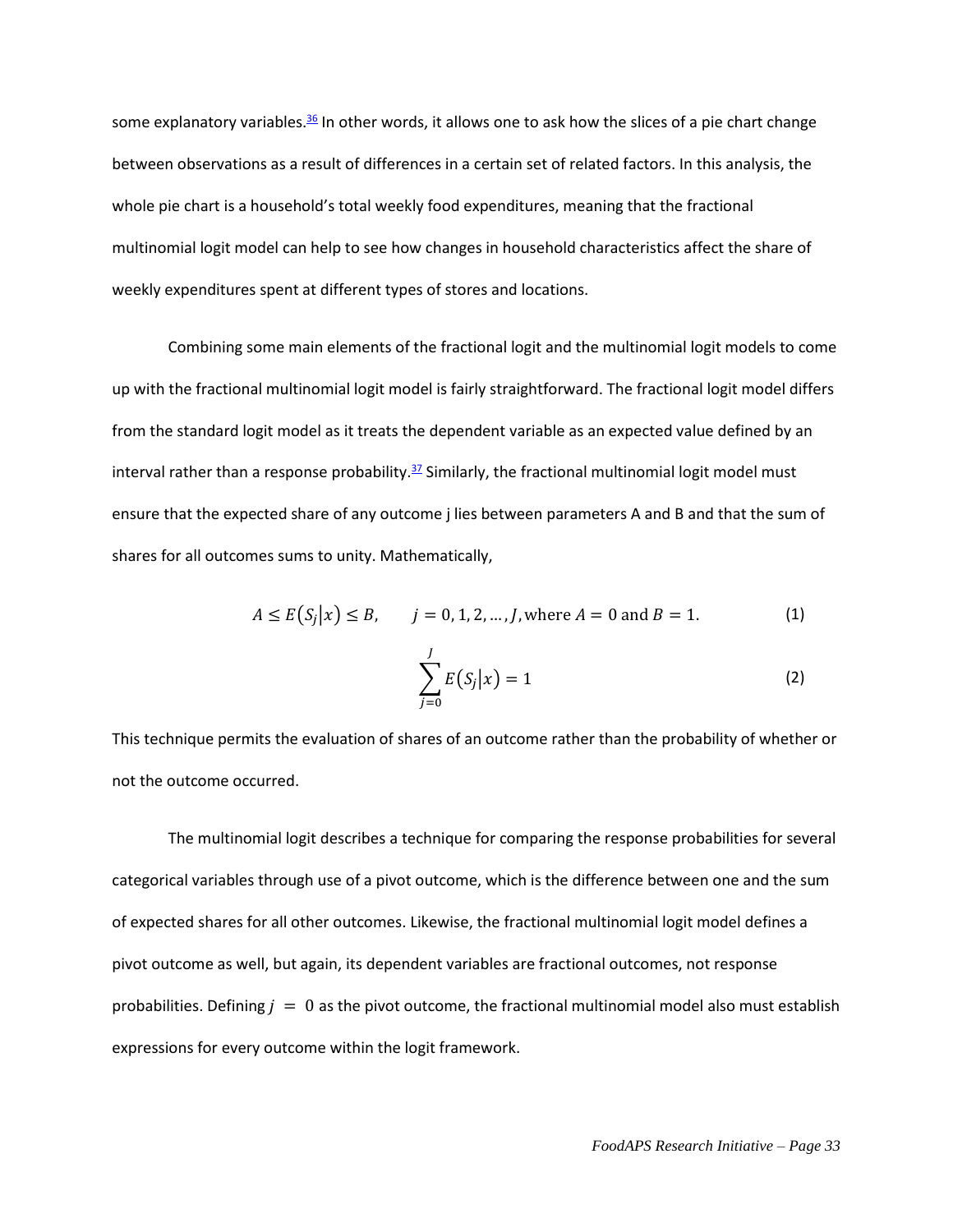$$
E(S_j|x) = G(\beta_0 + \beta_k x_k) = G(z) = e^z/(1 + \sum_{j=1}^J e^z), \qquad j = 1, 2, ..., J.
$$
 (3)

$$
E(S_0|x) = G(\beta_0 + \beta_k x_k) = G(z) = 1/(1 + \sum_{j=1}^J e^{z}), \qquad j = 0.
$$
 (4)

Use of the pivot outcome equation (4) to estimate multiple outcomes makes it possible to evaluate the effect of explanatory variables on several variables simultaneously. Therefore, when joined together, the fractional multinomial logit model estimates coefficients which predict the expected share of several categorical outcomes within a defined interval.

By embedding the fractional logit function into the multinomial logit quasi-likelihood function, the econometric model can measure shares of outcomes—not probabilities—in what is a simplified form of the log likelihood function. $34$  This new function, as a member of the linear exponential family, uses a quasi-maximum likelihood estimator (QMLE) and is efficient and consistently normally distributed provided the fractional logit function holds true.<sup>[33](file:///C:/Users/AEC%20Guest/Dropbox%20(CEDIK)/FoodAPS%20Manuscript/FoodAPS_GrantFinal.docx%23_ENREF_33)</sup> The QMLE approach will maximize this new function and, with the assistance of a fractional multinomial logit Stata package,  $\frac{38,39}{2}$  $\frac{38,39}{2}$  $\frac{38,39}{2}$  $\frac{38,39}{2}$  run until it converges and is able to predict shares.

However, because the multinomial logit estimator requires some normalization, these QMLE estimates will correspond to the coefficients in the multinomial shares model. $34$  Thus, it produces coefficients that may be difficult to interpret. For this reason, using the coefficients predicted from an estimation of the fractional multinomial logit model, we calculate average marginal effects (i.e., the mean of the marginal effects for all observation, as opposed to the marginal effect at the variable's mean) for every independent variable on each dependent variable.

# *Dependent variables*

The dependent variables are the share of total weekly food expenditures made at different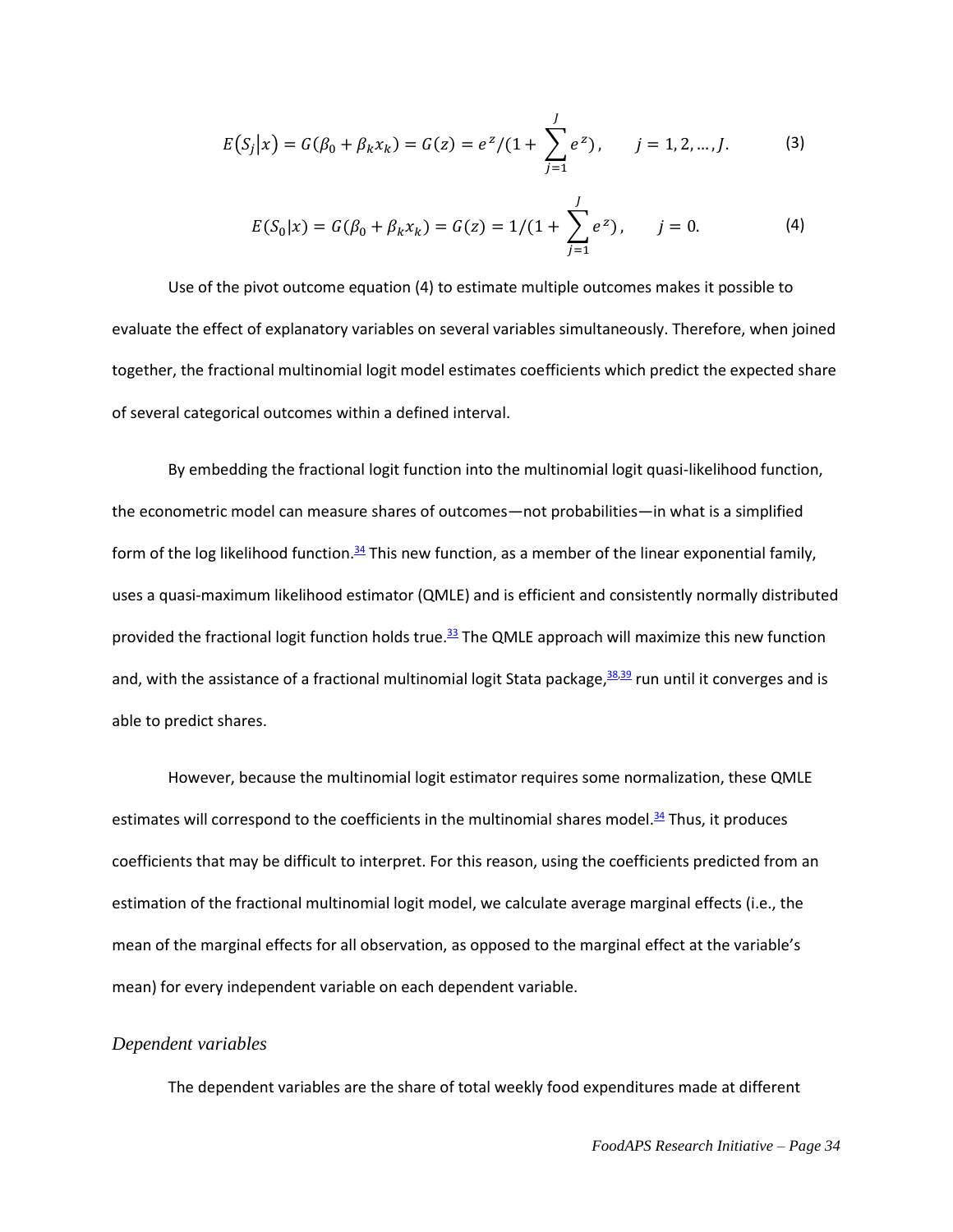locations, which we are calling food venue purchase shares. Share of food expenditures made at superstores and supermarkets were large enough to comprise their own categories, but due to the high number of store types, other expenditures were aggregated. In this manuscript, we aggregated all other FAH expenditures not made at a superstore or supermarket into a third category; this includes grocery stores, convenience stores (including gas stations), and smaller venues like farmers markets. Finally, all FAFH expenditures into a fourth category, which includes all weekly expenditures made at sit-down restaurants and fast-food restaurants. The shares of a household's total food expenditures made at these four location categories are represented by *Superstore Share*, *Supermarket Share*, *FAH Other Share*, and *FAFH Share*. These are the four dependent variables—the food venue purchase shares for superstores, supermarkets, other FAH stores, and FAFH locations—the sum of which represent all weekly food expenditures made by the household.

Table 1 summarizes some basic descriptive information about the dependent variables used in the analysis. Even after group all other FAH stores, *FAH Other Share* is still the smallest category, representing about 14% of food expenditures, on average. Conversely, *FAFH Share* is the largest category at about 35%, followed by *Superstore Share* at 28%. The standard deviations reveal that these shares are heterogeneous between households, and the minimum and maximums suggest that each category is the location for both none and all of at least one household's food expenditures. These statistics suggest that there is sufficient variance between households in shares of food expenditures at these locations for the analysis.

#### *Independent variables*

The independent variables selected to predict shares of food venue purchases are intended to represent those factors which our conceptual model hypothesizes most influence shopping behavior. These variables are summarized in Table 2. First, representing the neighborhood food environment, *Mile*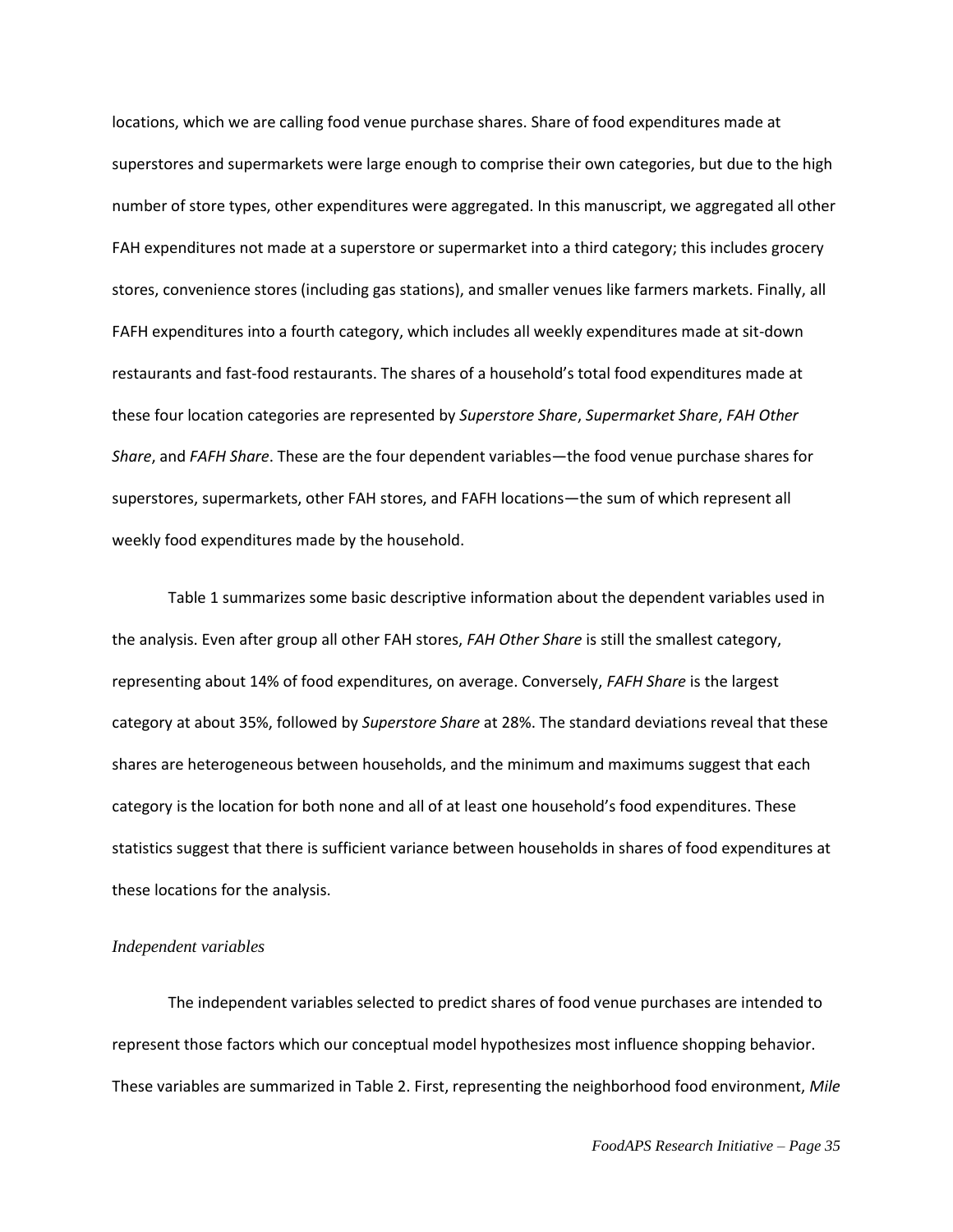*to Superstore* and *Mile to Supermarket* are both binary variables indicating if a household's location is within a one-mile radius of a superstore or supermarket, respectively; in both cases, this applies to approximately 43% of households in the analyzed sample. Additionally, *Car* is a binary variable indicating if any household member owns or leases at least one vehicle, which is true for 84% of households in the analyzed sample.

Second, representing household characteristics, *ln(Income)* is a continuous variable derived from household income and given a log transformation to correct its skewed distribution (incomes less than one were coded as 0); as a result, it estimated coefficients should be interpreted as the marginal change resulting from one-percent increase in household income. Moreover, *Size* is a continuous variable representing the total number of members currently living the household, which is about 3 people for the average sampled household; while it is also skewed, a log transformation was not applied as it would complicate interpretation.

Finally, *SNAP* is a binary variable indicating if any member of the household is a recipient of SNAP benefits (32% of the sample). Collectively, these variables will control for distance to major food venues, car access, income, household size, and SNAP participation in the econometric model.

#### **Results**

Drawing from 4,664 observations, the fractional multinomial model converged on a log pseudolikelihood of -157,100,000 with a Wald chi-squared of 468.95. To ensure that standard errors were estimated robustly, observations were "clustered" by a pseudo primary sampling unit (PSU) and adjustments were made for 57 clusters where households in the same PSU.

Table 3 presents the average marginal effects of the independent variables on purchase shares from different food venues. Average marginal effects that are statistically different from zero at the 5%, 1%,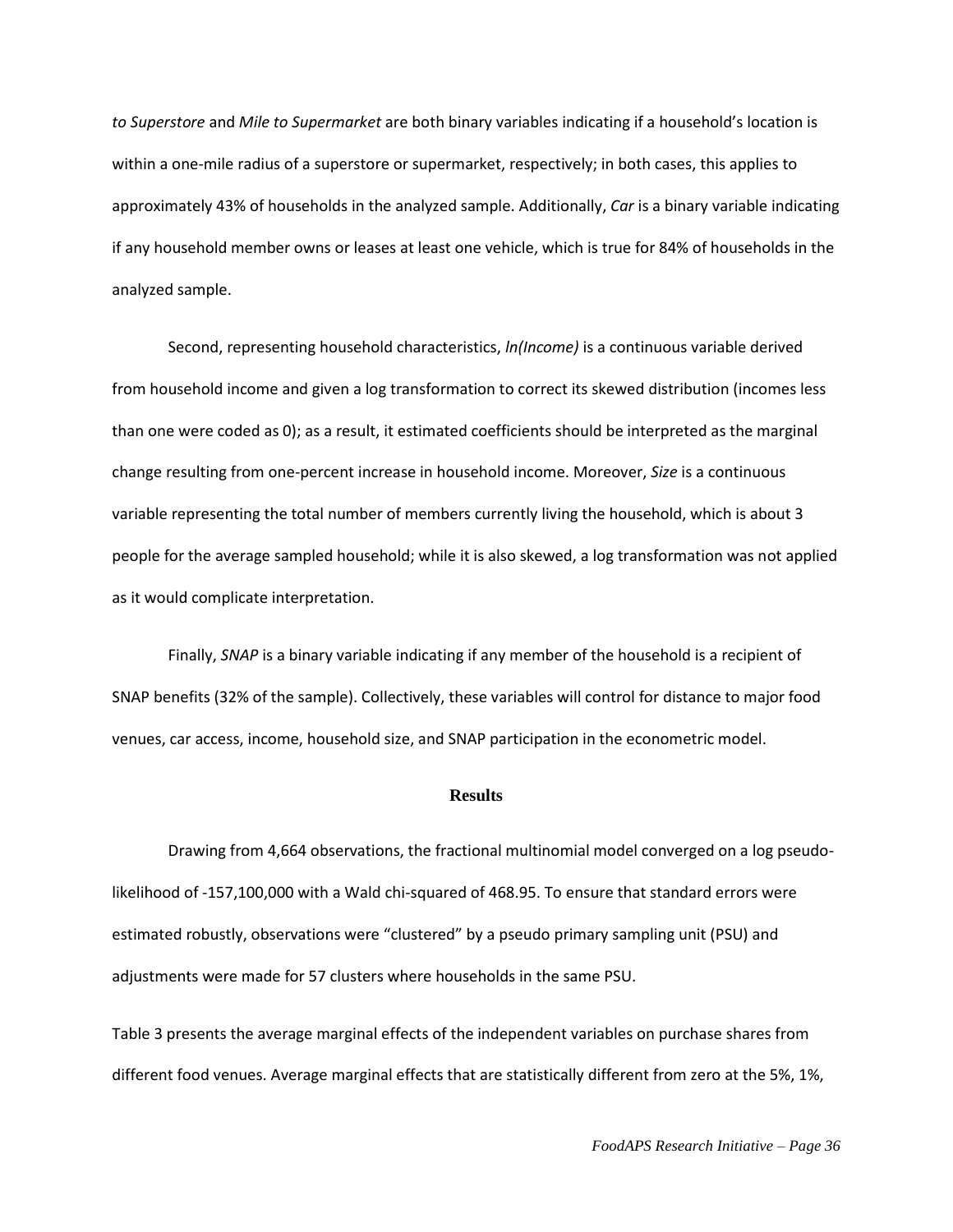and 0.1% levels are indicated with one, two, or three asterisks, respectively; coefficients that are not statistically different from zero at the 5% level or below receive no asterisk. Of the model's 120 coefficients for average marginal effects, 24 are significant at the 10% level.

A few other points must be made about the interpretation of the coefficients in Table 3. For binary variables, the coefficients represent the average change in purchase shares from different food venues resulting from a shift in the variables' minimum to its maximum, across all households. For continuous variables, the coefficients represent the mean of the change in food venue purchase shares as a result of a marginal change in the explanatory variables for all observations. Furthermore, because food venue purchase shares must always sum to one—as they are defined by a finite amount of total weekly food expenditures—the sum of the average marginal effects for any one explanatory variable is zero; in other words, what an explanatory variable might take away from one share, it gives to other shares. The upcoming discussion will highlight coefficients deemed to have statistical relevance in explaining difference in food venue purchase shares across all households in the sample.

#### **Discussion**

It is useful to review these results through the lens of the conceptual model. First, Table 3 provides some statistically significant results relating to one-mile proximity to a superstore or supermarket—variables that represent the neighborhood food environment. Specifically, the model finds that households living within one mile of a superstore are associated with a 5.4% increase in food expenditures at a superstore and a 10% decrease in food expenditures at a supermarket, which are unsurprising. However, this condition is also correlated with a 5.0% increase in food spending on FAFH; this may make sense if FAFH establishments are often located near superstores or if superstores and FAFH locations attract similar customers. Finally, living within one mile of a supermarket is associated with a 12% decrease of food expenditures at superstores, a corresponding 10% increase of food expenditures at supermarkets, and no significant effect on the share of FAFH. While not fully supporting

*FoodAPS Research Initiative – Page 37*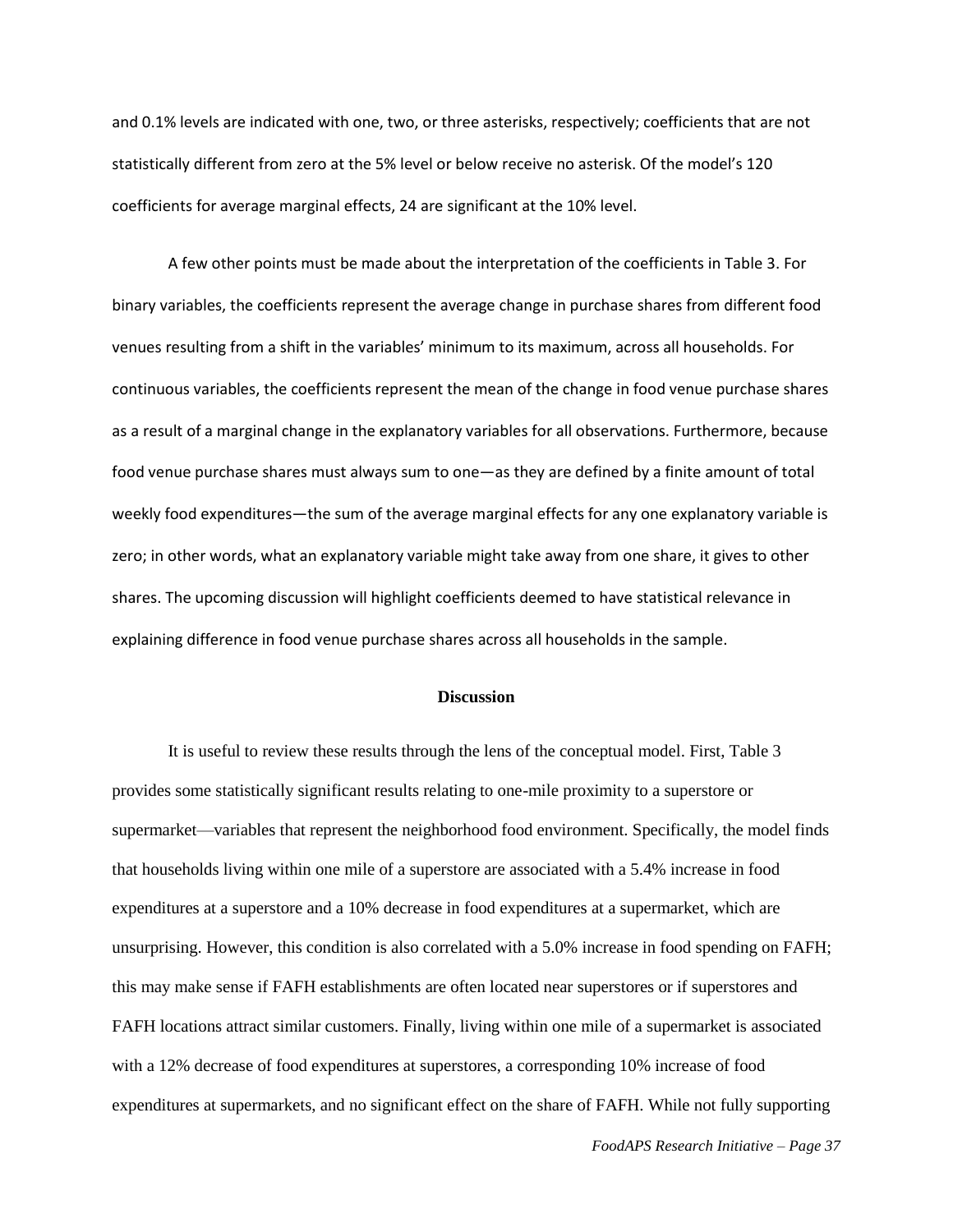the assumption that consumers will only shop near their residence, these findings do suggest that proximity to a food venue location is, in fact, an important determinant of store choice for many consumers. If so, then the variety of foods offered at nearby superstores and supermarkets are feasibly correlated to food acquisition, consumption, and health.

Relatedly, car access is a variable with statistically significant results. Specifically, vehicle ownership or lease by a household member is correlated with a 4.7% decrease in food expenditures at other FAH locations and a 3.6% increase at FAFH locations. This may be because consumers are more likely to go some distance for a specific FAFH location, but only frequent other FAH locations that are nearby. Either way, this finding highlights that transportation access is an important consideration along with the neighborhood food environment.

Second, the results find that neither income nor household size is a statistically significant predictor for any food purchase share in model, all else equal. Thus, our results do not find additional evidence that a household's socioeconomic status, on its own, influences store choice. However, there may be particular location types for which income or household size is associated with a greater or lesser share of food expenditure if these effects canceled each other in either of the aggregated categories. Still, we maintain that income and household size remain important controls in the model.

Third, the results in Table 3 suggest that SNAP participation does influence store choice, or to be exact, the percentage of weekly food expenditures that are spent at a particular store. It is important to reiterate that this is true even after controlling for proximity to store type (i.e., neighborhood food environment) and household size and income. Specifically, the model estimates that households with at least one member receiving SNAP benefits will spend 5.7% more of food expenditures at a superstore relative to non-SNAP households. This is compensated by SNAP households spending an estimated 7.3% less of food expenditures on FAFH relative to non-SNAP households. Both coefficients are highly significant and suggest that, all else equal, SNAP participation is associated with a lesser share of weekly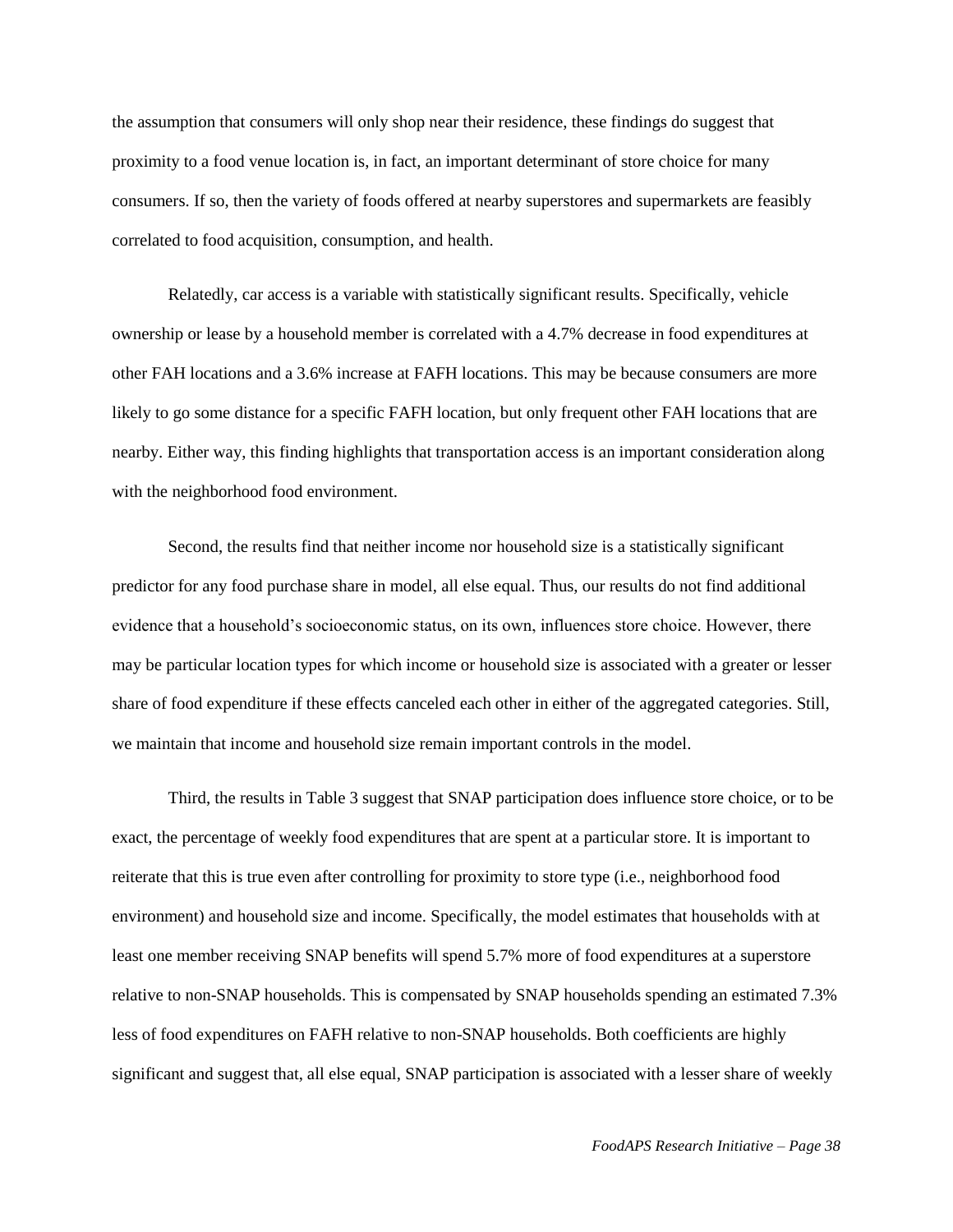food expenditures being made on FAFH, and a greater share at superstores. One might consider these findings in the context of the literature linking FAFH with adverse nutritional outcomes. $\frac{40,41}{4}$  $\frac{40,41}{4}$  $\frac{40,41}{4}$  $\frac{40,41}{4}$  Together, they support a hypothesis which suggests that SNAP may encourage healthier food consumption, although this contradicts some of the current literature.  $26-29$  This may be because store choice affects food acquisition differently for SNAP and non-SNAP recipients—that is, SNAP participation affects food venue choice away from FAFH venues, but encourages unhealthy food purchases at FAH stores. Regardless, the results suggest that more research is warranted to understand the complex relationship between SNAP participation, food store choice, food acquisition and health outcomes.

# **Conclusion**

This study aimed to identify and measure the relevance of consumer determinants of food venue choice. After reviewing the literature, a conceptual model was designed that viewed food venue choice as a function of the neighborhood food environment, household characteristics, and SNAP participation. Using nationally representative cross-sectional data from the USDA's FoodAPS, we examined how a set of explanatory proxy variables affected the shares of household weekly food expenditures made at different types of food venues—superstores, supermarkets, other FAH food venues, and all FAFH food venues. This was possible by using the fractional multinomial logit model, which enabled the analysis to consider all food venue choices simultaneously and compare their relative importance for food acquisition via purchase shares.

Results were reported as average marginal effects in Table 3, where the estimated coefficients represent the average change in food purchase shares at the different food venues across the sample given one-unit changes in the explanatory variables. The analysis estimated that close proximity to a superstore or supermarket increased the share of food purchases made at that store type. Car access increases the share of food purchases made at FAFH venues and decreased the share of purchases made at FAH venues other than a superstore or supermarket. SNAP participation also played a role, increasing the share of purchases at superstores and decreasing the share spent at FAFH venues, on average. Notably, neither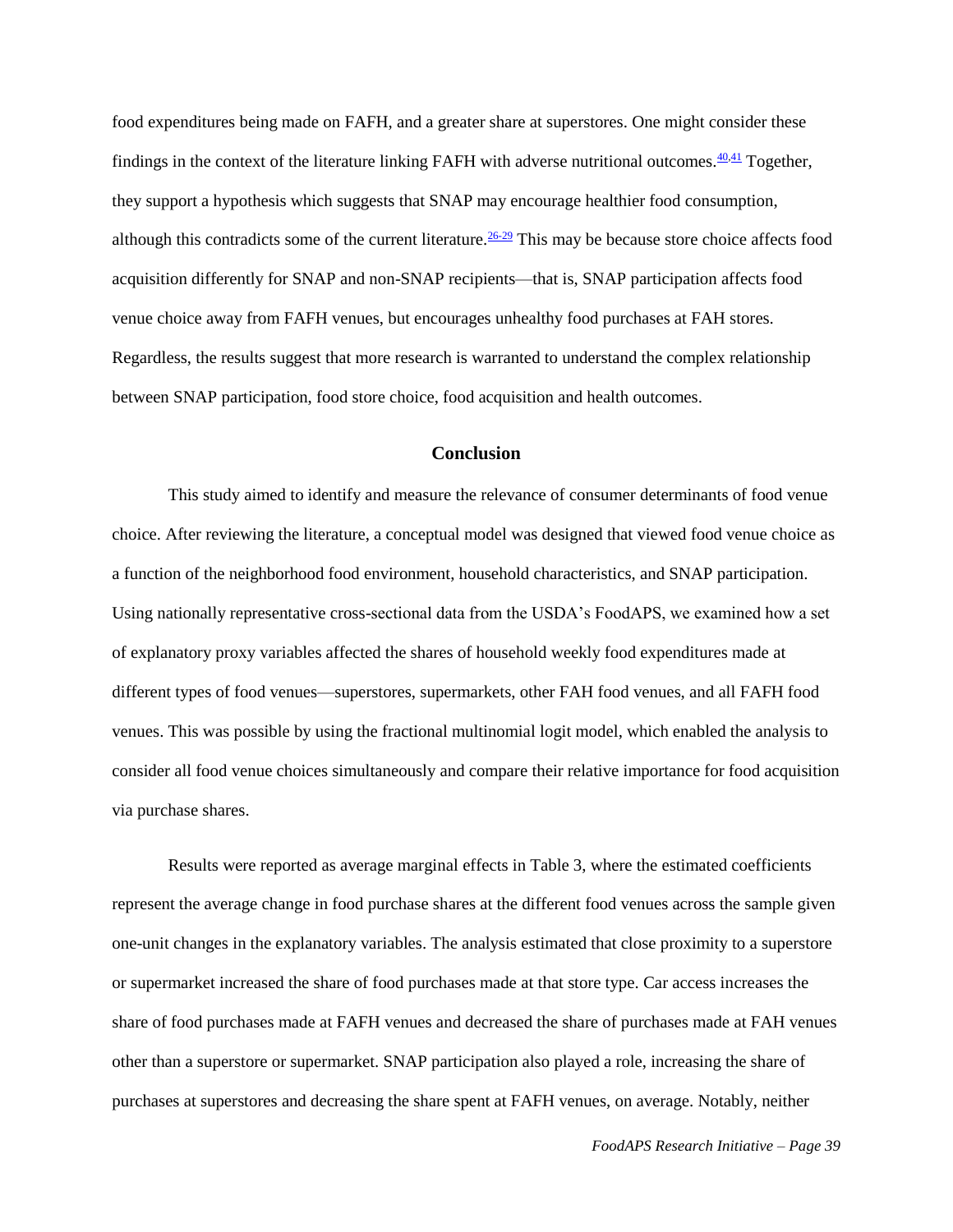income nor household size significantly impact purchase shares between the food venue categories.

This study's limitations should also be considered when interpreting the findings and planning future research. First, as this study uses food purchases to measure the relative importance of one food venue over others, it effectively discounts the importance of markdown food and omits food venues (e.g., family, neighbors, colleagues, soup kitchens) from whom food may be free. As this may serve a larger percentage of caloric intake for lower-income households, this is an important consideration in connecting food venue choice to consumption and health outcomes. For example, future work using the FoodAPS dataset could consider using a fractional multinomial logit analytical framework to look at the shares of calories and nutrients coming from different sources. However, a limitation of the fractional multinomial logit model is that it is unable to incorporate changes to the outcomes that are due to differences in characteristics between the outcomes themselves. Thus, the availability and quality of certain food as well as food venue characteristics—two other factors that are important to primary food shoppers when choosing a food venue<sup>[17](file:///C:/Users/AEC%20Guest/Dropbox%20(CEDIK)/FoodAPS%20Manuscript/FoodAPS_GrantFinal.docx%23_ENREF_17)</sup>—are not controlled for the in the model. Incorporating all of these food venue factors into a decision-making model for consumers is another challenge to excite future work.

These results provide some interesting considerations for the literature, especially given the reliability of the data and the analytical approach. Both the neighborhood food environment, including transportation access, play a role in determining food venue choice for enough consumers for it to matter. While several localized studies have also found this to be true, this evidence is based on a nationally representative sample. In addition, SNAP participation affects food venue choice, though more research is needed to study the relationship between SNAP, food venue choice, food purchasing decisions and health; it may be that while SNAP participation leads to fewer purchases at FAFH venues, it may also negatively affect food purchasing decisions at FAH venues, and it is unclear whether this trade-off results in better or worse health outcomes relative to SNAP-eligible-not-receiving households. What is clear is that the impact of SNAP benefits on food acquisition is complex, and quick endorsements or critiques of its impact on health food purchases should be cautiously considered in light of an ever expanding literature.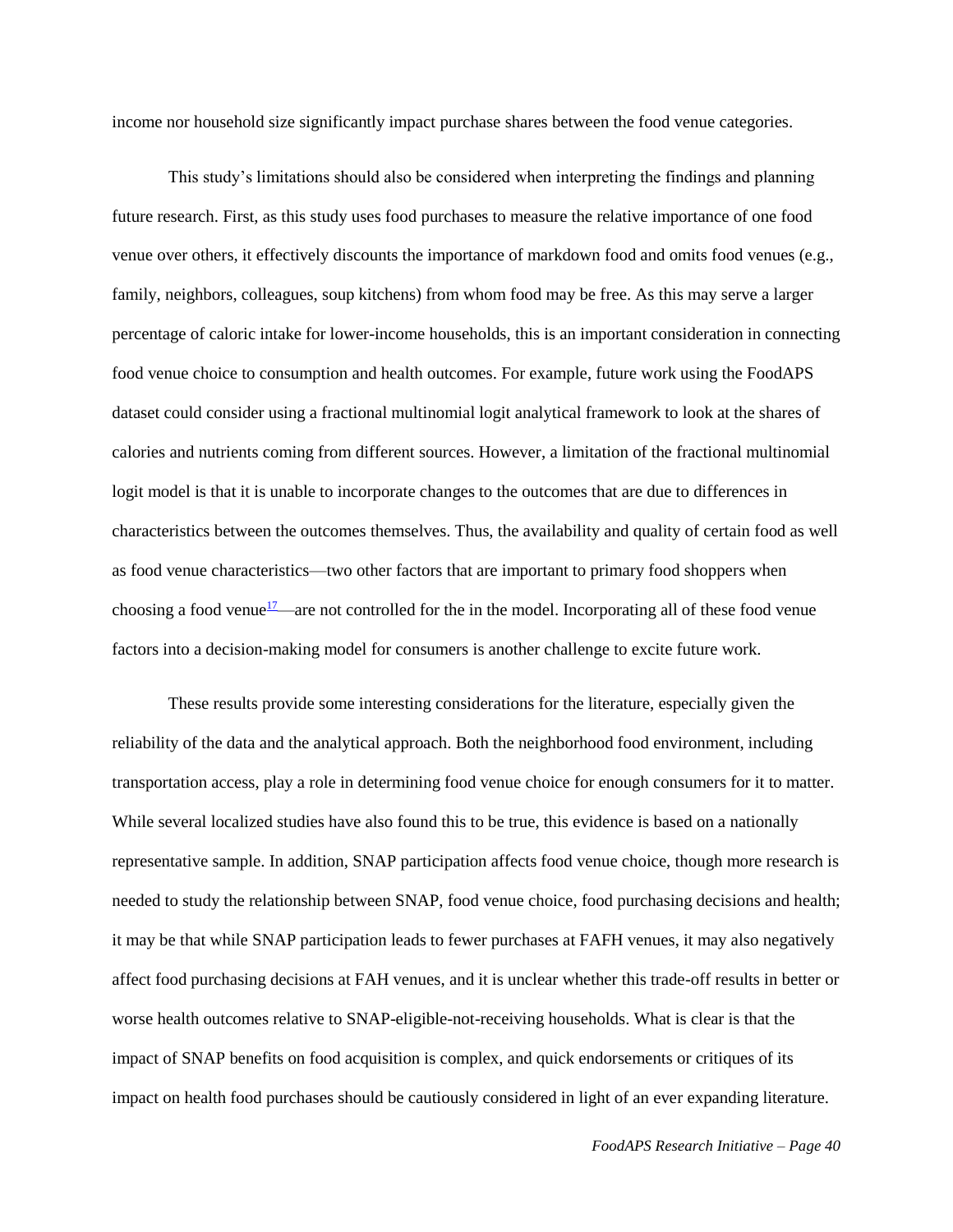# **References**

- 1. CDC NCfCDPaHP. Chronic Disease Overview. January 20, 2016 2016.
- 2. An R, Sturm R. School and residential neighborhood food environment and diet among California youth. *American journal of preventive medicine.* Feb 2012;42(2):129-135.
- 3. Black JL, Macinko J. Neighborhoods and obesity. *Nutrition reviews.* Jan 2008;66(1):2- 20.
- 4. Block JP, Christakis NA, O'Malley AJ, Subramanian SV. Proximity to food establishments and body mass index in the Framingham Heart Study offspring cohort over 30 years. *American journal of epidemiology.* Nov 15 2011;174(10):1108-1114.
- 5. Bodor JN, Rice JC, Farley TA, Swalm CM, Rose D. The association between obesity and urban food environments. *Journal of urban health : bulletin of the New York Academy of Medicine.* Sep 2010;87(5):771-781.
- 6. Jilcott SB, Keyserling T, Crawford T, McGuirt JT, Ammerman AS. Examining associations among obesity and per capita farmers' markets, grocery stores/supermarkets, and supercenters in US counties. *Journal of the American Dietetic Association.* Apr 2011;111(4):567-572.
- 7. Babey S DA, Hastert T, Harvey S, Goldstein H, Flourney R, Banthia R, Rubin V, Treuhaft S. Designed for Disease: The link between local food environments and obesity and diabetes. *UCLA Center for Health Policy Research.* 2008.
- 8. Bader MD, Purciel M, Yousefzadeh P, Neckerman KM. Disparities in neighborhood food environments: implications of measurement strategies. *Economic geography.*  2010;86(4):409-430.
- 9. Casey AA, Elliott M, Glanz K, et al. Impact of the food environment and physical activity environment on behaviors and weight status in rural U.S. communities. *Preventive medicine.* Dec 2008;47(6):600-604.
- 10. Dean WR, Sharkey JR. Rural and urban differences in the associations between characteristics of the community food environment and fruit and vegetable intake. *Journal of nutrition education and behavior.* Nov-Dec 2011;43(6):426-433.
- 11. Van Meter E, Lawson AB, Colabianchi N, et al. Spatial accessibility and availability measures and statistical properties in the food environment. *Spatial and spatio-temporal epidemiology.* Mar 2011;2(1):35-47.
- 12. Walker RE, Keane CR, Burke JG. Disparities and access to healthy food in the United States: A review of food deserts literature. *Health & place.* Sep 2010;16(5):876-884.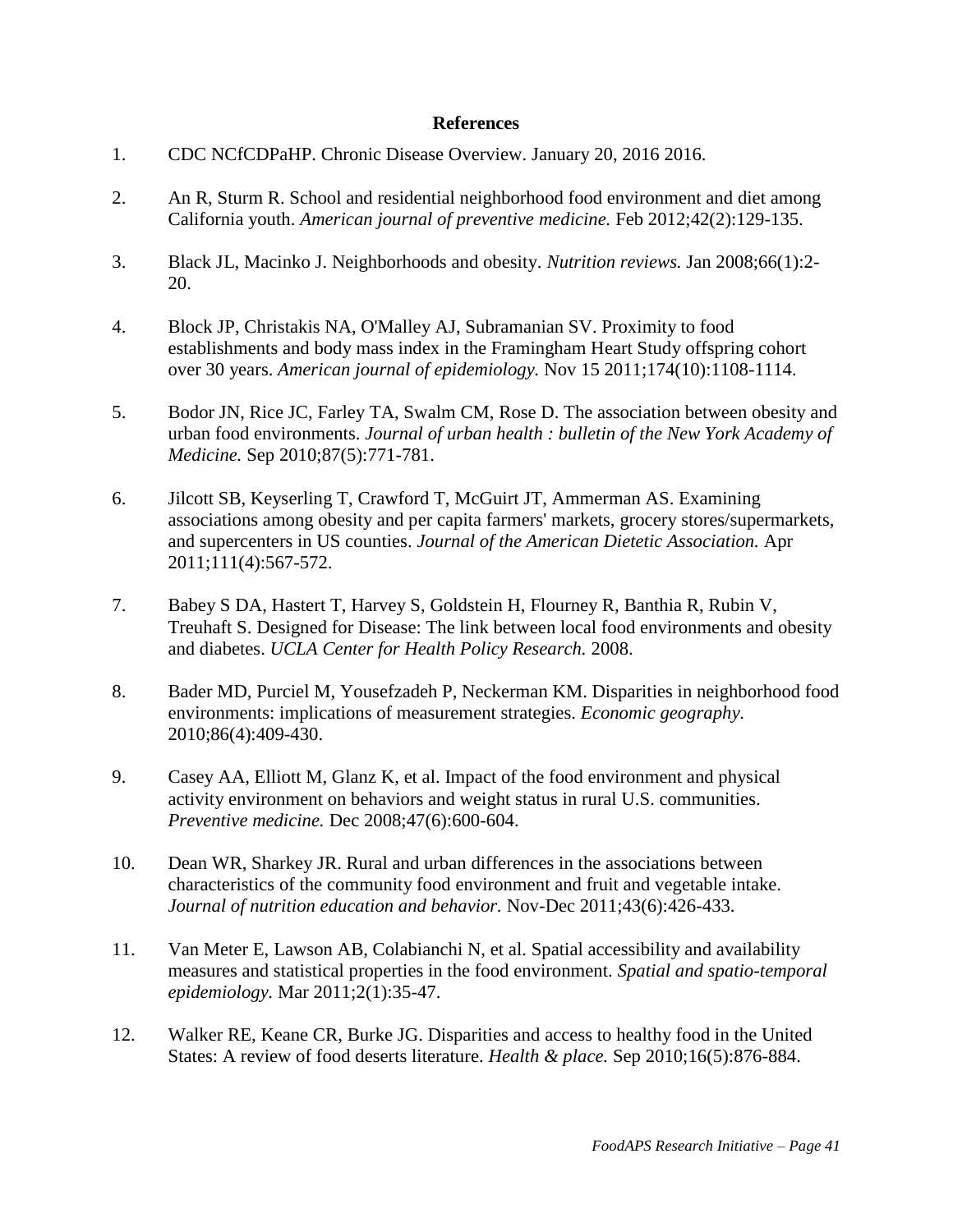- 13. Zenk SN, Lachance LL, Schulz AJ, Mentz G, Kannan S, Ridella W. Neighborhood retail food environment and fruit and vegetable intake in a multiethnic urban population. *American journal of health promotion : AJHP.* Mar-Apr 2009;23(4):255-264.
- 14. Cobb LK, Appel LJ, Franco M, Jones-Smith JC, Nur A, Anderson CA. The relationship of the local food environment with obesity: A systematic review of methods, study quality, and results. *Obesity (Silver Spring, Md.).* Jul 2015;23(7):1331-1344.
- 15. Penney TL, Brown HE, Maguire ER, Kuhn I, Monsivais P. Local food environment interventions to improve healthy food choice in adults: a systematic review and realist synthesis protocol. *BMJ open.* 2015;5(4):e007161.
- 16. Cannuscio CC, Tappe K, Hillier A, Buttenheim A, Karpyn A, Glanz K. Urban food environments and residents' shopping behaviors. *American journal of preventive medicine.* Nov 2013;45(5):606-614.
- 17. Krukowski RA, McSweeney J, Sparks C, West DS. Qualitative study of influences on food store choice. *Appetite.* Oct 2012;59(2):510-516.
- 18. Yoo S, Baranowski T, Missaghian M, et al. Food-purchasing patterns for home: a grocery store-intercept survey. *Public health nutrition.* May 2006;9(3):384-393.
- 19. Gustafson A, Christian JW, Lewis S, Moore K, Jilcott S. Food venue choice, consumer food environment, but not food venue availability within daily travel patterns are associated with dietary intake among adults, Lexington Kentucky 2011. *Nutrition journal.* 2013;12:17.
- 20. Dubowitz T, Zenk SN, Ghosh-Dastidar B, et al. Healthy food access for urban food desert residents: examination of the food environment, food purchasing practices, diet and BMI. *Public health nutrition.* Aug 2015;18(12):2220-2230.
- 21. Polsky JY, Moineddin R, Dunn JR, Glazier RH, Booth GL. Absolute and relative densities of fast-food versus other restaurants in relation to weight status: Does restaurant mix matter? *Preventive medicine.* Jan 2016;82:28-34.
- 22. Spence JC, Cutumisu N, Edwards J, Raine KD, Smoyer-Tomic K. Relation between local food environments and obesity among adults. *BMC public health.* 2009;9:192.
- 23. Mehta NK, Chang VW. Weight status and restaurant availability a multilevel analysis. *American journal of preventive medicine.* Feb 2008;34(2):127-133.
- 24. Kestens Y, Lebel A, Chaix B, et al. Association between activity space exposure to food establishments and individual risk of overweight. *PloS one.* 2012;7(8):e41418.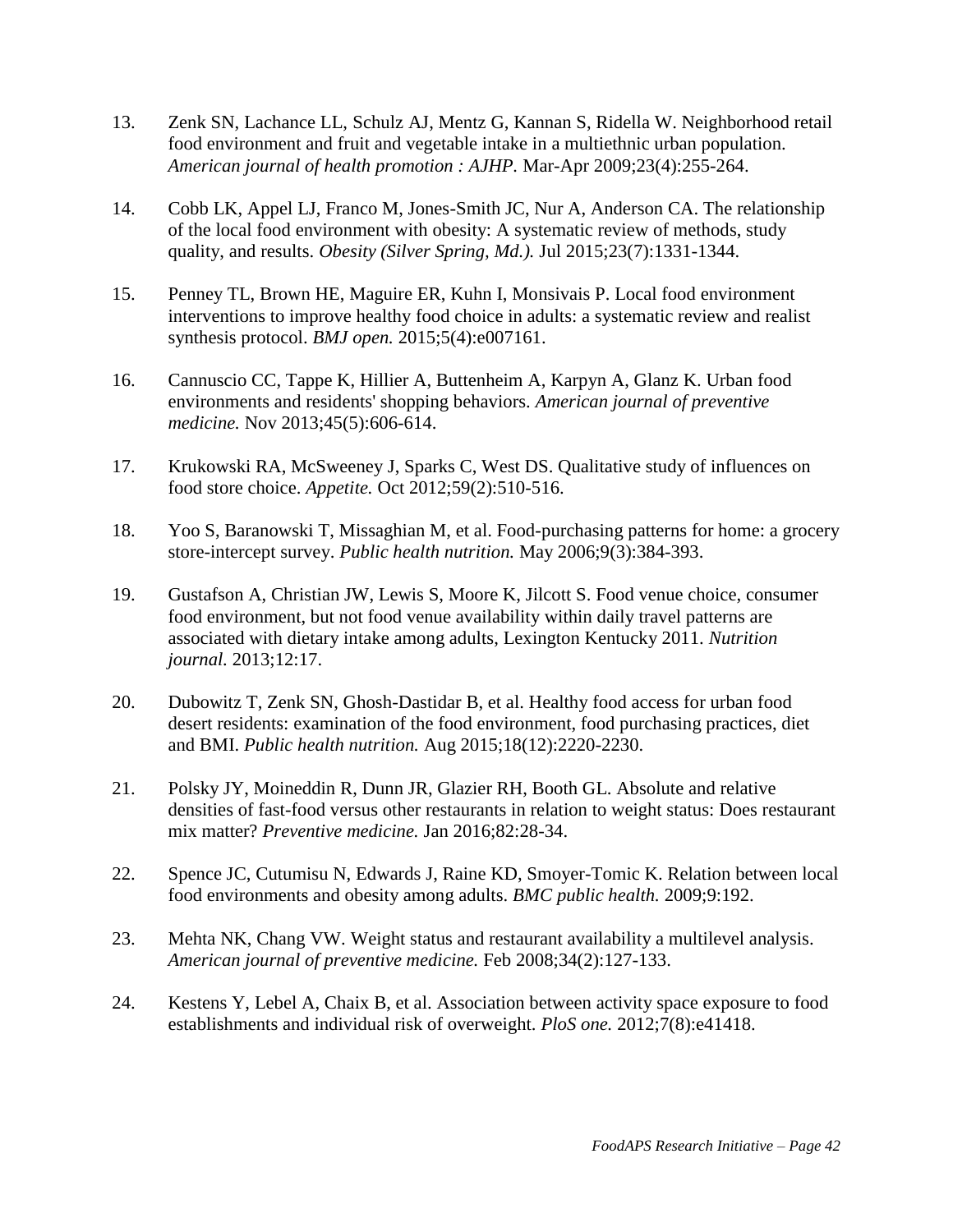- 25. Mercille G, Richard L, Gauvin L, et al. Associations between residential food environment and dietary patterns in urban-dwelling older adults: results from the VoisiNuAge study. *Public health nutrition.* Nov 2012;15(11):2026-2039.
- 26. Gustafson A, Lewis S, Perkins S, Wilson C, Buckner E, Vail A. Neighbourhood and consumer food environment is associated with dietary intake among Supplemental Nutrition Assistance Program (SNAP) participants in Fayette County, Kentucky. *Public health nutrition.* Jul 2013;16(7):1229-1237.
- 27. Han E, Powell LM, Isgor Z. Supplemental nutrition assistance program and body weight outcomes: the role of economic contextual factors. *Social science & medicine (1982).* Jun 2012;74(12):1874-1881.
- 28. Jilcott SB, Moore JB, Wall-Bassett ED, Liu H, Saelens BE. Association between travel times and food procurement practices among female supplemental nutrition assistance program participants in eastern North Carolina. *Journal of nutrition education and behavior.* Sep-Oct 2011;43(5):385-389.
- 29. Leung CW, Ding EL, Catalano PJ, Villamor E, Rimm EB, Willett WC. Dietary intake and dietary quality of low-income adults in the Supplemental Nutrition Assistance Program. *The American journal of clinical nutrition.* Nov 2012;96(5):977-988.
- 30. Edin K BM, Mabli J, Ohls J, Worthington J, Greene S, Redel N, Sridharan S, . SNAP Food Security In-Depth Interview2013, Alexandria, VA.
- 31. United States Department of Agriculture ERS. Documentation, FoodAPS National Household Food Acquisition and Purchase Survey. 2016; [http://www.ers.usda.gov/data](http://www.ers.usda.gov/data-products/foodaps-national-household-food-acquisition-and-purchase-survey/documentation.aspx)[products/foodaps-national-household-food-acquisition-and-purchase](http://www.ers.usda.gov/data-products/foodaps-national-household-food-acquisition-and-purchase-survey/documentation.aspx)[survey/documentation.aspx.](http://www.ers.usda.gov/data-products/foodaps-national-household-food-acquisition-and-purchase-survey/documentation.aspx)
- 32. Sivakumar A, Bhat CR. A Fractional Split Distribution Model for Statewide Commodity Flow Analysis. *Transportation Research Record.* 2002;1790:80-88.
- 33. Ye X, Pendyala RM. A Model of Daily Time Use Allocation Using Fractional Logit Methodology. 16th International Symposium on Transportation and Traffic Theory; 2005; College Park, MD.
- 34. Mullahy J. Multivariate Fractional Regression Estimation of Econometric Share Models. *Working Paper*. Cambridge, MA: National Bureau of Economic Research; 2010.
- 35. Koch SF. Fractional Multinomial Response Models with an Application to Expenditure Shares. *Working Paper*. Pretoria, South Africa: University of Pretoria; 2010.
- 36. Murteira JMR, Ramalho JJS. Regression Analysis of Multivariate Fractional Data. *Working Paper*2012.